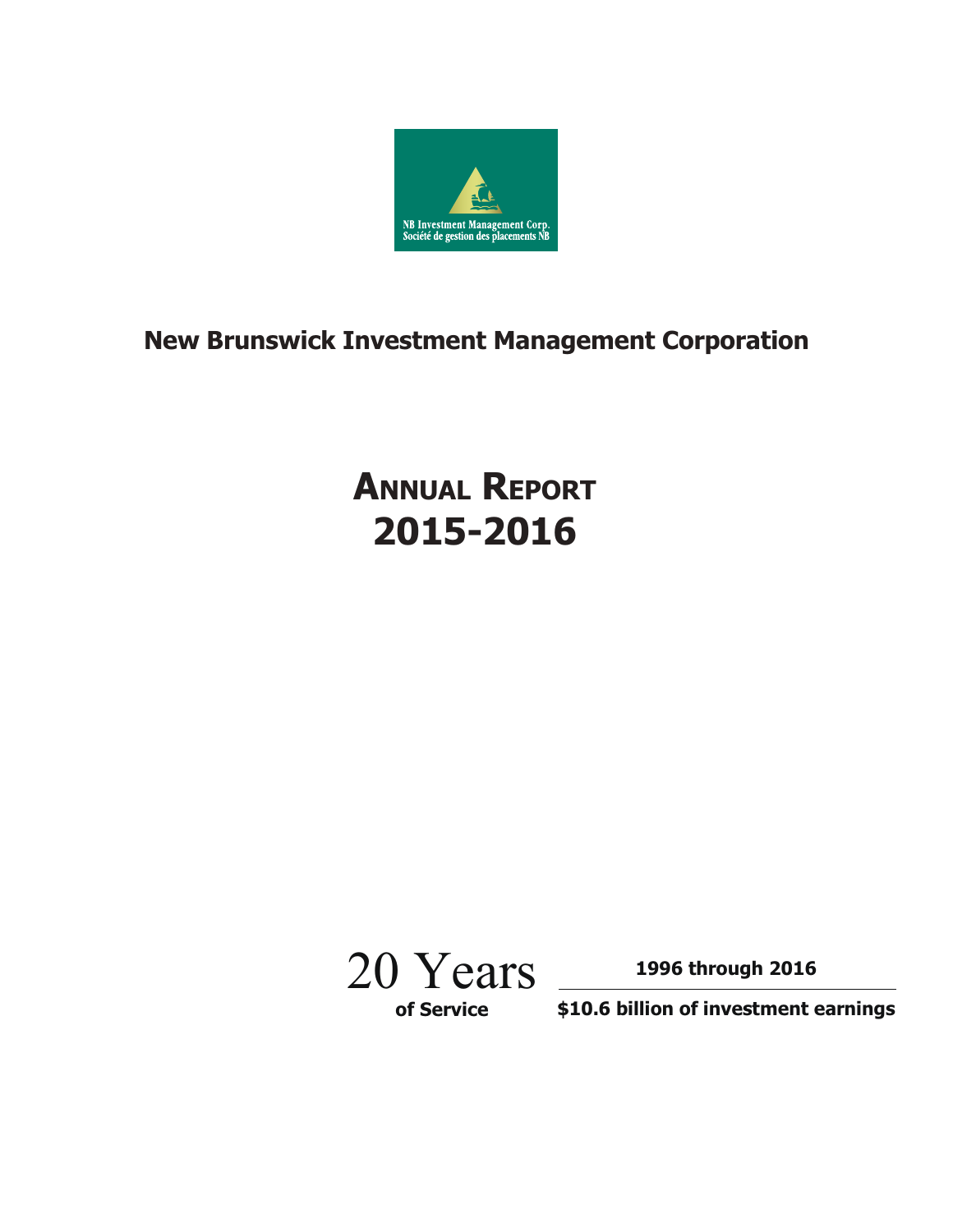## **boArD of DIreCTors**

**Michael W. Walton** Chair of the Board Director

**Wiktor Askanas** Vice-chair of the Board Director

**Donna Bovolaneas** Director

**Gordon Gilman** Director (ex officio, non-voting)

**Ronald B. Maloney** Director

**Darren Murphy** Director (ex officio)

**Cathy Rignanesi** Chair of Audit Committee Director

**John A. Sinclair** Director (ex officio)

**Richard C. Speight, Q.C.** Chair of Governance Committee Director

**Reno Thériault** Chair of Human Resources & Compensation Committee Director

### **CorPorATe LeADersHIP TeAM**

**John A. sinclair Jan Imeson, CPA, CA** President and Chief Executive Officer

**Dan Goguen, CPA, CA, frM James scott, CfA** Vice-President Private Markets Vice-President Fixed Income

**Mark Holleran, CfA, frM Jon spinney, CfA**

**Corporate Secretary** 

Vice-President, Finance and Administration

Vice-President Equities Acting Chief Investment Officer Vice-President Quantitative Investment and Applied Research

**Inge Després Andrea MacDonald, CHRP,**<br> **Cornorate Secretary IPMA-CP** Human Resources Manager

#### **New brunswick Investment Management Corporation**

440 King Street York Tower, Suite 581 Fredericton, New Brunswick E3B 5H8 Canada

**Tel: (506) 444-5800 fax: (506) 444-5025 email: nbimc@nbimc.com Website: http://www.nbimc.com**

### **MeMbers of**



THE VOICE OF THE SHAREHOLDER



Pension Investment Association of Canada Association canadienne des gestionnaires de caisses de retraite

## **CoNTeNTs**

| Message from the Chairperson. 4                            |  |  |  |  |  |  |
|------------------------------------------------------------|--|--|--|--|--|--|
|                                                            |  |  |  |  |  |  |
| Integrated Pension Services Organization -                 |  |  |  |  |  |  |
| Management's Discussion & Analysis 11                      |  |  |  |  |  |  |
| Assets Under Management 11                                 |  |  |  |  |  |  |
| Total Fund Performance Objectives 12                       |  |  |  |  |  |  |
| Relative Performance Versus Benchmarks 13                  |  |  |  |  |  |  |
| Performance by Asset Class  14                             |  |  |  |  |  |  |
| Judges' Pension Fund Investment                            |  |  |  |  |  |  |
| Investment Management Costs 18                             |  |  |  |  |  |  |
|                                                            |  |  |  |  |  |  |
| Compensation Discussion and Analysis. 23                   |  |  |  |  |  |  |
| Compensation Governance 23                                 |  |  |  |  |  |  |
| Corporate Compensation Philosophy 24                       |  |  |  |  |  |  |
| Compensation Risk Management 24                            |  |  |  |  |  |  |
|                                                            |  |  |  |  |  |  |
| Impact of Performance Results for                          |  |  |  |  |  |  |
|                                                            |  |  |  |  |  |  |
| Corporate Governance 34                                    |  |  |  |  |  |  |
| Board Committee Reports. 36                                |  |  |  |  |  |  |
| Report of the Audit Committee 36                           |  |  |  |  |  |  |
| Report of the Governance                                   |  |  |  |  |  |  |
| Report of the Human Resources &                            |  |  |  |  |  |  |
| Compensation Committee 39                                  |  |  |  |  |  |  |
| Responsible Investment Guidelines 41                       |  |  |  |  |  |  |
| Investment Industry Relationships 41                       |  |  |  |  |  |  |
| Employee Activity in Our Community  42                     |  |  |  |  |  |  |
| Local Charitable Causes 42                                 |  |  |  |  |  |  |
| Communications and Accountability 43                       |  |  |  |  |  |  |
|                                                            |  |  |  |  |  |  |
| Unit Trust Fund Performance 44                             |  |  |  |  |  |  |
| Financial Statements  46                                   |  |  |  |  |  |  |
| Provincial Court Judges' Pension Trust<br>Account Fund  48 |  |  |  |  |  |  |
| New Brunswick Investment                                   |  |  |  |  |  |  |
| Management Corporation 65                                  |  |  |  |  |  |  |

*For a glossary of investment industry terms, please refer to* www.nbimc.com/en/publications/glossary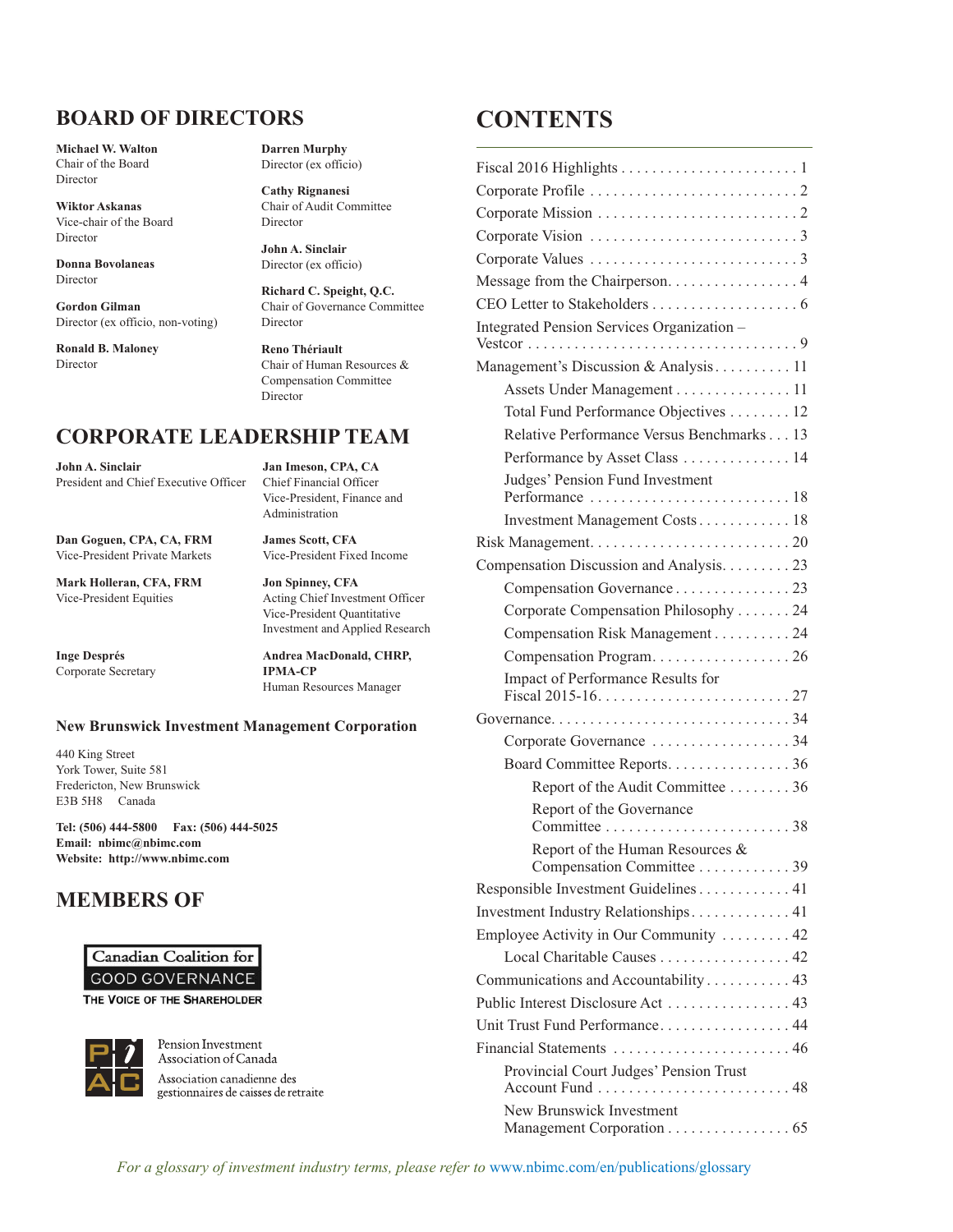# **fIsCAL 2016 HIGHLIGHTs**

- Our annual nominal return for all assets under management was 1.50%. The real return (after considering inflation) was 0.26%.
	- The Judges' Pension Fund, for which NBIMC remains Trustee, had a nominal return of 1.98% and a real return of 0.73%.
	- Our overall Pension Fund client annual nominal return was 1.66% and a real return of  $0.41\%$ .
	- Annual returns remained strong versus other pension fund and diversified manager alternatives.
- Long-term annualized nominal total fund return since NBIMC's inception in 1996 was 7.20% with a real return of 5.24% per year.
	- Long-term annualized client returns remain in excess of their various targets.
- Our active nominal returns in excess of client benchmarks, net of all investment management costs, of 107.5 basis points represented approximately \$140.9 million of additional return over clients' investment policies.
- Overall Management Expense Ratio declined for the second consecutive year to 0.137% of total funds under management.
- Total assets under management closed the year at a new high of \$13.3 billion as of March 31, 2016.
	- \$192.1 million of gross investment earnings were realized by our clients from our investment activities.
- we continued to build our client base by adding two new clients during Fiscal 2016, as well as launching a new mandate for an existing client. These clients brought a further \$431.2 million to our assets under management.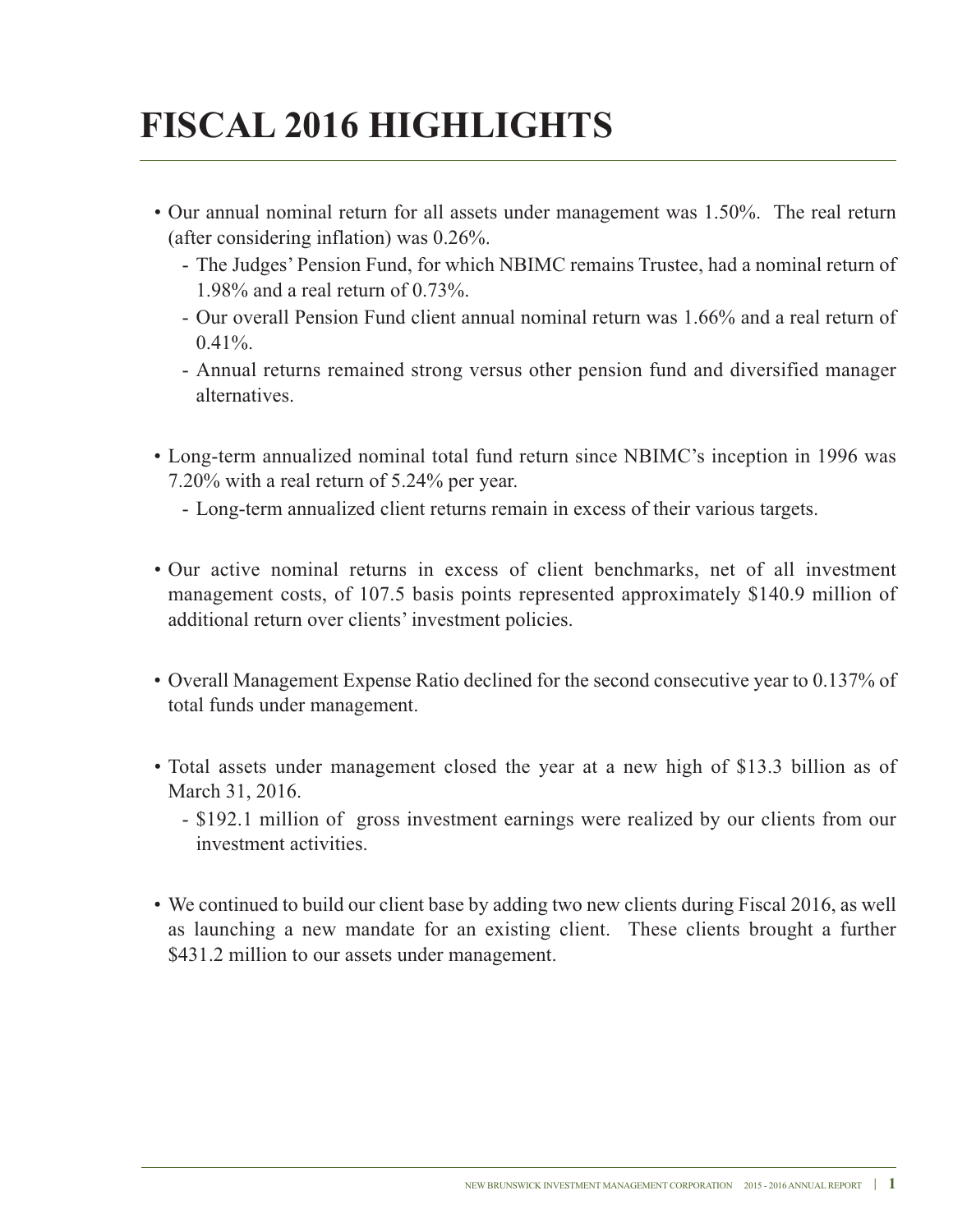## **CorPorATe ProfILe**

The New Brunswick Investment Management Corporation (NBIMC) is the investment manager for certain public sector pension and other funds. we were formed in 1996 under the New Brunswick Investment Management Corporation Act by the Province of New Brunswick.

Our primary mission is to increase the long-term value of our clients' funds under management.

To fulfill this mission NBIMC conducts the following activities:

- Provides prudent, risk-controlled and cost effective investment management services for all funds under management.
- Acts as fund trustee for the Provincial Court Judges' defined benefit pension plan.
- Advises on and implements investment policies.
- Adds value by generating higher returns through active investment strategies net of investment management costs.
- Manages investment risks.
- Provides administrative and support services such as accounting, performance measurement, and information technology.

Located in Fredericton, New Brunswick, NBIMC is the largest institutional investment manager in Atlantic Canada with assets under management of approximately \$13.3 billion at March 31, 2016.

## **CorPorATe MIssIoN**

### *To provide innovative, cost effective and prudent investment management services that address the investment challenges of public sector funds.*

Key goals:

- To advance NBIMC's governance, management and organizational effectiveness.
- To meet our clients'specific long-term investment objectives through prudent investment advice and well-executed risk managed investment strategies.
- To expand NBIMC's client-servicing and support operations.
- To maintain, develop and attract a highly skilled and experienced team of investment management professionals.
- To strengthen and expand client and other stakeholder communications and relationships.
- To support effective and efficient information technology, data management and client reporting solutions.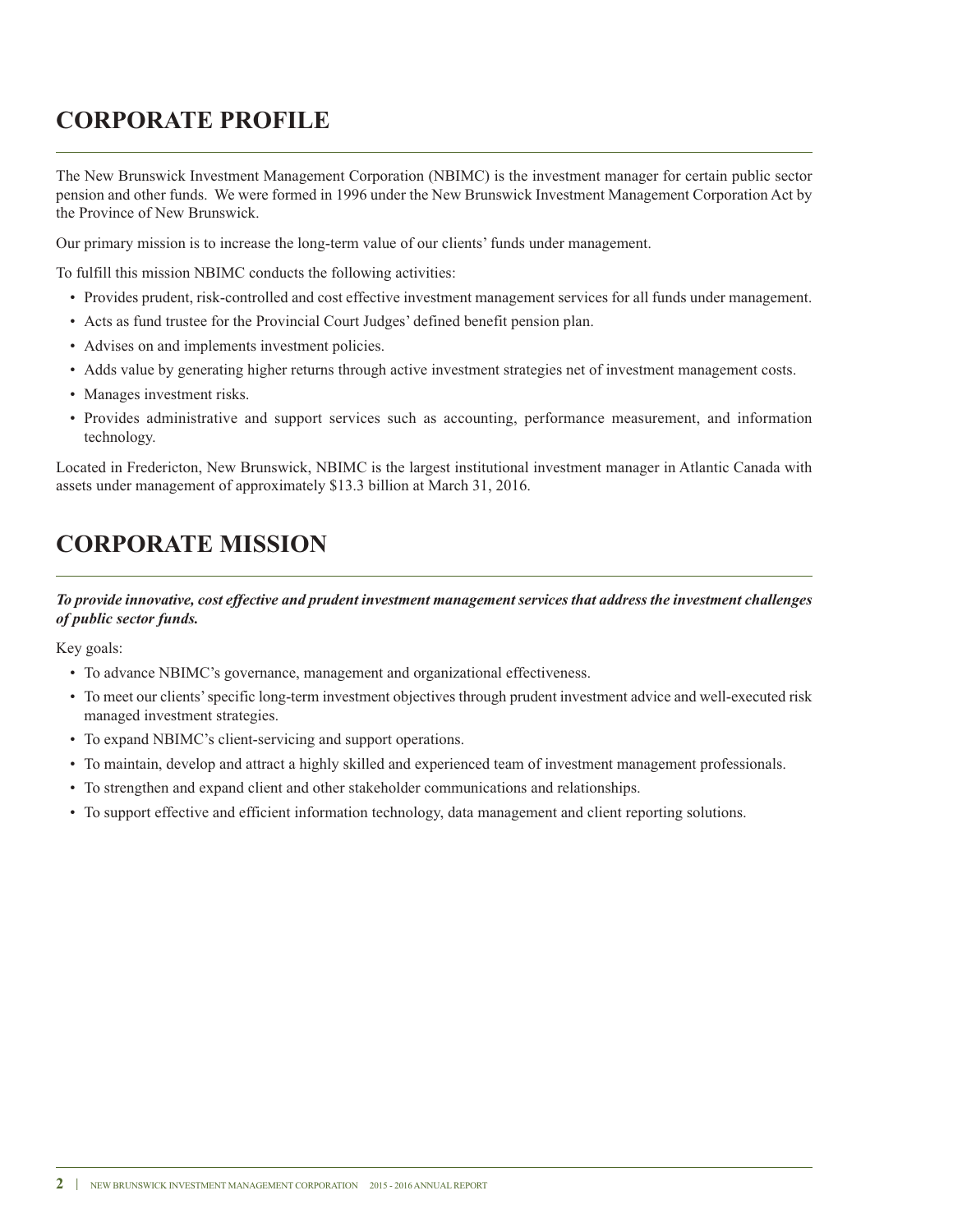## **CorPorATe VIsIoN**

#### *We are the public sector's provider of choice for investment management services.*

NBIMC is recognized for applying "industry best practices" by our clients and peers.

The company is:

- Acknowledged as being able to develop investment strategies that exceed each clients' long-term risk and return objectives.
- A provider of consistent value added returns, net of expenses, for clients through a diverse range of investment strategies.
- Recognized by stakeholders as having strong governance practices and a long-term strategic vision.
- Driven by a long-serving team of highly skilled investment management professionals working within a culture of innovation and risk management.
- Viewed as an employer of choice by both recent graduates and experienced investment management professionals.
- Seen as maintaining strong relationships and ongoing communication with key stakeholders.

## **CorPorATe VALUes**

**PRUDENCE** – We develop and implement appropriate investment strategies that are focused on client objectives and risk *management guidelines.*

 $ACCOUNTABILITY - We act in the best interests of our clients and use the highest standard of financial reporting,$ *compliance, auditing and performance measurement.*

**TEAMWORK** – We develop and sustain a learning culture of engaged employees who share expertise through clear roles *and coordinated activity that is fully aligned with achieving our clients' goals.*

*TRANSPARENCY – We produce clear and frequent communications to all stakeholders on operations, strategies and results.*

**INTEGRITY** – We ensure honesty in all corporate undertakings guided by a strong Code of Ethics and Business Conduct.

*INNOVATION – We continue to provide a broad range of innovative, well-researched investment management strategies.*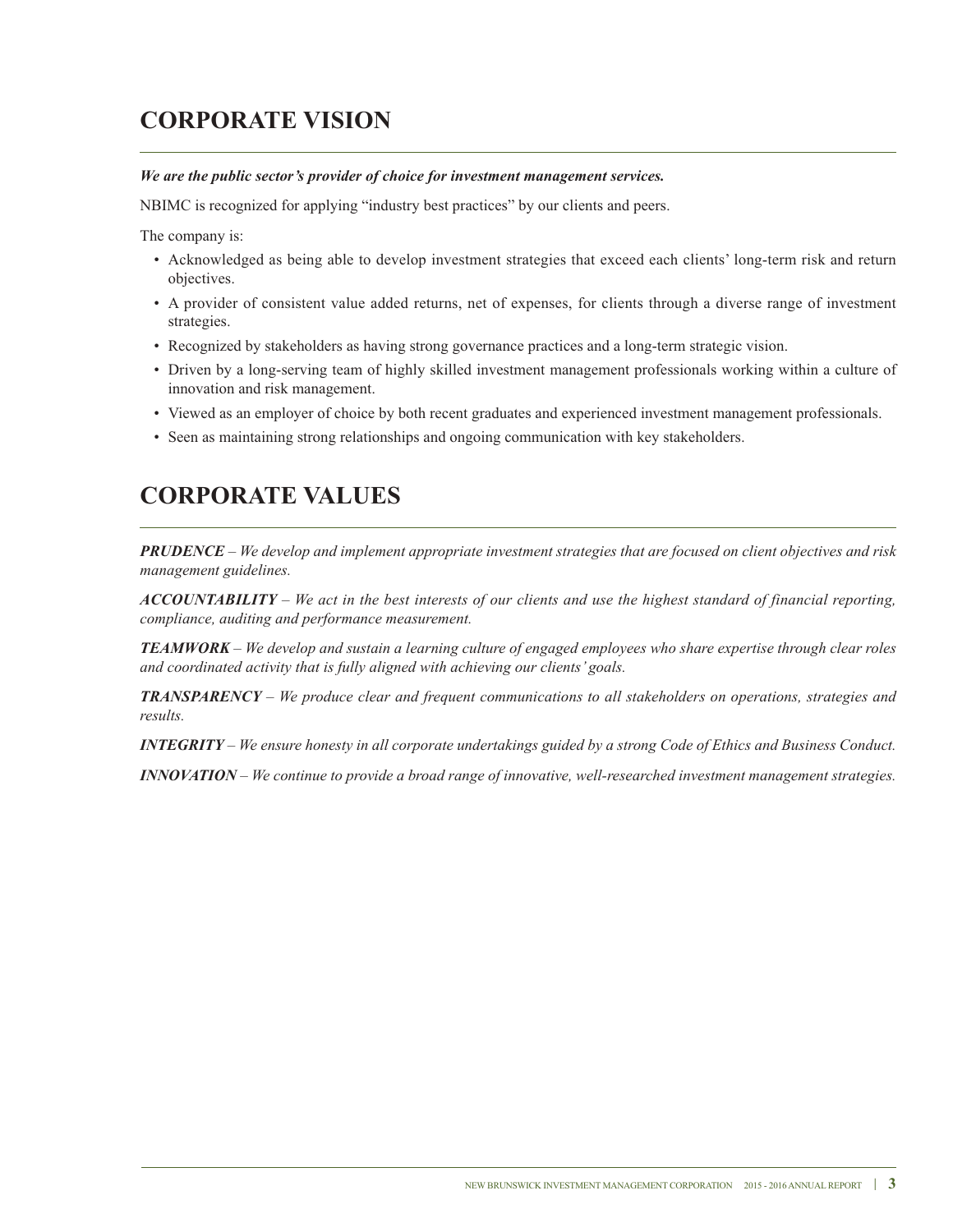## **MessAGe froM THe CHAIrPersoN**

On behalf of the Board of Directors and management of the New Brunswick Investment Management Corporation (NBIMC), I am pleased to introduce our Fiscal 2015-16 Annual Report.

This Annual Report is especially unique as it marks the twentieth year of NBIMC continuing to successfully exceed our clients' long-term investment objectives, while at the same time effectively managing a number of financial market challenges and more recently the changes brought about through the Government of New Brunswick's pension reform activities.

The following Annual Report provides a detailed account of another year in which we have successfully met our primary and secondary performance targets for both the Judges'Pension Fund, for which the NBIMC Board of Directors is Trustee, and a growing number of public sector clients.

The NBIMC Board of Directors is also pleased to provide our annual report of achievement against our specific corporate performance objectives as outlined on page 12. These objectives are one of the main means in which we look to continue to hold ourselves accountable to our stakeholders. The applicable long-term targets and key performance indicators were reviewed at the beginning of the fiscal year in line with our 2015-20 Strategic Plan, and were subsequently reported to each of our stakeholder groups as well as being posted on our website (www.nbimc.com).

### **rIsk MANAGeMeNT**

Risk management continues to be a primary focus of the Board. During the year we conducted an update of our Enterprise Risk Management Framework which has been put in place to integrate strong corporate oversight with a series of welldefined, independent risk management systems and processes. This update included the addition of a series of risk appetite guidelines for management's consideration when managing each of our business's risk elements.

### **PENSION REFORM DEVELOPMENTS**

In last year's Annual Report we outlined that as part of the Government's process with respect to the conversion of the prior defined benefit pension plans to a target benefit model, the Minister of Finance had established a Governance working Group. This group consisted of a number of related Stakeholders, including a representative from NBIMC, who were tasked with developing the best practices in pension plan governance that will serve the new pension plans in achieving their goal of prudently-managed and sustainable pensions.

In July of 2015, the Boards of Trustees for the Public Service Shared Risk Plan (PSSRP) and the N.B. Teachers' Pension Plan (NBTPP) created a Transitional Board through a Memorandum of Understanding to explore the creation of a jointlyowned entity to provide independent pension administration and investment services to each pension plan and possibly other similarly situated institutions. In a somewhat similar fashion the Government of New Brunswick also conducted a review of NBIMC in the context of their Strategic Program Review Secretariat.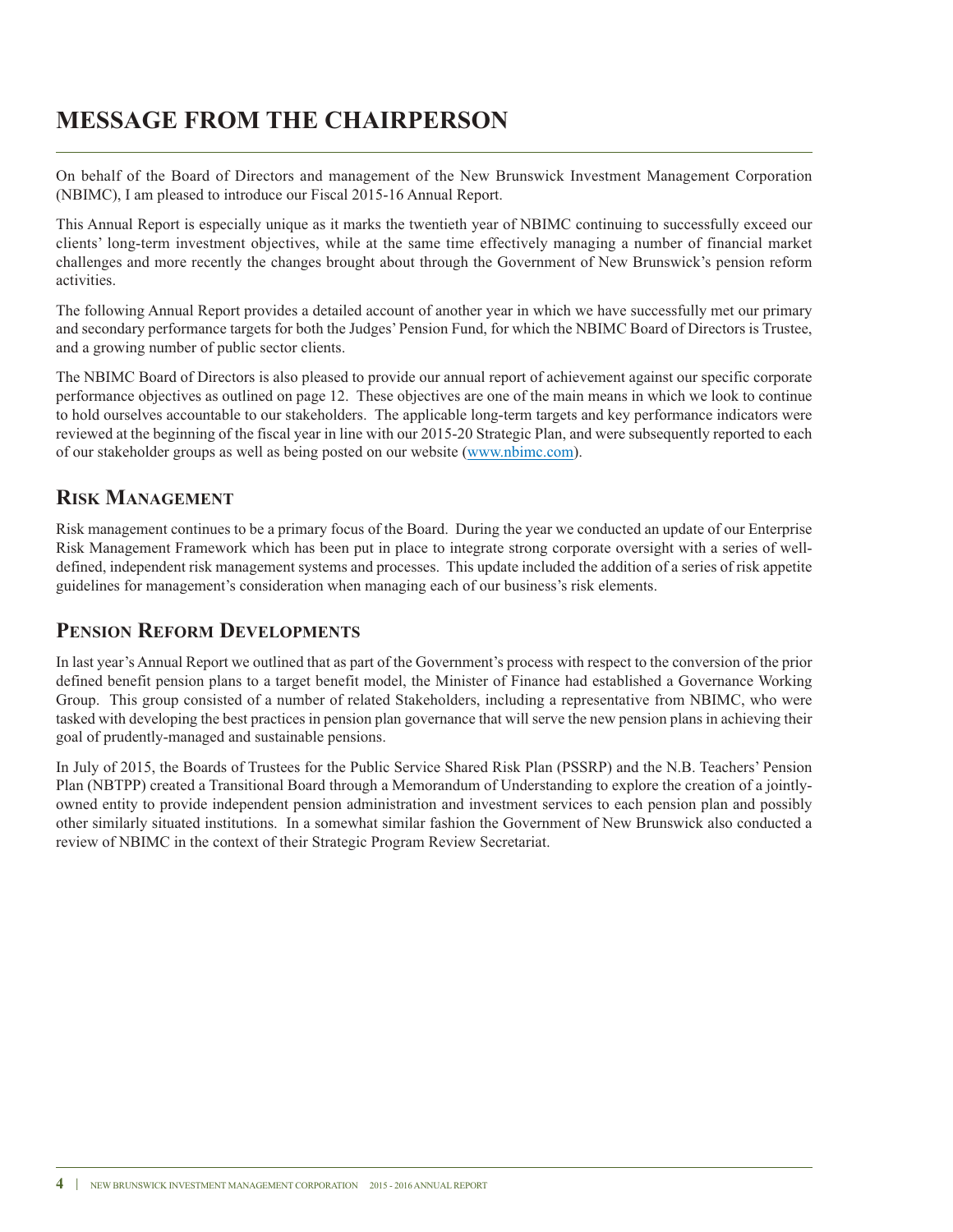NBIMC management, under the direction of our Board, have actively participated in both of these activities and at the time of writing this letter, these actions have led to two Bills which are before the New Brunswick Legislature that would see the creation of a new integrated pension services organization. If this legislation is ultimately given Royal Assent it will have the effect of transferring NBIMC from a Crown Corporation of the Province to a not-for-profit investment management corporation named Vestcor Investment Management Corporation which will be owned by the PSSRP and NBTPP through a corporate holding company, Vestcor Corp. This new structure is not expected to materially change our business model or service delivery capabilities.

### **APPreCIATIoN of DeDICATeD serVICe**

I am pleased to report that our Board of Directors will continue to have a good degree of continuity in helping us address the challenges ahead as three Directors whose terms expired during the fiscal year were reappointed to additional terms during the period. In addition, Ms. Donna Bovolaneas was appointed as a new Director, and we look forward to continuing to benefit from her financial industry experience.

On behalf of the Board I also wish to thank and congratulate our team of New Brunswick-based investment management professionals at NBIMC for their continued diligence and hard work in continuing to meet the goals of our clients. Their accomplishments have led to a number of other Public Sector Funds approaching NBIMC to explore potential strategic partnerships based on this success, and we look forward to continuing to expand our business in the best interest of all of our clients.

I trust this annual report provides a thorough accounting of NBIMC's activities in Fiscal 2015-16, however I encourage our numerous stakeholders to feel free to contact us through comments@nbimc.com with any questions or for any further information at their convenience.

Sincerely,

Will with

Michael w. walton Chairperson

June 6, 2016 Fredericton, New Brunswick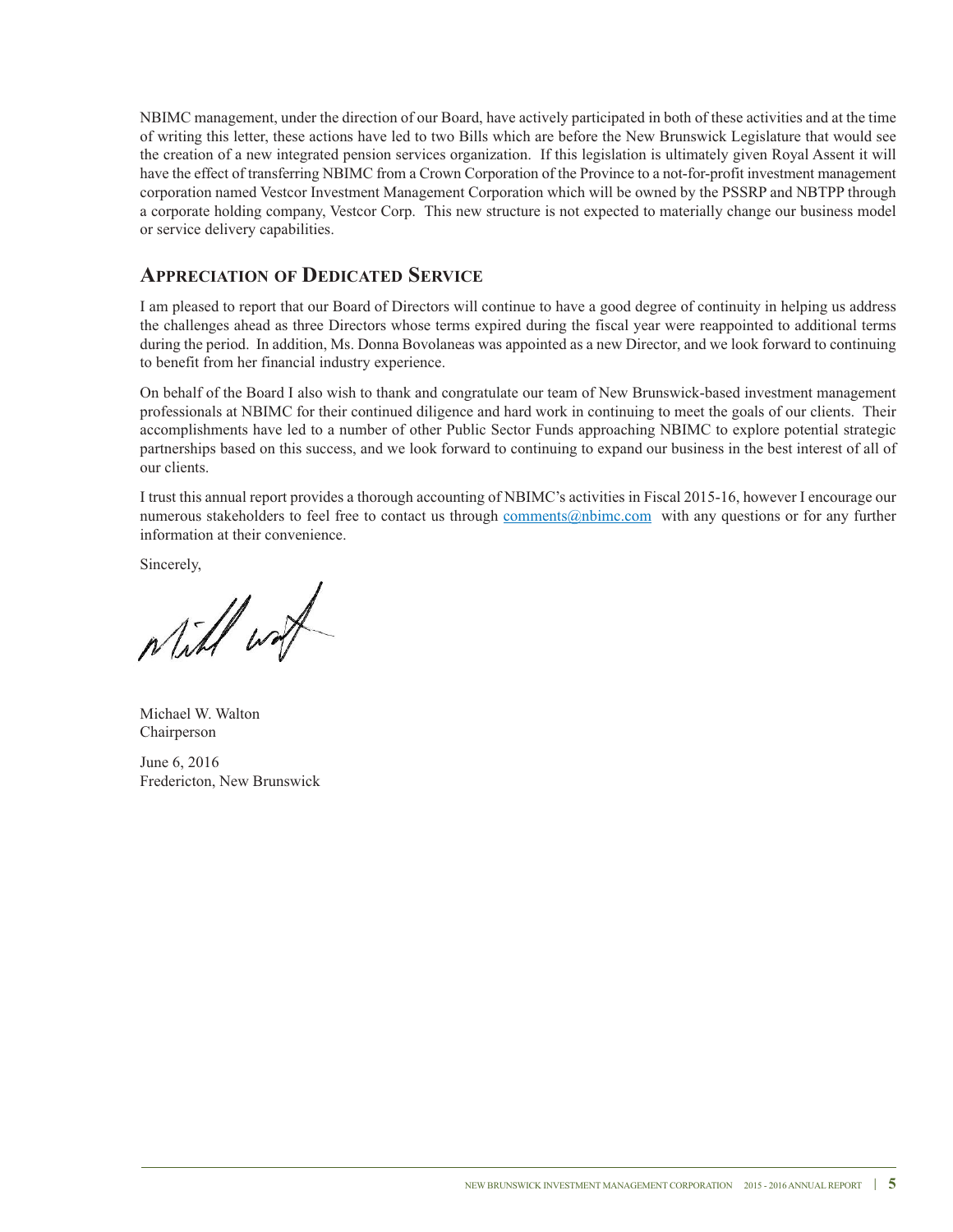## **Ceo LeTTer To sTAkeHoLDers**

I am pleased to report that the Corporation's investment program continued to perform well in Fiscal 2015-16, particularly considering the many financial market challenges that occurred during the year. As we expected last year, continued slow global economic growth, global political instability, and very accommodative central bank policies have resulted in a low return world that has significantly impacted savers and investors. These conditions and a heightened degree of related uncertainty have led to a higher degree of financial market volatility and investment anxiety.

Even with these conditions we continued to exceed **both our primary investment objective of exceeding the long-term investment returns** required by the clients under our management, **and our secondary investment objective of producing value added returns** that exceed their investment policy benchmarks after covering all of our investment management expenses. we are also pleased to report that the pension fund portfolios under our management provided positive returns in a year where many diversified fund manager returns were negative.

Fiscal 2015-16 also provided an excellent example, as outlined further in this Annual Report, on how our strategy of successful active management performance in combination with low expenses can add significant additional gains to client Investment Policies in a low return investment environment.

### **fIsCAL 2015-16**

We are pleased to report that the long-term since inception gross investment return for the Provincial Court Judges' Pension Fund, for which NBIMC has Trustee responsibility, ended the year at 7.29% per annum. The specific F2015-16 return was 1.98% which exceeded the Judges' investment policy benchmark by 119.2 basis points (a basis point is 1/100ths of a percentage) net of all investment management costs. Most importantly the long-term Judges' annualized real rate of return since NBIMC's inception now stands at 5.34%. This real return remains well above the long-term real return requirement of 4.00% that the independent Actuary had believed to be necessary to fund the Judges' pension fund.

Our overall total funds' value added portfolio performance exceeded both the blended client investment policy benchmarks and our investment management costs by 107.5 basis points during the year. This performance provided our clients with additional returns of approximately \$159 million of investment earnings through active portfolio management activities versus their benchmarks, or approximately \$141 million in additional net earnings after covering the combined \$18 million of NBIMC's operating costs and the costs of third party service providers.

Net assets under management increased to a new all-time high of \$13.3 billion from \$13.0 billion in the prior year. This increase in assets resulted from \$192.1 million in net investment earnings, net client payouts of \$312.9 million and \$431.2 million of new client assets.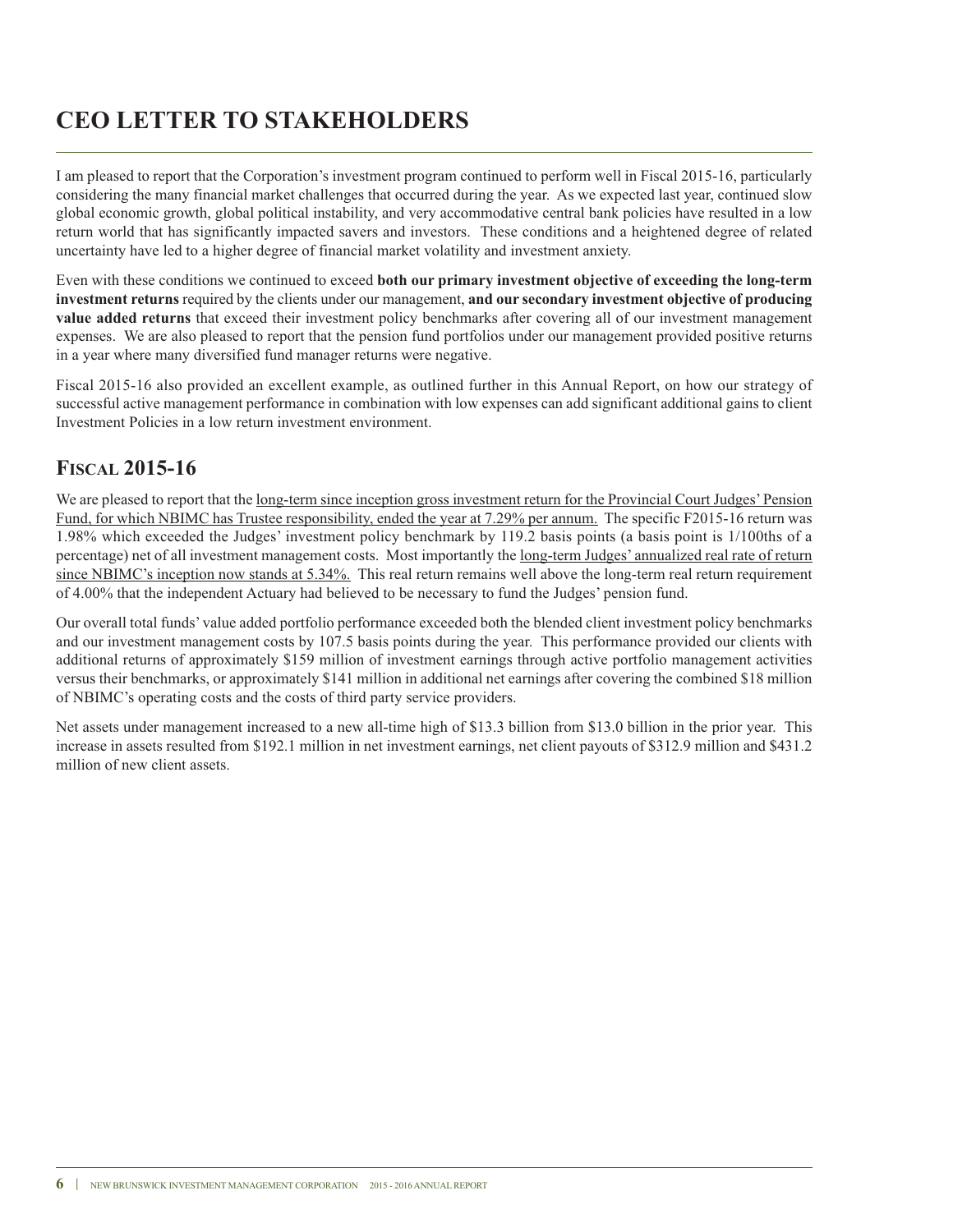### **IMPorTANT ACCoMPLIsHMeNTs**

NBIMC achieved a number of important accomplishments during the year:

- we successfully exceeded the Key Performance Indicators outlined in our corporate continuous performance objectives:
	- As noted earlier, our long-term investment performance significantly exceeded the targeted investment returns for our clients.
	- Management continued to add significant relative value added returns, after covering all expenses, for our clients through active investment management activities.
- Our Management Expense Ratio has continued to decline over the past two years.
- Longer-term pension client observed risk has been low compared to other peer pension plans.
- NBIMC has continued to support our legacy Target Benefit Pension Plan clients in understanding the inherent risks impacting their plans. we were also successful during the year in having the plans' Actuary and Superintendent of Pensions revisit performance assumptions of low volatility equity investment strategies.
- Successfully completed sizeable, cost efficient asset class transitions for the NBTPP, Judges' and NB Power client portfolios. Conducted a similarly successful process for two new client portfolios that were added during the year.
- Developed, in conjunction with our Board of Directors, a Risk Appetite component to our NBIMC Enterprise Risk Management Framework. we also updated our corporate Responsible Investment Guidelines.
- Assisted the PSSRP and NBTPP Trustee Boards, and the Government of New Brunswick, in evaluating and developing a best practice based Integrated Pension Services Organization.
- Completed our biennial workplace Environment and Leadership Survey process which indicated that employee engagement and satisfaction remains strong.
- Updated our NBIMC Human Resources Strategic Plan which included the development of a strategy for the separation of the President & Chief Executive Officer and Chief Investment Officer roles effective April 1, 2016.

Please note that further details on NBIMC's mandate, activities and results are contained throughout later sections of this Annual Report.

### **ADDITIoNAL CLIeNT reLATIoNsHIPs**

NBIMC was pleased to welcome both the Management Employees of N.B. School Districts Pension Plan and the Shared Risk Pension Plan for Academic Employees of the University of New Brunswick as new pension fund clients during the year. As noted in the earlier Chairperson's Letter we have been approached by a number of other public sector funds who are exploring how NBIMC's services can help them navigate this difficult investment environment while also significantly reducing their investment management costs. It is important to point out that these additional assets help all of NBIMC's clients by reducing their management expense ratio and also assisting them in being able to participate as a larger partner in private investment opportunities.

As noted in our NBIMC corporate vision, we continue to look forward to being the public sector's provider of choice for investment management services by providing assistance in any or all of the following service offerings:

- Investment Management (Equity / Fixed Income / Inflation Linked / Alternatives)
- Investment Strategy Advice
- Compliance and Performance Measurement Services
- Financial Reporting
- Risk Management
- Communications
- Trustee Administration Services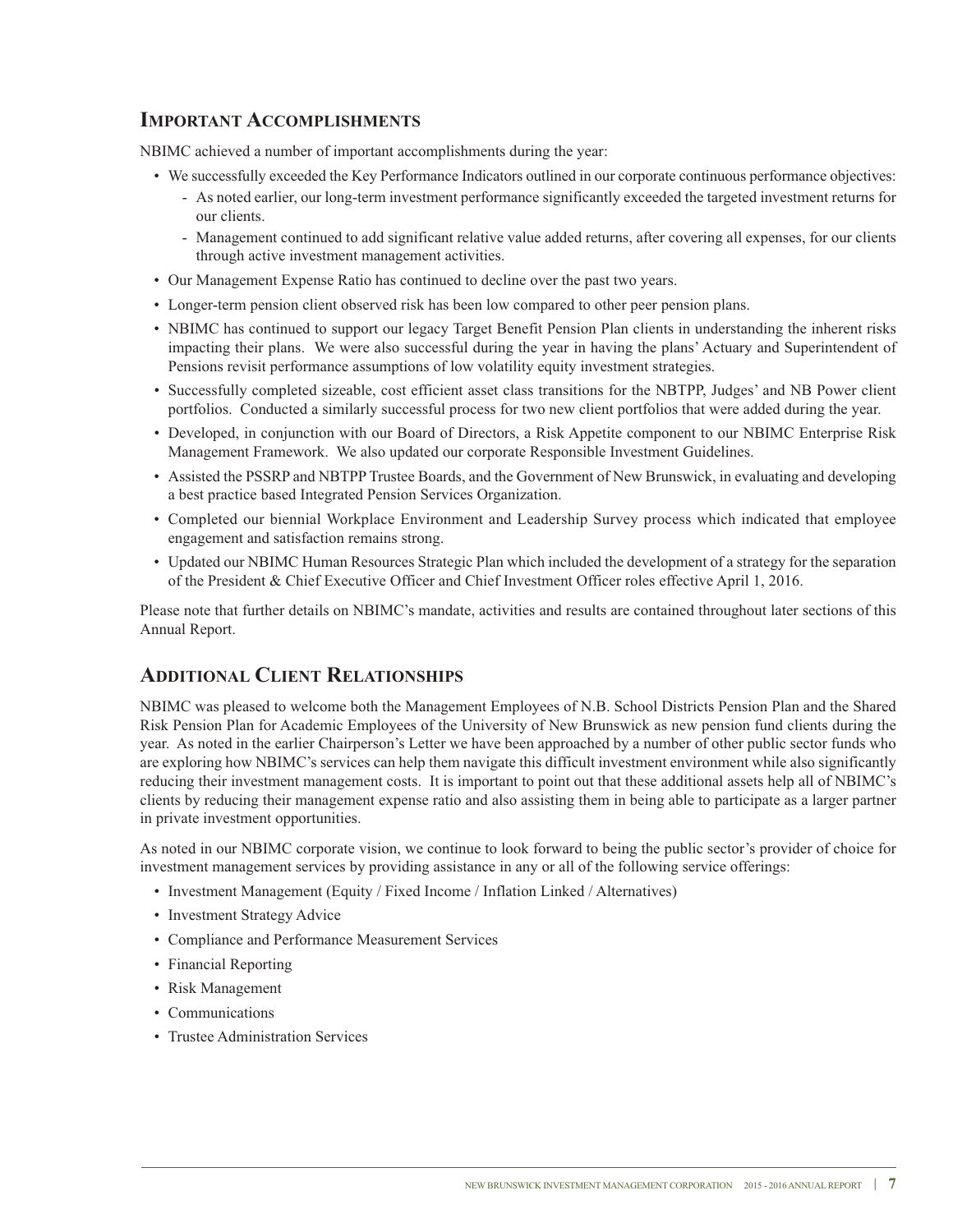### **oUTLook**

While economic growth continues to slowly move higher, a number of risks remain that will likely continue to create periods of higher volatility. These concerns are primarily focused around government and political actions such as the potential for further currency devaluation and interest rate decline strategies (in Japan / China / Europe), further impacts from any additional terrorism attacks, the upcoming UK – European Union referendum in late June, and the eventual implications from the results of the November U.S. election.

On the other hand consumer confidence has continued to remain strong and inflation has remained well under control. Housing markets have continued to be resilient and employment growth, particularly in the U.S., remains solid.

Our asset allocation view remains cautiously biased towards equities as we continue to expect a slow growth environment that should keep equities a more attractive asset class versus alternative asset classes. In addition, although our expectation remains that fixed income rates will move higher in the medium to long-term, there remains the potential for rates to maintain their relatively low levels for some time in the face of potentially market moving geopolitical events and widespread economic policy uncertainty.

we expect that markets will continue to be challenging in the year ahead. Volatility levels should continue to move to more normalized historic levels over time however as most asset price levels, irrespective of whether they are equity or debt, continue to trade at what are considered to be relatively fully valued levels.

We look forward to the challenge of continuing to meet our clients' needs and remain confident that we have the strategy, people and processes in place that can continue to help our stakeholders meet their long-term investment goals.

John A. Sinclair President and Chief Executive Officer

June 6, 2016 Fredericton, New Brunswick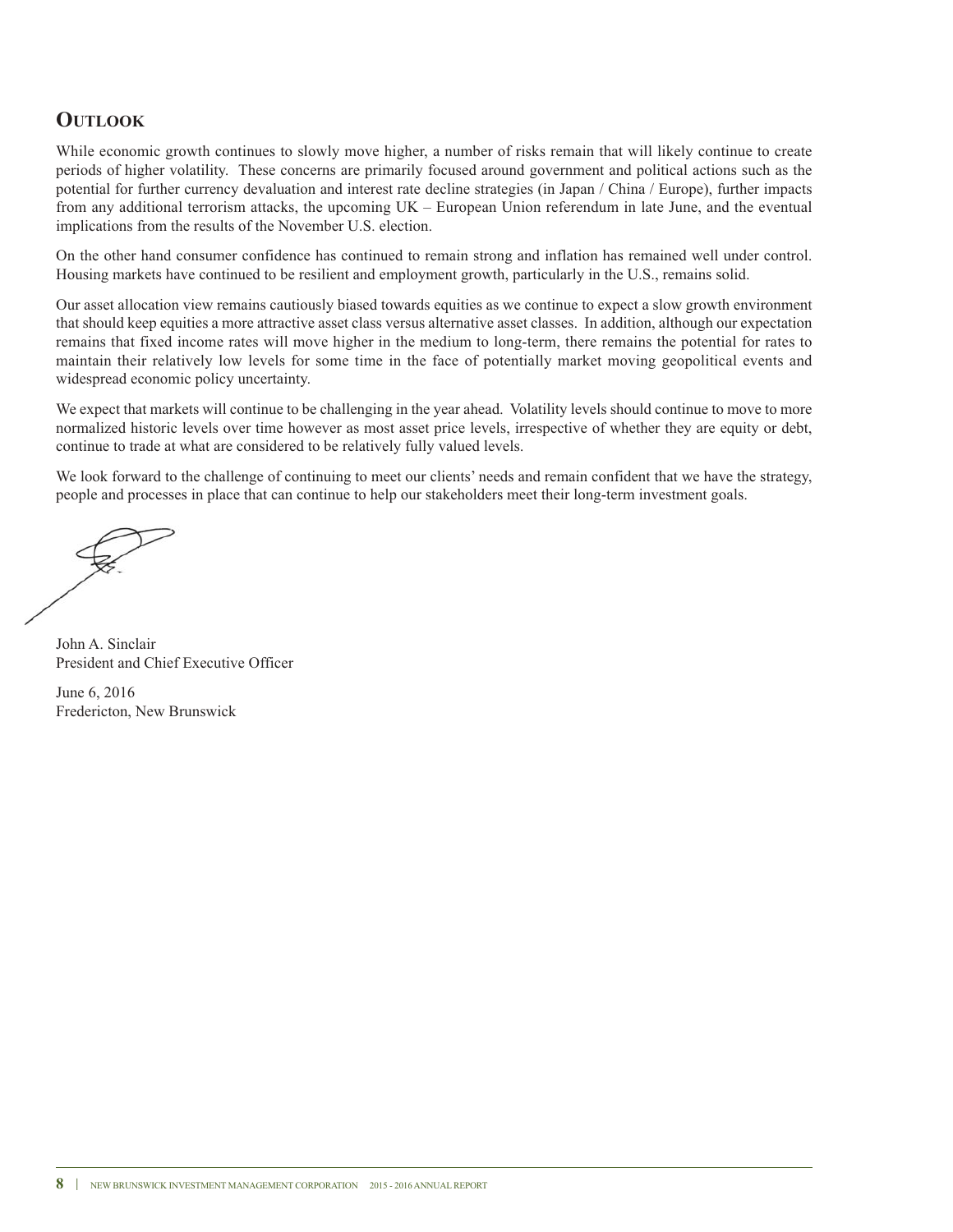## **INTeGrATeD PeNsIoN serVICes orGANIZATIoN – VesTCor**

One of the most significant events to occur during the year was the introduction of legislation to create an integrated pension services organization, the *Vestcor Act*. This legislation is the culmination of over two years of effort by the Boards of Trustees for the Public Service and Teachers' pension plans, our NBIMC management and Board of Directors, and the staff at the Pension and Employee Benefits Division (PEBD) of the Department of Human Resources, all of whom were directed by Government to consider and develop appropriate pension plan governance in response to the Province's recent pension reform process.

The Province of New Brunswick's pension reform process of 2013 resulted in the conversion of those two defined benefit pension plans into target benefit plans, administered by a jointly trusteed board of employer and employee appointees. This meant the responsibility for the plans moved from the Province, as Plan Sponsor, to the new joint Trustee Boards. In this process, each of the Boards signed renewable five-year service agreements with PEBD (a government department) and NBIMC (a provincially-owned crown corporation) to continue to provide their respective services to the plans.

The Boards, through a Governance working Group process described in last year's Annual Report, set out to address this incongruity by designing an integrated pension services organization that would be capable of delivering low cost, pension service excellence for public sector funds that would be independent of government. This concept included maintaining the cost recovery business model that both NBIMC and PEBD currently use within a not-for-profit corporate structure. The solution that was developed and is set out in the *Vestcor Act* is as follows:



The *Vestcor Act* will create a new holding company, Vestcor Corp. to be cooperatively governed by the PSSRP and NBTPP Boards of Trustees.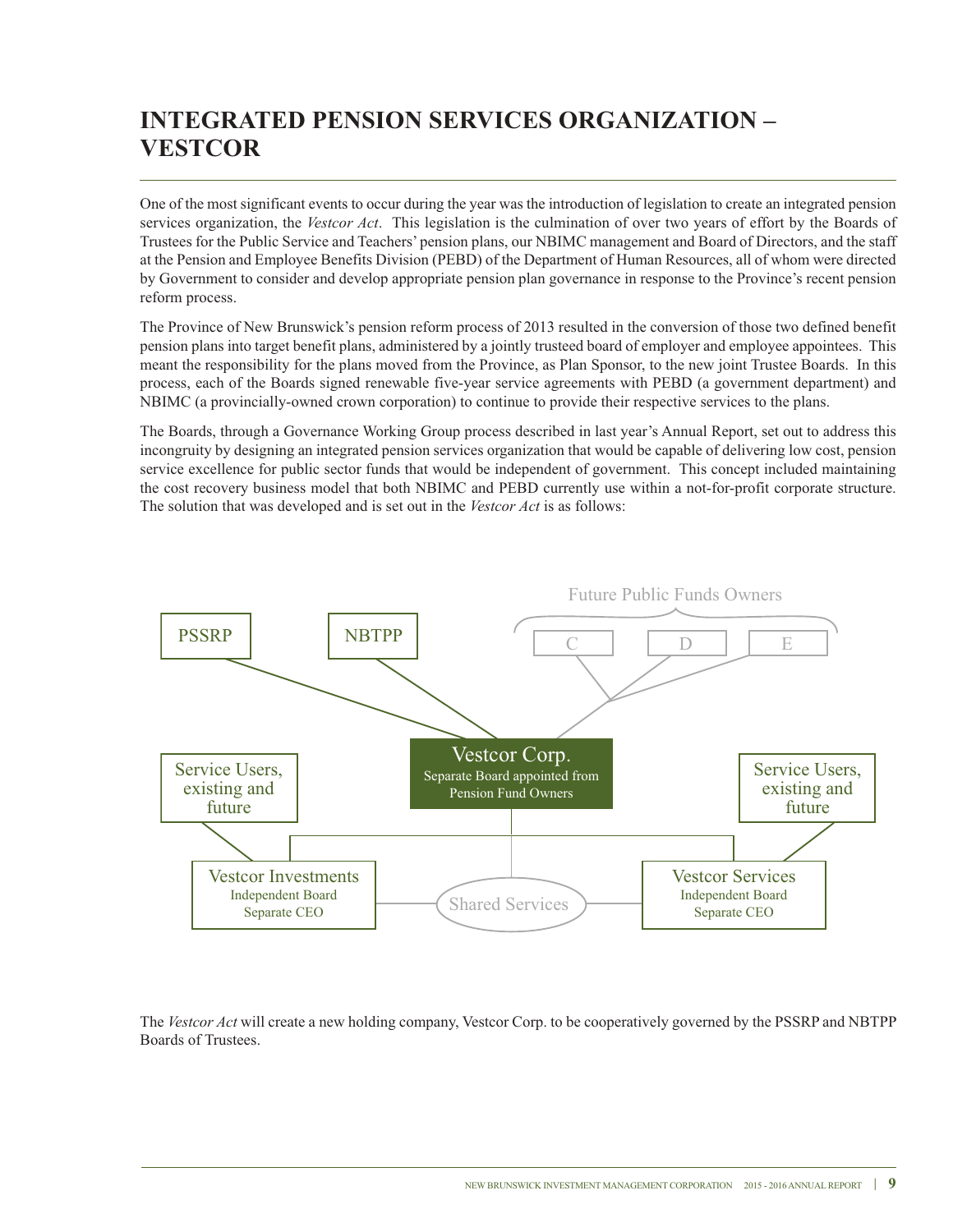The pension and benefits administration activities provided by PEBD will be transferred from government into another newly created entity, Vestcor Pension Services Corporation (Vestcor Services), a subsidiary of Vestcor Corp. Vestcor Services will also continue to provide benefits administration services to the Department of Human Resources under a third party administration agreement.

NBIMC's operations will be continued under the *Vestcor Act* however it will be transferred from the Province to Vestcor Corp. NBIMC will also be renamed as Vestcor Investment Management Corporation (Vestcor Investments). NBIMC's role as Trustee of the Judges' pension fund will revert to the Minister of Finance representing the Plan Sponsor of that pension plan. It is expected that Vestcor Investments will continue to provide investment management expertise to the Judges' under an arm's length investment management agreement.

All three Vestcor entities will be not-for-profit entities and will follow the same cost recovery business model that they have always used.

It is anticipated that there will be some shared services among these new companies covering certain human resources, finance and information technology functions to further drive operational cost efficiencies that will provide economies of scale for all clients. The legislation also provides for the ability over time to consider an amalgamation of the two operating companies.

Vestcor Corp. will fulfill the typical shareholder oversight role for the operating companies – appointment of the operating companies' boards of directors, receipt of their annual reports and appointment of the independent auditors for the group of companies. To align with the financial reporting year ends of the pension plans, the Vestcor Group of companies will have a calendar year end in future.

This new structure is expected to become effective on October 1, 2016 and consequently much work remains to be done over the upcoming summer months to transition to the new structure. we look forward to reporting on these activities in our next Annual Report covering the period from March 31, 2016 to December 31, 2016.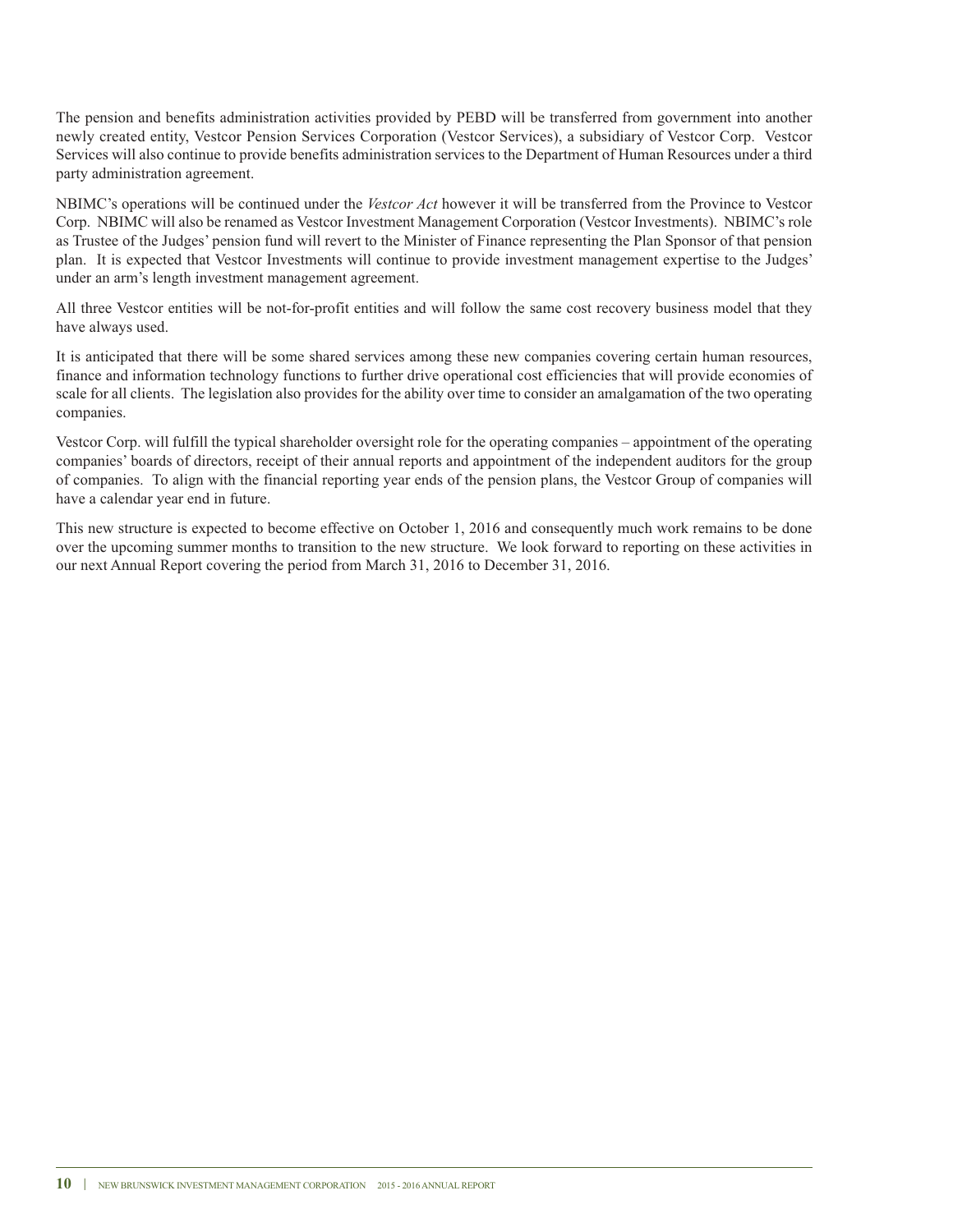## **MANAGeMeNT's DIsCUssIoN & ANALYsIs**

Management's Discussion & Analysis (MD&A) is provided to enable the reader to interpret the material trends, the results and the financial condition of the funds under management. Key elements of the annual financial statements are explained *and this MD&A should be read in conjunction with these annual financial statements and related notes.*

*As well, this MD&A may contain forward-looking statements reflecting management's objectives, outlook and expectations which involve risks and uncertainties. Forward-looking statements are usually preceded by words such as "believe",* "expect", "may", "could", "intend", "continue" and "estimate". We caution readers not to place undue reliance on these statements as a number of important factors could cause our actual results to differ materially from the expectations *expressed in such forward-looking statements.*

### **AsseTs UNDer MANAGeMeNT**

Assets under management (AUM) at March 31, 2016 were approximately \$13.3 billion consisting of the following funds:

| <b>Client</b>                                                                     |              |          | <b>March 31, 2016</b> | <b>March 31, 2015</b> |         |  |
|-----------------------------------------------------------------------------------|--------------|----------|-----------------------|-----------------------|---------|--|
| Public Service Shared Risk Plan* Trust (PSSRP)                                    | \$           | 6,931.1  | 52.3%                 | \$<br>6,944.9         | 53.5%   |  |
| New Brunswick Teachers' Pension Plan Fund (NBTPP)                                 |              | 5,290.7  | 39.9%                 | 5,370.7               | 41.4%   |  |
| Provincial Court Judges' Pension Trust Account Fund (Judges)                      |              | 43.2     | $0.3\%$               | 42.0                  | $0.3\%$ |  |
| New Brunswick Power Corporation (NBPC):                                           |              |          |                       |                       |         |  |
| Point Lepreau Decommissioning Fund                                                |              | 308.6    | 2.3%                  | 267.0                 | 2.1%    |  |
| Point Lepreau Used Fuel Management Fund                                           |              | 223.8    | $1.7\%$               | 235.4                 | 1.8%    |  |
| Nuclear Fuel Waste Trust                                                          |              | 140.7    | $1.0\%$               |                       |         |  |
| Management Employees of New Brunswick School<br>Districts Pension Plan (NBSD)     |              | 6.4      | $0.1\%$               |                       |         |  |
| Shared Risk Plan for Academic Employees of<br>University of New Brunswick (AESRP) |              | 291.6    | $2.2\%$               |                       |         |  |
| University of New Brunswick Endowment Fund (UNBE)                                 |              | 23.5     | 0.2%                  | 21.6                  | $0.2\%$ |  |
| <b>Total Discretionary Funds</b>                                                  |              | 13,259.6 | 100.0%                | 12,881.6              | 99.3%   |  |
| Non-discretionary NBPC funds in transition                                        |              |          |                       | 85.7                  | $0.7\%$ |  |
| <b>Total AUM</b>                                                                  | <sup>S</sup> | 13,259.6 | 100.0%                | \$12,967.3            | 100.0%  |  |

*\* Subsequently renamed Public Service Pension Plan*

As shown in the table above, NBIMC has added two new clients and one additional mandate for an existing client during the year. we worked closely with these clients to transition their investment funds into an appropriate mix of NBIMC pooled fund investments. we look forward to assisting them to meet their long-term investment goals and appreciate the confidence that they have placed in our team.

NBIMC also conducted an asset liability study for each of the NBPC funds during the year to help ensure that the asset mix decisions in their investment policies were well diversified and able to take advantage of a number of investment strategies that are expected to provide similar return and lower risk characteristics.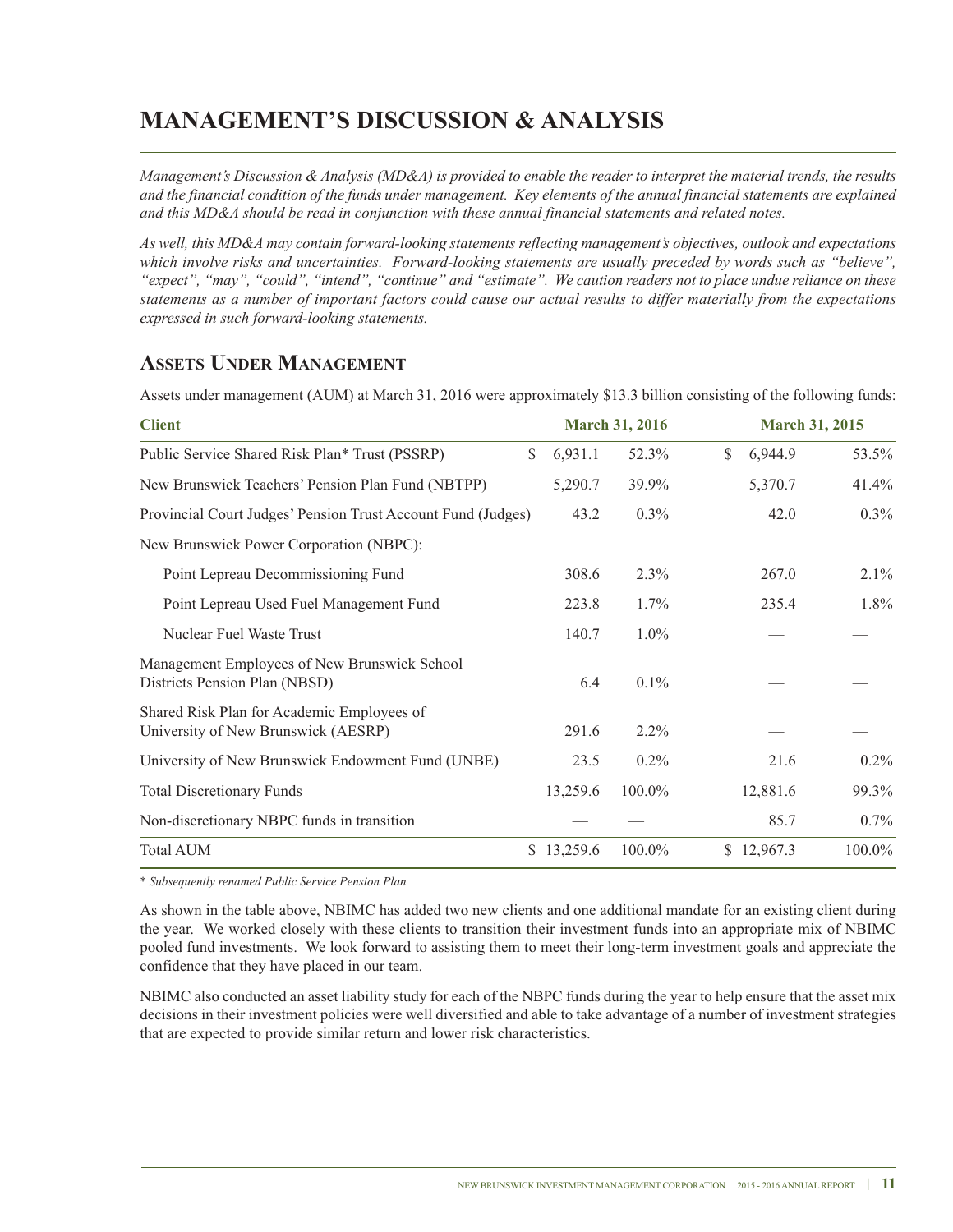### **ToTAL fUND PerforMANCe obJeCTIVes**

The Board of Directors, in an effort to improve the transparency and communication of our investment management activities, developed a series of specific goals and objectives for the 2015-16 fiscal year for our organization.

The main investment performance objectives that NBIMC focuses on can be summarized as follows:

- (a) **Judges' pension fund** for which NBIMC serves as Trustee:
	- (i) The **primary investment performance objective** is to achieve a long-term real return of at least 4.00% per annum for pension fund clients.
	- (ii) The **secondary investment performance objective** is to add value, above the various asset class benchmarks in the fund's investment policy, through active management strategies. This added value is expected to first cover the fund's investment management costs, including NBIMC's operating costs, and subsequently targets an additional 42 basis points (bps) (0.42%) per annum to the fund over the long-term. It is important to note that this target has been selected to represent a first quartile long-term achievement, net of costs, amongst similar investment managers.
- (b) **other clients** for which NBIMC serves as Investment Manager:
	- (i) The **primary investment performance objective** to achieve the long-term return and risk performance that meet each client's specific return and risk targets, and
	- (ii) The **secondary investment performance objective** is to exceed the investment performance benchmarks, over the long-term net of investment management costs, by the value added target(s) published in each client's respective Investment Policy Statement or other such directives / guidelines.

NBIMC has also developed a series of other key performance indicators, as **continuous performance objectives**, that correspond to our 2015-20 Strategic Plan.

The NBIMC Board monitors these indicators on a quarterly basis. They are reported below for the current 2015-16 fiscal year for **total funds under management** (i.e., pension and other clients):

#### **Primary Investment Performance objectives**

| <b>Objective</b>              | Long-Term<br><b>Targets</b> | F <sub>2015</sub> -16<br>Actual | 4 Year<br><b>Annualized</b> | Annualized<br><b>Since Inception</b> |
|-------------------------------|-----------------------------|---------------------------------|-----------------------------|--------------------------------------|
| Real Return (after inflation) | $\geq$ 4.00% per annum      | $0.26\%$                        | 8.03%                       | 5.24%                                |
| Nominal Return                | $\geq 6.25\%$ per annum     | 1.50%                           | $9.44\%$                    | 7.20%                                |

#### **secondary Investment Performance objective**

| <b>Objective</b>                                                     | <b>Long-Term</b>      | F2015-16      | 4 Year            | <b>Annualized</b>      |
|----------------------------------------------------------------------|-----------------------|---------------|-------------------|------------------------|
|                                                                      | <b>Targets</b>        | <b>Actual</b> | <b>Annualized</b> | <b>Since Inception</b> |
| Net Relative Return (after all<br>investment management<br>expenses) | $>= 42$ bps per annum | $107.5$ bps   | $68.1$ bps        | $5.8$ bps              |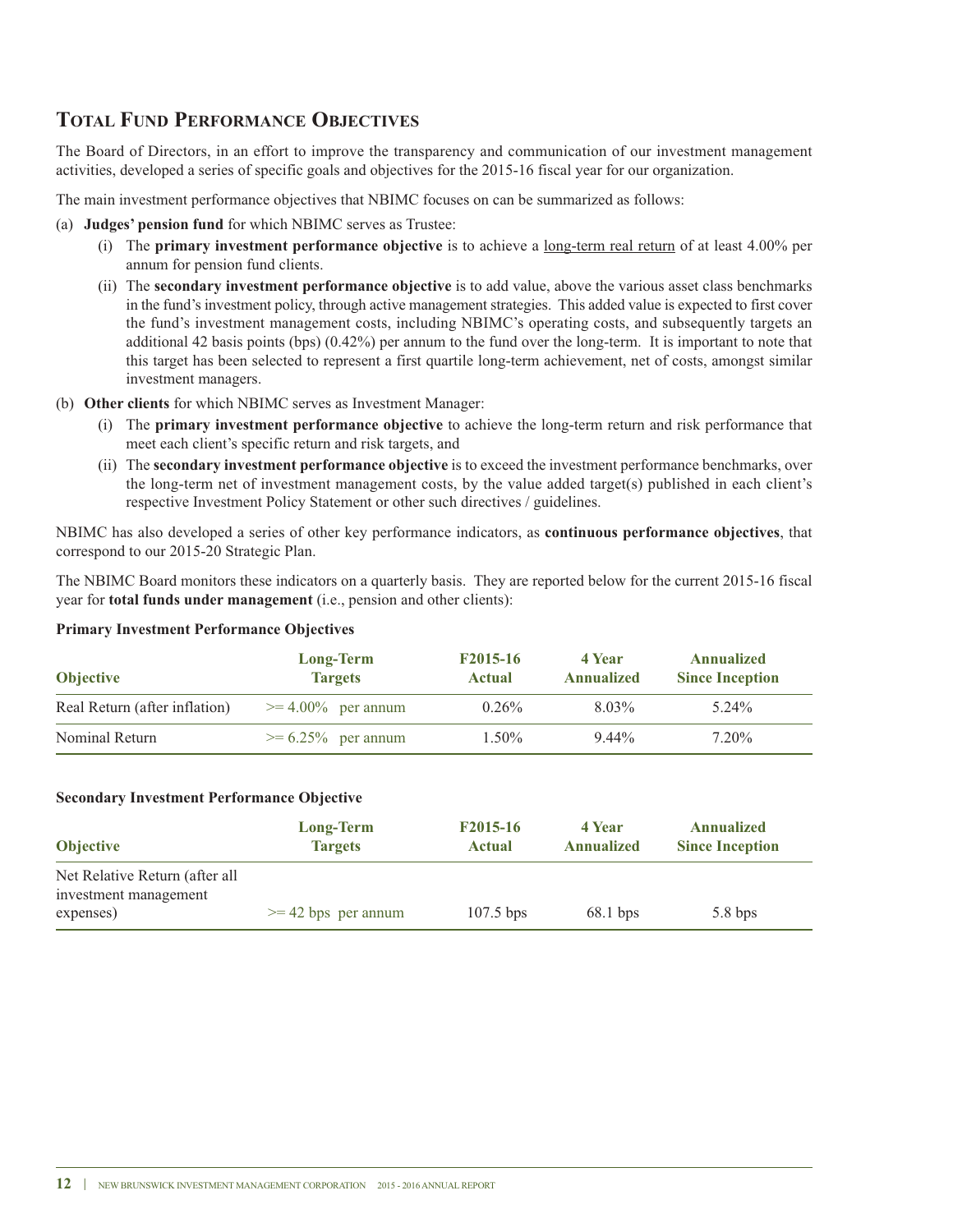#### **Continuous Performance efficiency objectives**

|                                           |                                  | F2015-16      | 4 Year            |  |
|-------------------------------------------|----------------------------------|---------------|-------------------|--|
| <b>Objective</b>                          | <b>Target</b>                    | <b>Actual</b> | <b>Annualized</b> |  |
| Trade-Matching Efficiency:                |                                  |               |                   |  |
| Securities Custodian                      | <i>Regulatory</i> $90\% + 2.5\%$ | 97.5%         | $96.2\%$          |  |
| Prime Broker #1                           | <i>Regulatory</i> $90\% + 2.5\%$ | 95.9%         | $96.4\%$          |  |
| Prime Broker #2                           | <i>Regulatory</i> $90\% + 2.5\%$ | 94.7%         | 94.4%             |  |
| <b>Budget Efficiency</b>                  |                                  |               |                   |  |
| <i>(excluding performance incentives)</i> | $100\%$                          | 99.4%         | 94.0%             |  |
| Absenteeism $(\% )$                       | $\leq$ 2%                        | $1.13\%$      | 1.45%             |  |
| Employee Turnover $(\#)$                  | $\leq$ 3/yr                      | 1/yr          | $1/\mathrm{yr}$   |  |
| IT System Availability                    | 99%                              | 99.8%         | 99.8%             |  |

### **RELATIVE PERFORMANCE VERSUS BENCHMARKS**

As noted above, our **second investment performance objective** is to add value, above our various asset class benchmarks, through active management strategies. This value added, relative to benchmark, is expected to first cover all investment management costs, and subsequently targets an additional 42 basis points (0.42%) per annum.

Our overall active management activities for the year added 121.1 basis points of gross value and 107.5 basis points of net value, or approximately \$140.9 million, after covering all investment management costs.

Our longer-term four-year average annual value added return, net of costs, was approximately 68.1 basis points per annum or approximately \$313.1 million in additional value over the four-year period. The four-year term remains the most significant term used to measure our active management performance and is selected to represent a more consistent longerterm measure.

The following chart shows our ten-year history of our value added activities, including the period during the financial markets crisis where we temporarily removed most of the risk from the portfolio to help preserve assets.

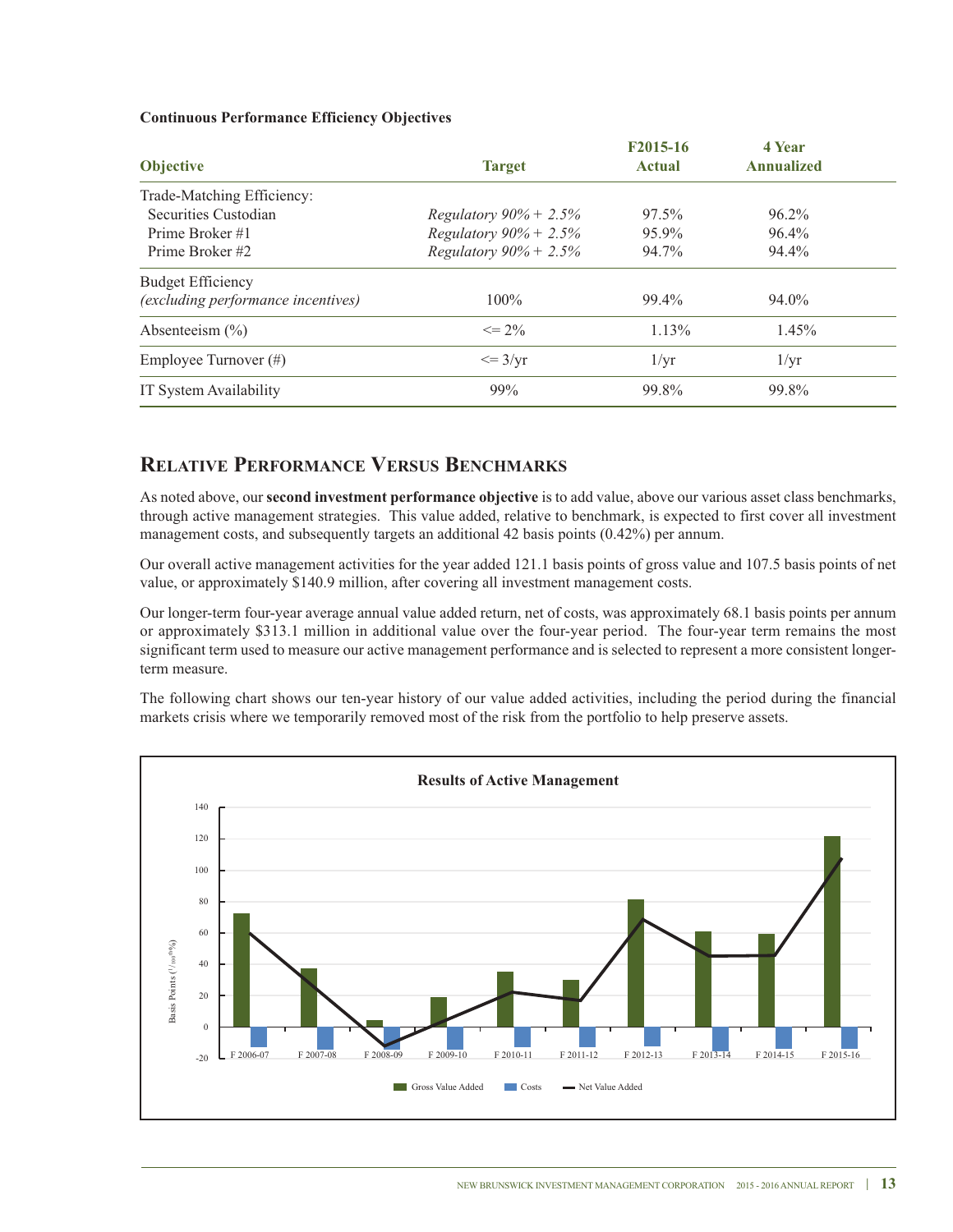### **PerforMANCe bY AsseT CLAss**

The following discussion is organized by major asset class supported by NBIMC on behalf of our clients. The discussion also provides a breakdown by asset class sub-portfolio. NBIMC has created a pooled unit trust fund structure in which clients can invest with customized weights to achieve their unique investment objectives. For a description of investment performance by unit trust fund, please refer to Unit Trust Fund Performance (page 44).

### **fIxeD INCoMe PorTfoLIos**

#### *Objectives*

NBIMC provides a number of Canadian fixed income focused portfolios that allow clients to access a broad mix of maturity term and credit quality exposures. These portfolios can be combined to represent standard industry benchmarks or used separately to provide more customized exposure to fit specific investment objectives or requirements.

#### *Performance Summary (as at March 31, 2016)*

|                     |       |                  |                  |                          | <b>Four-Year</b> |
|---------------------|-------|------------------|------------------|--------------------------|------------------|
| $A$ UM <sup>1</sup> |       |                  |                  | <b>Annualized Return</b> |                  |
|                     |       | <b>Portfolio</b> | <b>Benchmark</b> | <b>Portfolio</b>         | <b>Benchmark</b> |
| \$                  | 986   | $0.92\%$         | $0.53\%$         | $1.26\%$                 | $0.87\%$         |
|                     | 2,179 | $1.15\%$         | 0.81%            | 4.19%                    | $3.92\%$         |
|                     | 2,217 | $0.86\%$         | $0.69\%$         | $4.42\%$                 | $4.33\%$         |
|                     | 67    | $-1.96\%$        | $-1.46%$         | n/a                      | n/a              |
|                     | 632   | $-1.90\%$        | $-2.23\%$        | $1.94\%$                 | 1.80%            |
|                     |       | (\$ millions)    |                  | <b>F2015-16 Return</b>   |                  |

*¹ Includes cross-fund ownership interests*

*<sup>2</sup> Special client restricted fund*

#### *Overview*

Bond yields moved higher early in the year as slowly improving economic information had finally convinced many investors that the US Federal Reserve Board (FED) would look to begin moving interest rates higher in the fall of 2015. That trend reversed significantly after the FED passed on raising rates in September, primarily after a significant period of global financial market volatility and economic uncertainty that took place in August.

For the first time in nearly a decade, the FED did eventually raise rates in December 2015. Market reaction was generally muted as the FED had done a good job in the fall of 2015 preparing the market for the increase, and in setting up expectations of a potential path of up to four gradual rate increases through 2016.

Additional global market volatility in early 2016, and weaker subsequent economic reports, subsequently put any additional FED rate increases on hold and caused investors to reassess future FED actions. Most fixed income yields dropped accordingly as economic expectations continued to be uncertain and inflation rates remained below target levels.

Canadian and European bonds generally outperformed many other developed markets as their respective economies struggled to generate any significant growth. The Canadian market stabilized somewhat after a July 2015 interest rate cut and expectations that the Bank of Canada would hand off stimulus responsibility to an expected Federal Government infrastructure spending program. European Bond yields fell lower mainly on additional aggressive European Central bank actions in early 2016.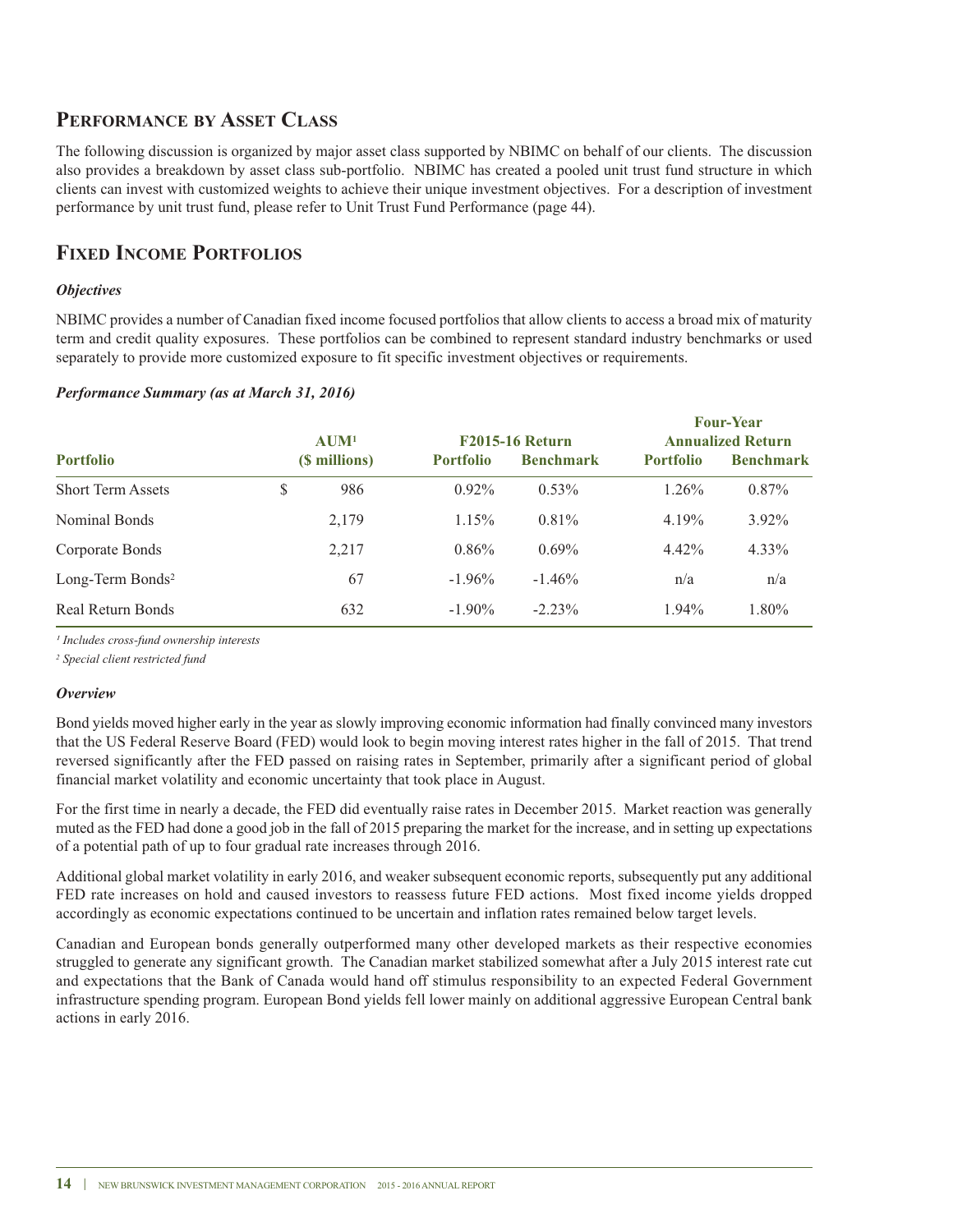Canadian corporate and provincial credit experienced a relatively difficult year as spreads generally increased from an overall widening in global credit product, and additional domestic economic impacts from the energy market declines and budget worries. Credit-related bonds improved somewhat by year end as the European Central Bank indicated that they will include corporate bond purchases as part of an upcoming addition to their quantitative easing program.

Corporate liquidity remains a concern due to low secondary market trading volumes and dealer regulatory limitations. These limitations have led us to make sure we are going to be content to potentially hold credit securities to maturity and not rely on them to be a source of liquidity in times of market stress.

### **PUBLIC EQUITY PORTFOLIOS**

#### *Objectives*

We provide two main types of geographically diverse public equity investment portfolios: standard market capitalization based portfolios, and low volatility equity portfolios. These portfolios are used to help clients gain exposure to the longterm economic growth in a number of global regions on both an active and passively managed basis.

NBIMC has focused significant resources in recent years in developing internally managed low volatility portfolios in the various geographic regions outlined below. we feel that these portfolios provide an effective public equity investment approach, particularly for our target benefit pension fund clients, in terms of providing similar long-term performance to traditional equity markets with significantly less risk.

|                                      | <b>AUM<sup>2</sup></b> |               |                  | <b>F2015-16 Return</b> | rvar-rvar<br><b>Annualized Return</b> |                  |
|--------------------------------------|------------------------|---------------|------------------|------------------------|---------------------------------------|------------------|
| <b>Portfolio</b>                     |                        | (\$ millions) | <b>Portfolio</b> | <b>Benchmark</b>       | <b>Portfolio</b>                      | <b>Benchmark</b> |
| Market Capitalized:                  |                        |               |                  |                        |                                       |                  |
| Canadian Equity                      | $\mathbb{S}$           | 1,234         | $-6.28\%$        | $-6.57\%$              | 5.91%                                 | 5.30%            |
| U.S. Equity                          |                        | 807           | 4.16%            | 4.09%                  | 19.95%                                | 19.93%           |
| International Equity                 |                        | 734           | $-5.80\%$        | $-6.32\%$              | 12.14%                                | 11.37%           |
| Low Volatility:                      |                        |               |                  |                        |                                       |                  |
| Canadian Equity                      |                        | 678           | $-0.86%$         | $0.79\%$               | n/a                                   | n/a              |
| U.S. Equity                          |                        | 759           | 11.50%           | $10.66\%$              | 23.23%                                | 23.00%           |
| <b>International Equity</b>          |                        | 703           | 4.80%            | 5.83%                  | 15.93%                                | 16.29%           |
| Emerging Markets <sup>1</sup> Equity |                        | 388           | $-5.47\%$        | $-8.80\%$              | n/a                                   | n/a              |

#### *Performance Summary (as at March 31, 2016)*

*¹Low Volatility Emerging Markets Equity portfolio currently being implemented*

*<sup>2</sup> Includes cross-fund ownership interests*

**four-Year**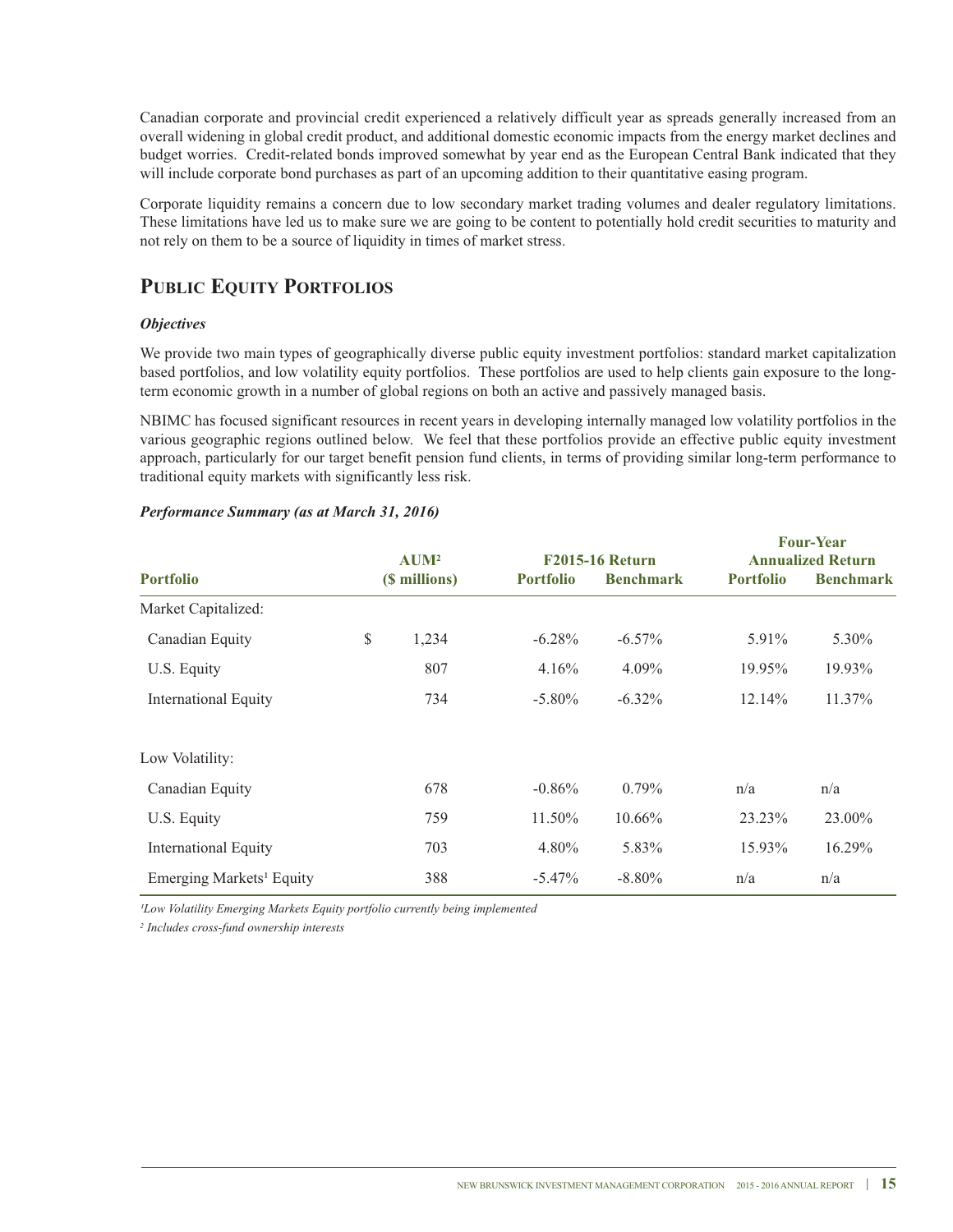#### *Overview*

The most recent fiscal year proved to be somewhat challenging for equity investors globally, with heightened volatility and overall low returns for market capitalized weighted indices. Our current client policy stance to not hedge foreign exchange risk once again benefited the U.S. Equity portfolio, increasing the realized return while also reducing the in-period volatility of the strategy.

In contrast, Low Volatility strategies continued to outperform market capitalization weighted indices by significant margins, while also continuing to add value via reduced realized risk. The first full fiscal year of the Low Volatility Emerging Markets Equity portfolio proved particularly successful, outperforming both its strategy benchmark as well as the broader market capitalization weighted index for that region.

In general, the combination of high (although not extreme) equity valuations in some markets, reduced corporate earnings and revenue growth as well as increasing economic policy uncertainty globally contributed to periods of increasing volatility and low returns for investors in most markets. while continued commodity price weakness, particularly in energy markets, contributed to ongoing challenges for the Canadian market.

For market capitalization weighted portfolios, active management in Canadian and International portfolios continued to add value, with each portfolio outperforming its benchmark during the fiscal year and over the most recent four year period. In contrast, our U.S. market capitalization equity portfolio continues to be passively managed with no expectation of significant outperformance, and successfully matched its benchmark over the same one and four-year time frames.

### **ALTerNATIVe INVesTMeNT PorTfoLIos**

#### *Objectives*

NBIMC offers a number of non-traditional alternative investment strategies which help provide clients with additional diversification benefits and exposure to investments which may help reduce their overall portfolio risk from the more traditional public equity and fixed income markets.

Our Absolute Return Strategies are internally managed unlevered portfolios that consist of public equity securities designed to provide high single digit returns with a low correlation to public market returns.

The Private Equity portfolio provides investors with the opportunity to invest in more concentrated or control based equity positions in companies which are at various growth stages and located in a number of different geographic regions.

Real Estate and Infrastructure investments provide clients with the ability to invest capital in a diverse portfolio of longterm assets that provide an ongoing yield that typically adjusts with inflation over the time horizon of the investment.

#### *Performance Summary (as at March 31, 2016)*

|                                   |   |                     |                        |                  |                          | <b>Four-Year</b> |
|-----------------------------------|---|---------------------|------------------------|------------------|--------------------------|------------------|
|                                   |   | $A$ UM <sup>1</sup> | <b>F2015-16 Return</b> |                  | <b>Annualized Return</b> |                  |
| <b>Portfolio</b>                  |   | (\$ millions)       | <b>Portfolio</b>       | <b>Benchmark</b> | <b>Portfolio</b>         | <b>Benchmark</b> |
| <b>Absolute Return Strategies</b> | S | 1.044               | $3.07\%$               | $0.53\%$         | 4.08%                    | $0.87\%$         |
| Private Equity                    |   | 528                 | 18.74%                 | $-1.96\%$        | 18.34%                   | 13.52%           |
| <b>Real Estate</b>                |   | 764                 | $5.03\%$               | $3.37\%$         | $12.19\%$                | $10.71\%$        |
| Infrastructure                    |   | 376                 | $2.31\%$               | 5.44%            | $5.00\%$                 | $5.53\%$         |

*¹Includes cross-fund ownership interests*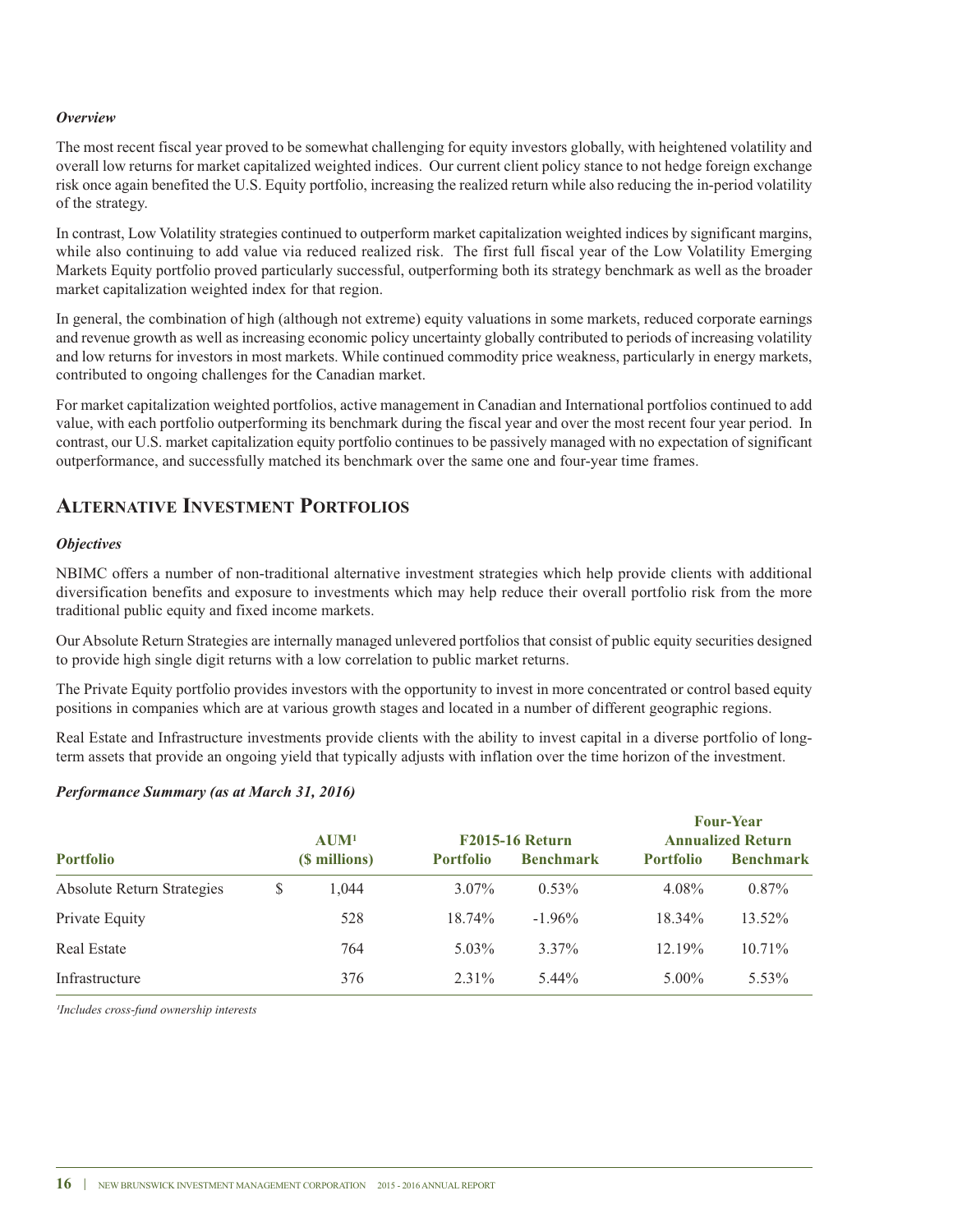#### *Overview*

Our Absolute Return portfolio seeks to produce stable, positive returns in all market environments while resulting in little to no correlation with traditional investment strategies, thus providing attractive returns and enhanced diversification for the combined portfolio. To achieve this, we manage three separate internal strategies that follow event-driven, fundamental, and quantitative investment approaches, respectively. Meaningful allocations to three strategies combined with a welldeveloped risk management and capital allocation framework allow the strategy to achieve the goal of positive, low risk returns without taking on unintended risk exposures as can often be the case in multi-strategy absolute return portfolios.

Despite a challenging market environment, the portfolio produced positive returns during the fiscal year with each strategy making a positive contribution. with our proactive approach to risk management and capital allocation, this positive return was also matched with low risk and minimal correlation to traditional markets that we expect from our absolute return allocation. while all three strategies added value during the year, the Quantitative strategy in particular performed well, benefiting from a favorable environment for the higher quality, attractively priced securities to which the strategy is positively exposed.

The Private Equity portfolio is diversified among several factors including geographies, industry sectors and currencies. Investments are achieved through a combination of commitments to external funds, co-investments alongside fund managers and direct internally managed investments. The past year saw strong returns in most parts of the underlying portfolio as global growth continues albeit at a moderate pace.

The Real Estate portfolio has two broad components: North American Real Estate Investment Trust (REIT) securities and private real estate in the form of limited partnership interests, both in Canada and in Europe, direct co-investments and direct holdings. Our real estate investments continued to benefit from low interest rates, solid fundamentals and strong investor demand.

The Infrastructure portfolio has two broad components: first, private infrastructure in the form of co-investments diversified by geography, currency and by asset type as well as a fund commitment to a limited partnership. Second, an internal public infrastructure portfolio which is expected to provide similar longer-term return and risk characteristics to private infrastructure investments. This latter component was developed and implemented in 2014-15 due to the high valuation environment and scarcity of good opportunities that continues to persist in the private infrastructure market. Fiscal 2015- 16 was challenging for the public infrastructure portfolio due to weakening valuations on its public equity positions and weak returns from inflation-linked securities.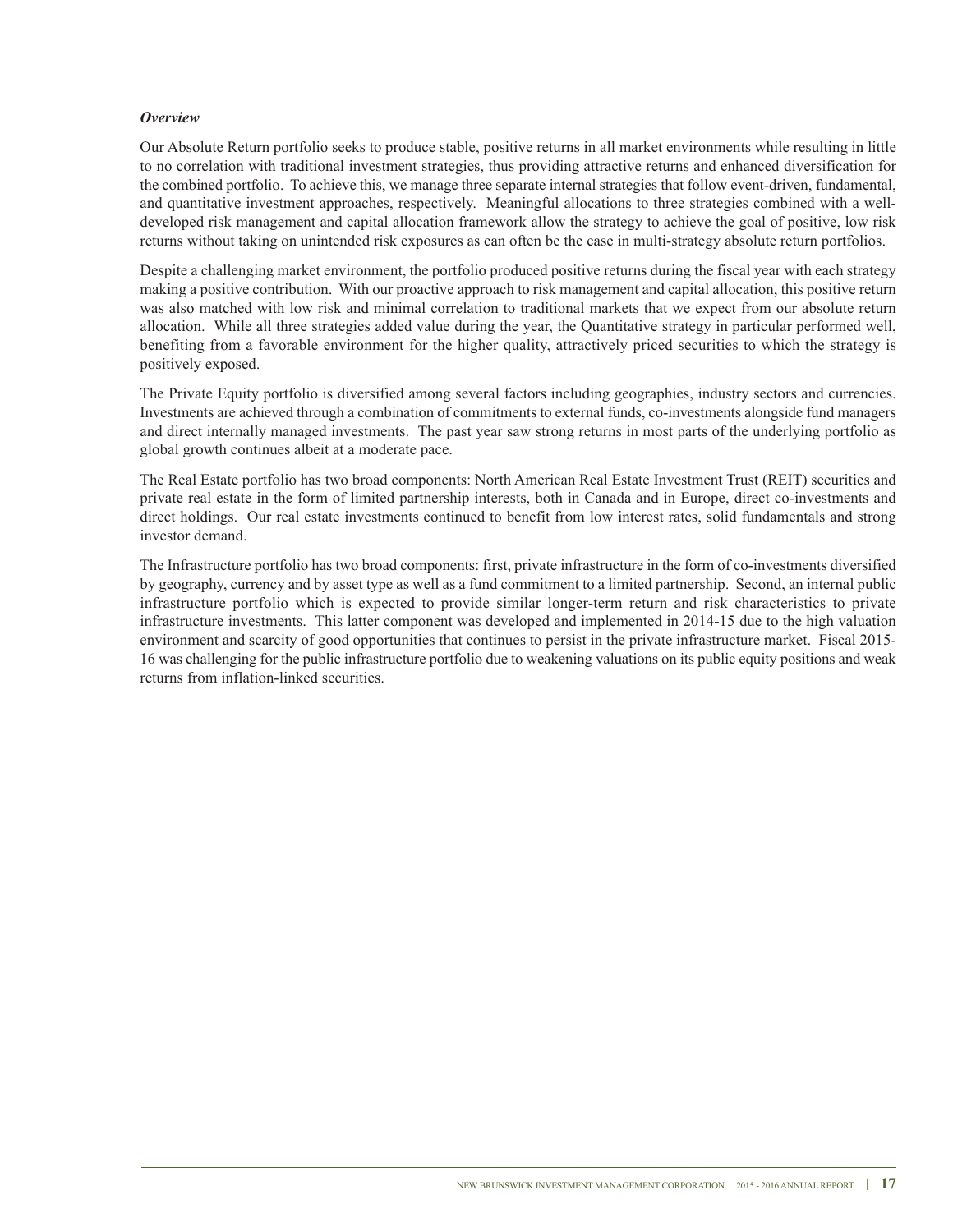### **JUDGes' PeNsIoN fUND INVesTMeNT PerforMANCe**

Our two main objectives for the Judges' pension fund remained the long-term actuarial return requirement and to add value through active management strategies.

Our f**irst investment performance objective** is in regards to both the long-term nominal and real return of the Fund compared to the actuarial return assumption that had been determined necessary to fund this defined benefit pension plan appropriately. Although the nominal return of 1.98% and real return of 0.73% for the fiscal year were less than the Plan's nominal and real return actuarial hurdle of 6.25% and 4.00% respectively, they remained above the respective actuarial targets over the long term. The long-term annualized real return for the Judges' since NBIMC's inception is now 5.34% which significantly exceeds this actuarial requirement.



As stated above, **our second investment performance objective** is to add value, above our various asset class benchmarks, through active management strategies. Our active management activities for the Judges' added 132.9 basis points of gross value and 119.2 basis points of net value, or approximately \$0.5 million, after covering all investment management costs.

Our longer-term four-year annualized value added return net of costs for the Judges'was approximately 71.5 basis points per annum or approximately \$1.1 million in additional value over the four-year period.

### **INVesTMeNT MANAGeMeNT CosTs**

One of the most important considerations in assessing investment performance is the cost incurred. Although the industry standard for investment performance is to report gross returns, it is the return net of costs that contributes to asset growth. All else being equal, lower costs result in higher comparative net returns and help to maximize the available assets.

Investment management costs are influenced by many factors. Industry cost comparisons prove that it is generally more efficient to manage assets internally than to outsource the investment process to third parties. Also, passive investment strategies, those strategies that are designed to mimic a market index, are less expensive than active strategies which depend on judgment and opportunity to differentiate returns from the benchmark.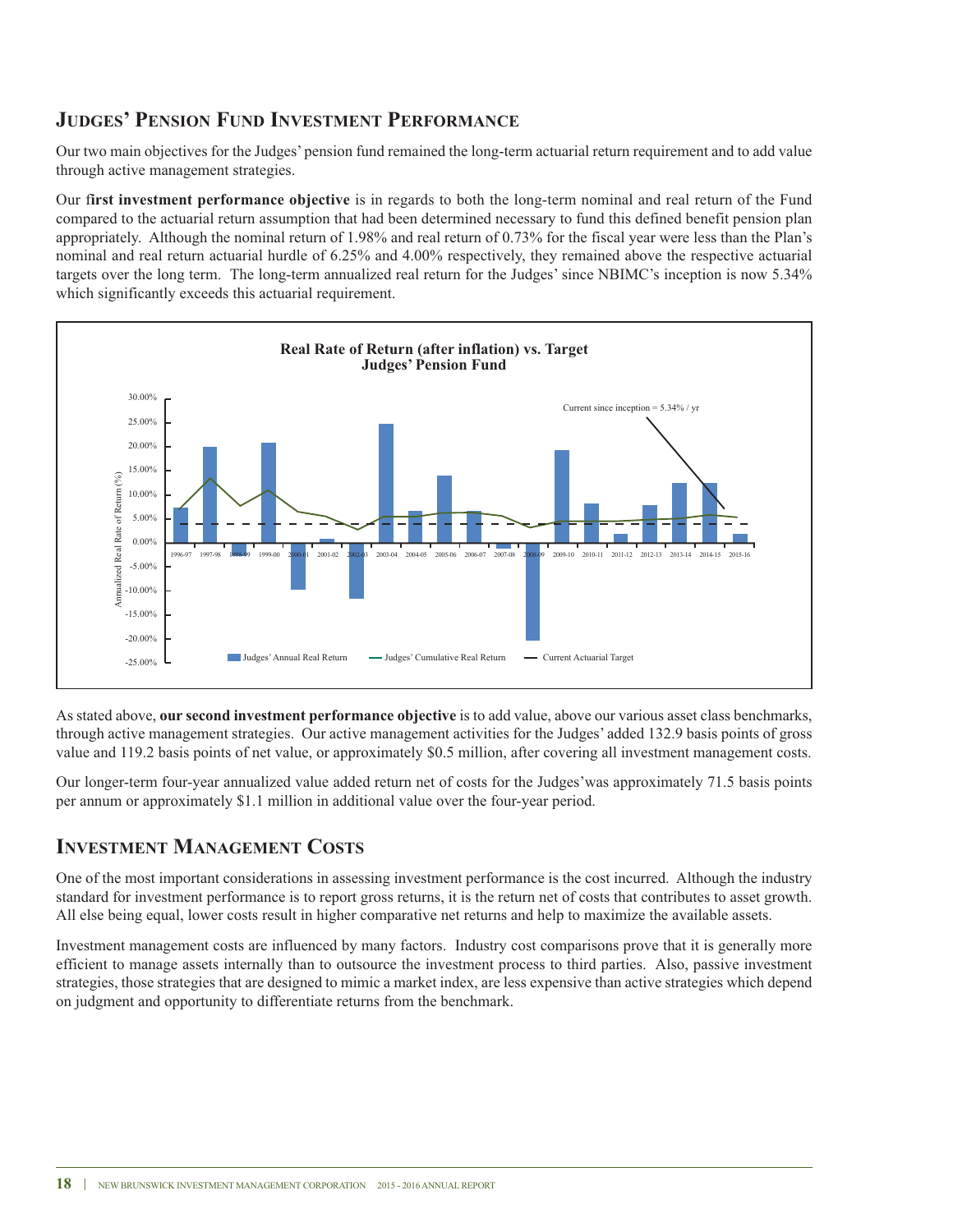The investment management costs to manage the approximately \$13.3 billion of assets under management for the year ended March 31 consist of the following:

| (in millions of Canadian dollars)        |   | 2016     |   | 2015     |  |
|------------------------------------------|---|----------|---|----------|--|
| <b>NBIMC Operational Expenses</b>        | S | 12.4     | S | 11.0     |  |
| <b>Third Party Service Providers</b>     |   |          |   |          |  |
| Investment counsel fees                  |   | 4.3      |   | 5.3      |  |
| Securities custody fees                  |   | 1.2      |   | 1.0      |  |
| <b>Total Investment Management Costs</b> | S | 17.9     | S | 17.3     |  |
| <b>Total Assets Under Management</b>     | S | 13.259.6 | S | 12.967.4 |  |

NBIMC internally manages approximately 89%, up from 87% in 2015, of the assets under management (AUM) using our investment management professionals and technology systems that permit global trading activity from our location in Fredericton, New Brunswick. This accounts for the year over year reduction in investment counsel fees shown above. The costs incurred to manage investment strategies **internally**, measured over average AUM, were 0.117% or 11.7 bps for the year ended March 31, 2016 (2015 – 11.2 bps). NBIMC has outsourced approximately 11% of the AUM where access to the desired investment opportunities or specific strategy expertise is not available internally. The cost of managing investments through our **external** investment managers, also measured on average AUM, was 27.9 bps for the year ended March 31, 2016 (2015 – 32.4 bps). **In total**, investment management costs were approximately 13.7 basis points of average AUM during the year, versus 14.0 last year and 14.9 per the original F2014-15 budget as submitted to the Minister of Finance.

The increase in the absolute amount of NBIMC operational expenses this year is primarily attributable to performance incentives earned on investment returns in excess of benchmarks. By using a variable performance compensation plan for our investment professionals, NBIMC is fully aligned with the performance objectives of our clients.

we benchmark our investment management costs against other peer pension fund managers annually. we continue to compare favourably to publicly available information offered by other public sector peer funds. we also participate in an annual survey of defined benefit pension plans conducted by CEM Benchmarking Inc. Through this benchmarking activity, we conservatively believe that our costs are approximately 25 bps lower than our peers and 35 bps lower than private sector asset managers. This cost differential means that in the year ended March 31, 2016 our clients were able to approximately retain over \$32.8 million due to our lower cost advantage. This cost advantage has been a cornerstone of our service delivery since our inception twenty years ago.

In addition to investment management costs, the NBIMC Pooled Funds incur transaction costs associated with trading of securities in each portfolio. These costs include broker commissions and borrowing fees which are dependent upon the volume of trading activity undertaken. As well, management fees and other fees paid to General Partners and advisors are incurred on initial investment and over the holding period of private market investments. All such transaction costs have been deducted in reporting the investment performance of each pooled fund.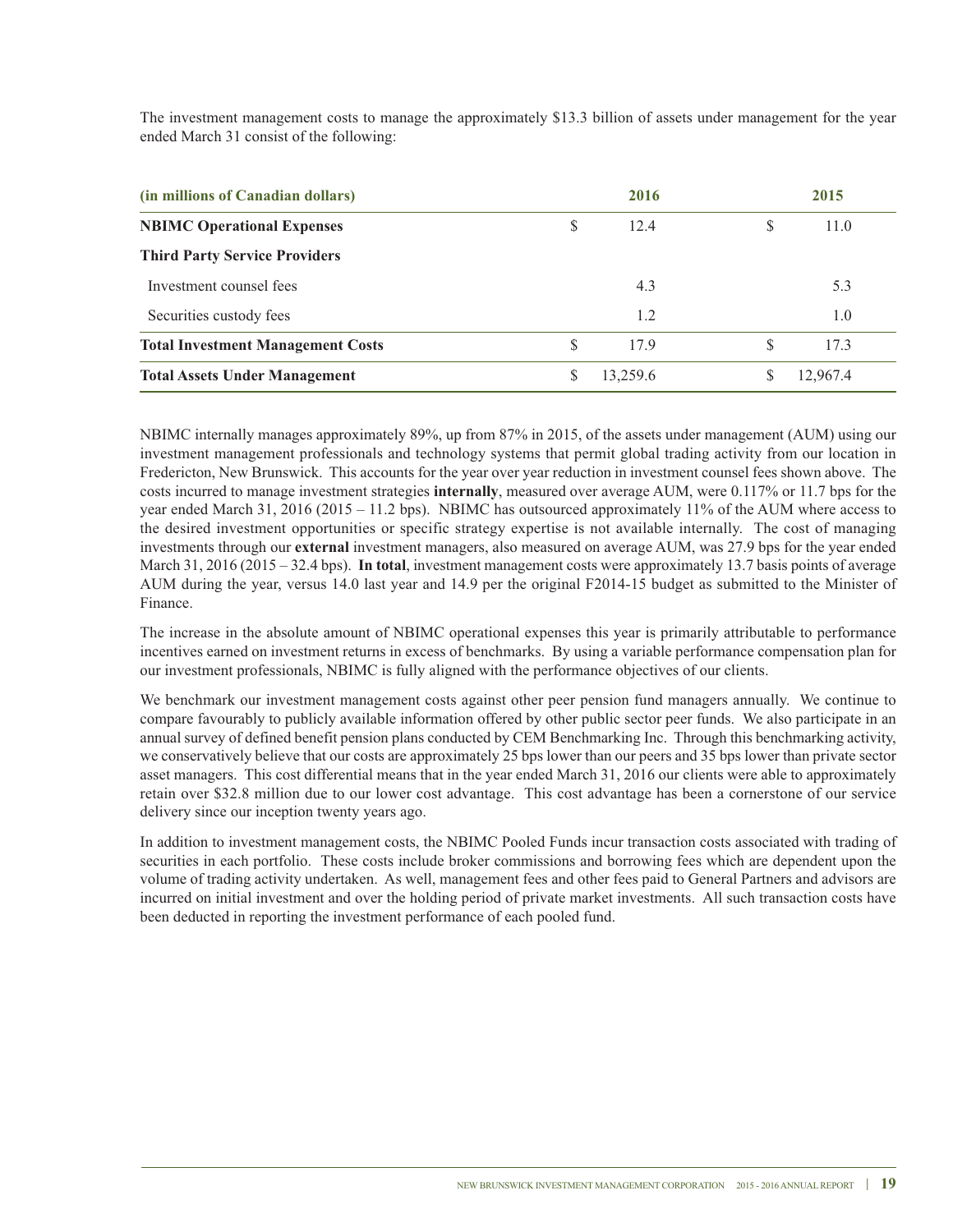## **rIsk MANAGeMeNT**

NBIMC and the funds that we manage face a number of risks in attempting to fulfill their mandates. A critical part of NBIMC's investment management activities is our disciplined risk management focus. Risk management is a key element in helping provide stability to both pension plan contributions and benefits, and making sure that our investment management activities do not bring undue risk to our clients' assets. All investment decisions are made in a risk context that not only focuses on the expected returns of our activities but also on the potential gains or losses that could be realized by those activities.

#### *Risk Management – Board Oversight*

Although management has the primary responsibility for managing risk, under its terms of reference, the Board of Directors is responsible for understanding the risks and the systems that management has put in place to mitigate and manage those risks. The Board is specifically responsible for the oversight of investment risk. The Board is also responsible for oversight of fiduciary and business strategy risks.

within the Board structure, the Audit Committee focuses specifically on oversight of financial risks and risks relating to the systems of internal controls and financial reporting as well as fraud risk. The Human Resources and Compensation Committee focuses on risks relating to our employees and work environment. This includes the leadership of the President and CEO, the ability to attract and retain qualified and motivated staff, leadership development and succession plans, and the overall prudence and sound business practices in Human Resource matters. The Governance Committee focuses on the leadership and effectiveness of the Board and the reputation and public image of the Corporation.

#### *Risk Management – Independent Audits*

To assist in its oversight of risk management, the Audit Committee has engaged an independent internal audit service provider (a firm external to NBIMC) to conduct reviews and provide advice on the effectiveness of NBIMC's internal controls and processes. Internal audit reports received in the current fiscal year have covered Security of Mobile Devices, Investment Compliance Processes, and Physical Security as well as ongoing mentoring of NBIMC staff and review of testing of NBIMC's IT controls. These reviews did not uncover any significant weaknesses but have been helpful in ensuring that changes in our processes are designed and implemented with clients' best interests and internal controls in mind and ensuring our security measures remain resilient.

#### *Risk Management–- Management Activities*

NBIMC has developed a Summary Enterprise Risk Management Framework that can be found on our website at http://nbimc.com/en/about\_nbimc/enterprise\_risk\_management\_framework. This Summary Framework identifies three main categories of risk: strategic risk, investment risk and operational risk. The Summary Framework highlights seventeen specific risk elements within these three categories, including a definition of each element, the responsibility for risk oversight and the measures taken by management and the Board to mitigate each risk. This framework was augmented during the year with specific internal risk appetite considerations that our Board of Directors has established for the Corporation.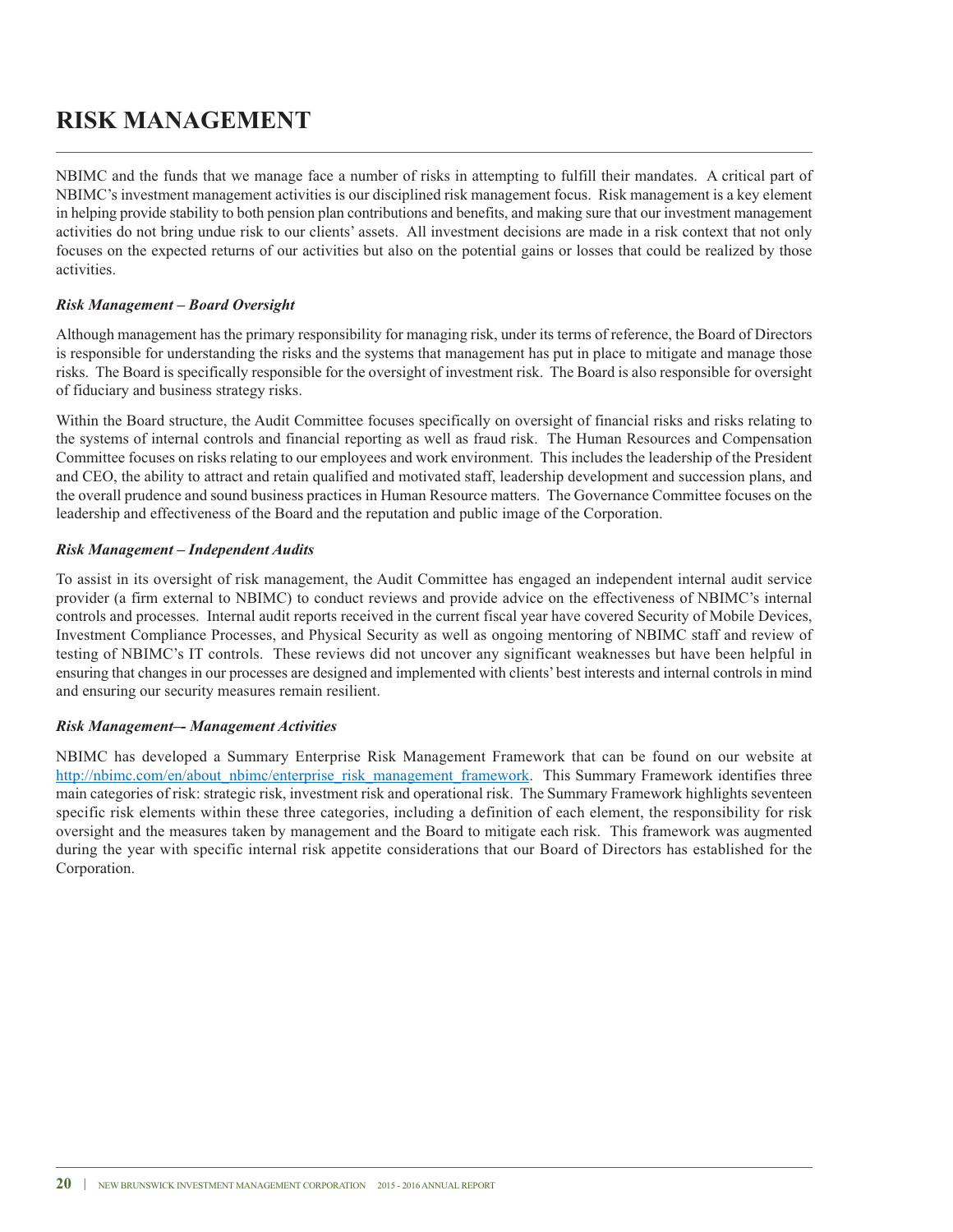NBIMC uses the following six internal Management Committees to monitor and address issues arising from the Enterprise Risk Management Framework. These committees have cross-functional membership, including management and nonmanagement positions as well as some overlap among the committees, providing a rich opportunity for sharing perspectives and insights:

| <b>Enterprise Risk</b><br>Management Council<br>(ERMC)                                                                                                                             | In accordance with its Terms of Reference, the ERMC is responsible for reviewing the status<br>of the Enterprise Risk Management Framework on a quarterly basis in advance of presenting<br>the quarterly risk matrix report to the Board of Directors and advising the President and<br>CEO of areas of emerging risk. |  |  |  |  |  |
|------------------------------------------------------------------------------------------------------------------------------------------------------------------------------------|-------------------------------------------------------------------------------------------------------------------------------------------------------------------------------------------------------------------------------------------------------------------------------------------------------------------------|--|--|--|--|--|
|                                                                                                                                                                                    | In fulfilling this mandate, the ERMC reviews:                                                                                                                                                                                                                                                                           |  |  |  |  |  |
|                                                                                                                                                                                    | • weekly Capital at Risk and Policy Asset Mix Capital at Risk analyses, including<br>identification of risk proxies;                                                                                                                                                                                                    |  |  |  |  |  |
|                                                                                                                                                                                    | • asset mix stress testing and back-testing results;                                                                                                                                                                                                                                                                    |  |  |  |  |  |
|                                                                                                                                                                                    | • a quarterly client liquidity analysis;                                                                                                                                                                                                                                                                                |  |  |  |  |  |
|                                                                                                                                                                                    | • monthly counterparty exposure reports;                                                                                                                                                                                                                                                                                |  |  |  |  |  |
|                                                                                                                                                                                    | • quarterly securities lending compliance reports;                                                                                                                                                                                                                                                                      |  |  |  |  |  |
|                                                                                                                                                                                    | · results from management's annual fraud risk assessment; and                                                                                                                                                                                                                                                           |  |  |  |  |  |
|                                                                                                                                                                                    | • recommendations from independent audit reviews.                                                                                                                                                                                                                                                                       |  |  |  |  |  |
| <b>Investment Risk</b>                                                                                                                                                             | In accordance with its Terms of Reference, the IRMC:                                                                                                                                                                                                                                                                    |  |  |  |  |  |
| Management Committee<br>(IRMC)                                                                                                                                                     | • monitors investment risk measures;                                                                                                                                                                                                                                                                                    |  |  |  |  |  |
|                                                                                                                                                                                    | • considers risks associated with new investment strategies and products;                                                                                                                                                                                                                                               |  |  |  |  |  |
|                                                                                                                                                                                    | • proposes procedures to measure and monitor investment risk, subject to the approval<br>of the Chief Investment Officer and within the parameters established by the Board<br>and our clients.                                                                                                                         |  |  |  |  |  |
| <b>Trade Management</b>                                                                                                                                                            | In accordance with its Terms of Reference, the TMOC:                                                                                                                                                                                                                                                                    |  |  |  |  |  |
| <b>Oversight Committee</b>                                                                                                                                                         | • monitors trading policies and practices;                                                                                                                                                                                                                                                                              |  |  |  |  |  |
| (TMOC)                                                                                                                                                                             | • approves broker selection to ensure best trade execution possible;                                                                                                                                                                                                                                                    |  |  |  |  |  |
|                                                                                                                                                                                    | • manages exposure to broker counterparty risk.                                                                                                                                                                                                                                                                         |  |  |  |  |  |
| <b>Information Technology</b>                                                                                                                                                      | In accordance with its Terms of Reference, the ITRMC:                                                                                                                                                                                                                                                                   |  |  |  |  |  |
| <b>Risk Management</b>                                                                                                                                                             | • assists in the development of IT strategy and future direction;                                                                                                                                                                                                                                                       |  |  |  |  |  |
| Committee (ITRMC)                                                                                                                                                                  | • approves new application risk assessments;                                                                                                                                                                                                                                                                            |  |  |  |  |  |
|                                                                                                                                                                                    | • monitors adherence to IT policies and processes.                                                                                                                                                                                                                                                                      |  |  |  |  |  |
| <b>Business Continuity Plan</b>                                                                                                                                                    | In accordance with its Terms of Reference, the BCP:                                                                                                                                                                                                                                                                     |  |  |  |  |  |
| Team (BCP)                                                                                                                                                                         | • develops and implements the Business Continuity Plan including disaster recovery;                                                                                                                                                                                                                                     |  |  |  |  |  |
|                                                                                                                                                                                    | · discusses possible disaster scenarios;                                                                                                                                                                                                                                                                                |  |  |  |  |  |
|                                                                                                                                                                                    | • uses passive and active tests to practice response protocols.                                                                                                                                                                                                                                                         |  |  |  |  |  |
| In accordance with its Terms of Reference, the Occupational Health & Safety Committee<br>Occupational Health &<br><b>Safety Committee</b><br>considers physical environment risks. |                                                                                                                                                                                                                                                                                                                         |  |  |  |  |  |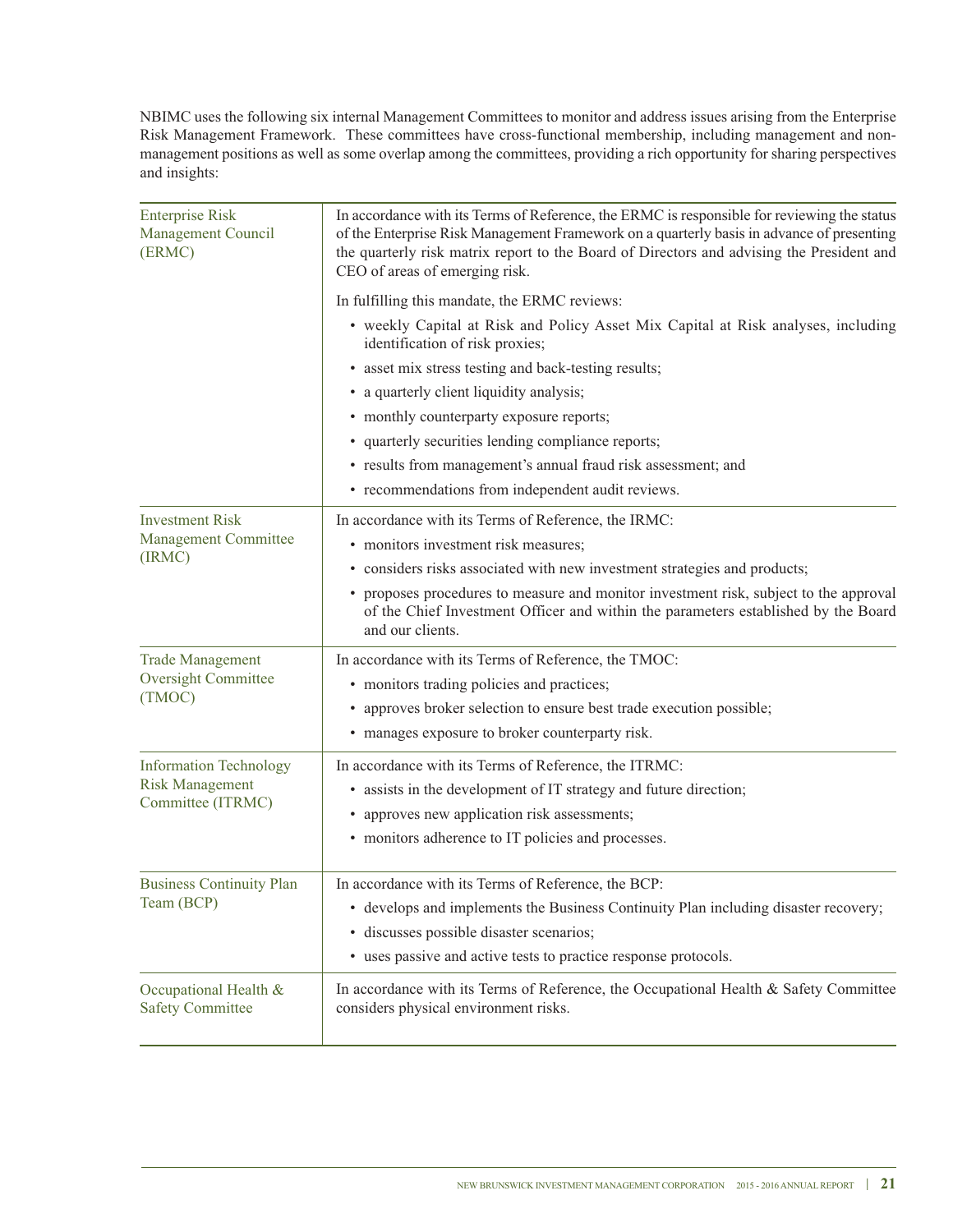## **COMPENSATION PROGRAM EXHIBIT A**

### *Base Salary*

| <b>Eligibility</b> | All Staff                                                                     |
|--------------------|-------------------------------------------------------------------------------|
| <b>Objectives</b>  | Reward level of responsibility, expertise, competency and relevant experience |

### *Variable Compensation Program*

|                                                               |                                                                                                                                                                                                                                                             | <b>Annual Incentive</b><br>(targets $15\%$ -55% of base salary)                                                                                       | <b>Long-Term Incentive</b><br>(targets $15\%$ -75% of base salary)                                                                      |
|---------------------------------------------------------------|-------------------------------------------------------------------------------------------------------------------------------------------------------------------------------------------------------------------------------------------------------------|-------------------------------------------------------------------------------------------------------------------------------------------------------|-----------------------------------------------------------------------------------------------------------------------------------------|
|                                                               | Short-term                                                                                                                                                                                                                                                  | Long-term                                                                                                                                             | <b>Deferred</b>                                                                                                                         |
| <b>Eligibility</b>                                            | Investment and research staff and the<br>Chief Financial Officer provided a<br>minimum of six months employment.                                                                                                                                            | Investment and research staff and the<br>Chief Financial Officer provided a<br>minimum of six months employment.                                      | Investment and research staff and the<br>Chief Financial Officer provided a<br>minimum of four years employment.                        |
| <b>Objectives</b>                                             | Align eligible employee compensation<br>to team and total fund investment<br>performance with an incentive to<br>achieve sustained asset growth.                                                                                                            | Align eligible employee compensation<br>to team and total fund investment<br>performance with an incentive to<br>achieve sustained asset growth.      | Align eligible employee compensation<br>to total fund investment performance<br>with an incentive to achieve sustained<br>asset growth. |
|                                                               | Strengthen team cooperation.<br>Reward individual performance.                                                                                                                                                                                              | Strengthen team cooperation.                                                                                                                          | Strengthen team cooperation.                                                                                                            |
| <b>Time horizon</b>                                           | 1 year                                                                                                                                                                                                                                                      | 4 year (prorated)                                                                                                                                     | 4 year                                                                                                                                  |
| Type of program                                               | Cash                                                                                                                                                                                                                                                        | Cash                                                                                                                                                  | Cash                                                                                                                                    |
| Performance<br>metric(s)                                      | Total fund return in excess of<br>benchmark, net of investment<br>management expenses.<br>Investment team(s) active return in<br>excess of benchmark.<br>Individual performance versus Board<br>approved pre-determined Annual<br>Business Plan Objectives. | Total fund return in excess of<br>benchmark, net of investment<br>management expenses.<br>Investment team(s) active return in<br>excess of benchmark. | Total fund return in excess of<br>benchmark, net of investment<br>management expenses.                                                  |
| Range:<br><b>Threshold</b><br><b>Target</b><br><b>Maximum</b> | Full NBIMC cost recovery<br>42 bps after costs<br>84 bps after costs                                                                                                                                                                                        | Full NBIMC cost recovery<br>42 bps after costs<br>84 bps after costs                                                                                  | Full NBIMC cost recovery<br>42 bps after costs<br>75 bps after costs                                                                    |

### *Indirect Compensation*

 $\mathbf{r}$ 

|                    | <b>Membership in the Public Service</b><br><b>Shared Risk Plan</b>                                             | <b>Employee benefits and access to post-</b><br>retirement benefits                                                                                                          | <b>Perquisites</b>                                                                                                                       |
|--------------------|----------------------------------------------------------------------------------------------------------------|------------------------------------------------------------------------------------------------------------------------------------------------------------------------------|------------------------------------------------------------------------------------------------------------------------------------------|
| <b>Eligibility</b> | Full-time staff and term employees<br>under contract for one year or longer.                                   | Full-time staff and term employees<br>under contract for one year or longer.                                                                                                 | Full-time staff and term employees<br>under contract for one year or longer.                                                             |
| <b>Objectives</b>  | Encourage long-term retention by<br>rewarding continued service and<br>contributing to post-retirement income. | Provide staff and their families with<br>assistance and security so that they can<br>focus on their professional<br>responsibilities and achieving the<br>corporate mission. | Offers a limited number of benefits to<br>complement total compensation<br>including parking and a health spending<br>account allowance. |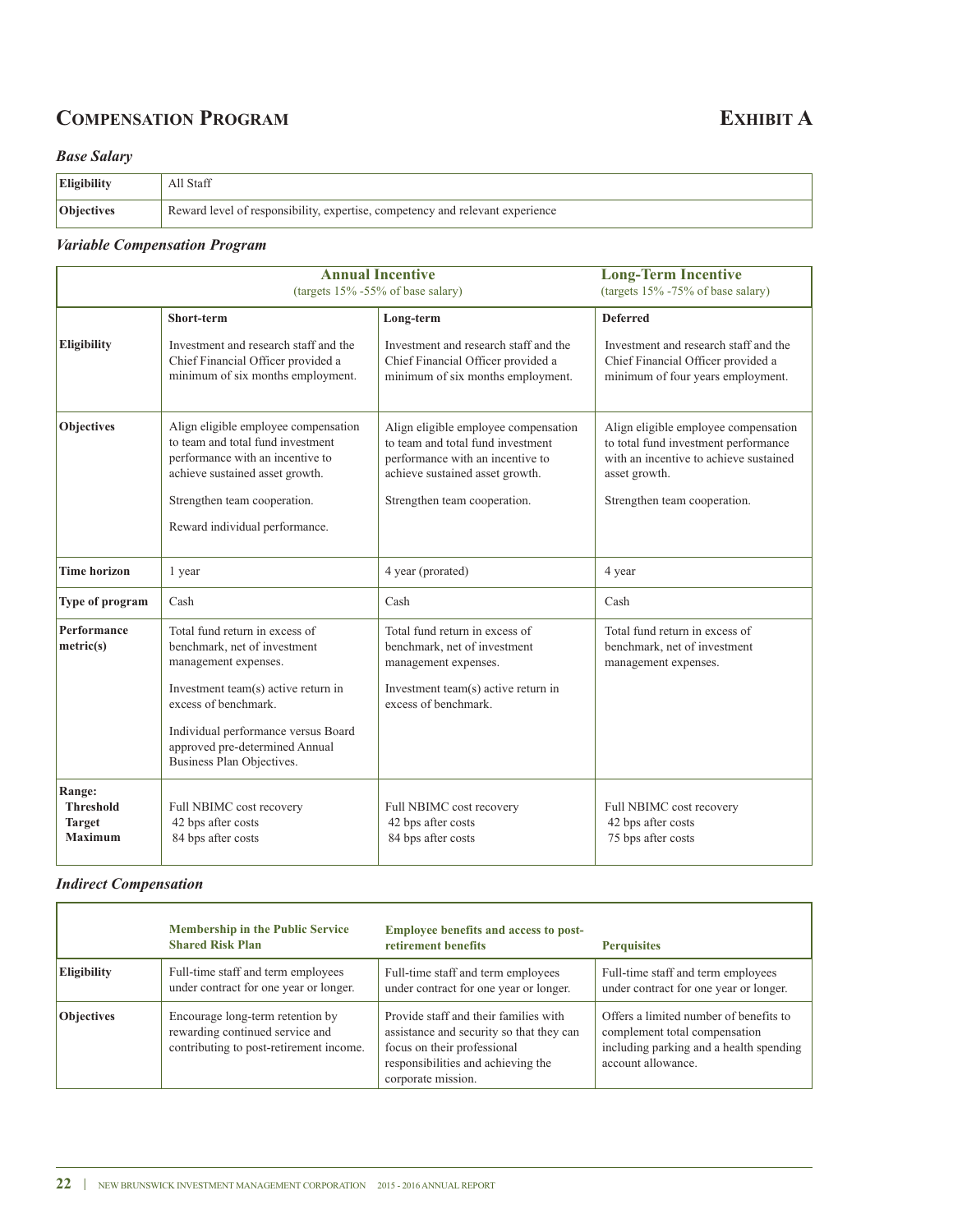## **CoMPeNsATIoN DIsCUssIoN AND ANALYsIs**

### **CoMPeNsATIoN GoVerNANCe**

The Board of Directors is responsible for the oversight of NBIMC's compensation principles, policies and programs. The Board approves the compensation program and awards, including the compensation of the President and CEO, based on recommendations made by the Human Resources and Compensation Committee (HRCC).

### *HRCC Mandate*

The HRCC assists the Board in fulfilling its obligations relating to the establishment of policies for compensation of directors and employees, leadership succession planning, and setting of human resource policies and practices.

The Committee is composed of three directors and the Chairperson who acts on the Committee in an ex *officio* capacity. The Committee meets at a minimum of three times each year. External human resources consultants may be used to assist the Committee with fulfilling its mandate.

#### The HRCC's Terms of Reference are available at: http://nbimc.com/en/governance/corporate\_governance/human\_resources\_and\_compensation\_committee.

Key responsibilities include:

- Participation in an annual performance appraisal process for the President and CEO, including establishment of measureable goals and objectives, and recommendations for compensation arrangements including performance incentive awards;
- Development of a Compensation Philosophy that articulates principles to follow in approaching compensation decisions that will align with NBIMC's business objectives, operations and risks;
- Oversight of adjustments to competitive compensation ranges, incentive compensation plans, employee benefit plans and operational travel and expense policies;
- Recommendation of changes to the organization's structure, appointment of officers, and amendments to job descriptions as well as any management severance arrangements;
- Consideration of NBIMC's leadership development initiatives and succession plans for key employees;
- Approval of a long range Human Resource Strategic Plan that includes appropriate strategies and policies to attract and retain talented employees; and
- Review of the year-end incentive compensation pool for eligible employees and recommendation to the Board for approval.

#### *Independent Advice*

The HRCC has retained the help of independent compensation advisors from time to time. The role of the advisor is to periodically review the Total Compensation components and levels offered to all employees within the context of NBIMC's Compensation Philosophy. This review typically uses a comparator group to represent the marketplace for employee positions. For Investment positions, the comparator group consists of pension funds of similar asset size and investment strategies. Finance and Administration positions are compared to similar positions in the Investment Comparator group, adjusted for regional differences, and to other Atlantic Canada organizations.

NBIMC also participates in and uses compensation surveys conducted by various compensation consultants to ensure that compensation trends are monitored regularly and trends are identified and reported to the HRCC.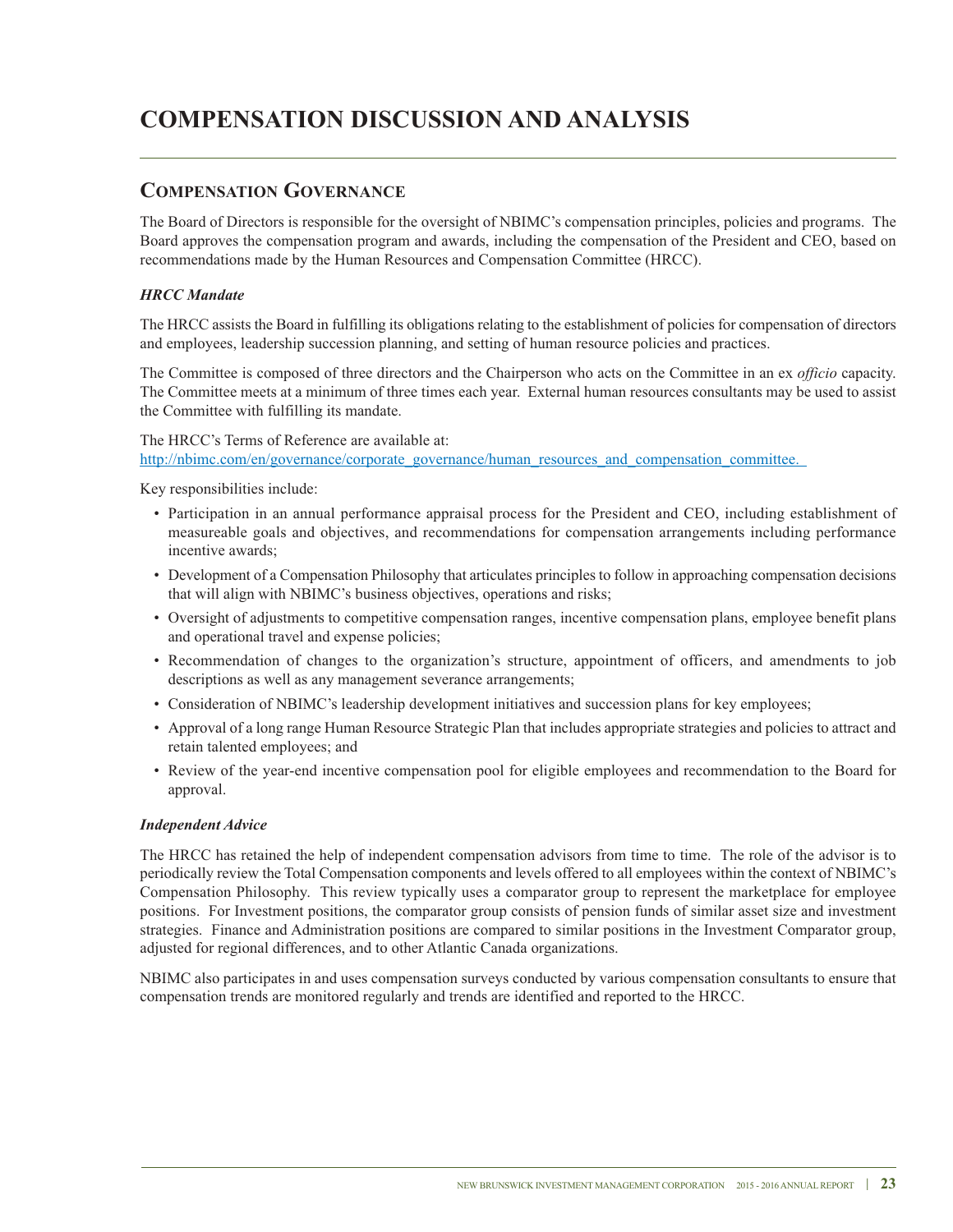### **CorPorATe CoMPeNsATIoN PHILosoPHY**

NBIMC believes that employees are key to the performance of the Corporation and is committed to providing a positive working environment and competitive compensation. NBIMC also believes that the achievement of its mission will be facilitated by having meaningful alignment between employees' interests and the interests of its clients.

Accordingly, NBIMC has developed a Compensation Philosophy to address the following objectives:

- Provide competitive, performance-based compensation based upon market practices;
- Attract and retain high-quality people;
- Reinforce the strategy, culture and investment policies of NBIMC;
- Promote awareness and attainment of individual, team and corporate strategic objectives;
- Enhance NBIMC's reputation as an employer of choice; and
- Treat employees fairly.

The principles on which this philosophy is based are summarized as follows:



### **CoMPeNsATIoN rIsk MANAGeMeNT**

In 2011, the Board of Directors and the HRCC jointly requested Deloitte & Touche LLP, an independent professional services firm serving as NBIMC's Internal Auditor, to conduct an assessment of the alignment of NBIMC's Compensation Policies and Practices against the Financial Stability Board's (FSB) Principles for Sound Compensation Practices and Implementation Standards. The FSB issued this guidance after the 2008-09 market crisis to encourage global financial institutions to avoid excessive risk-taking by virtue of the design of their compensation programs.

Deloitte's subsequent report acknowledged that the Corporation's compensation policies and practices are consistent with the FSB Principles and Standards. This report was subsequently shared with the Minister of Finance and is available at http://nbimc.com/uploads/CompAssessment.pdf.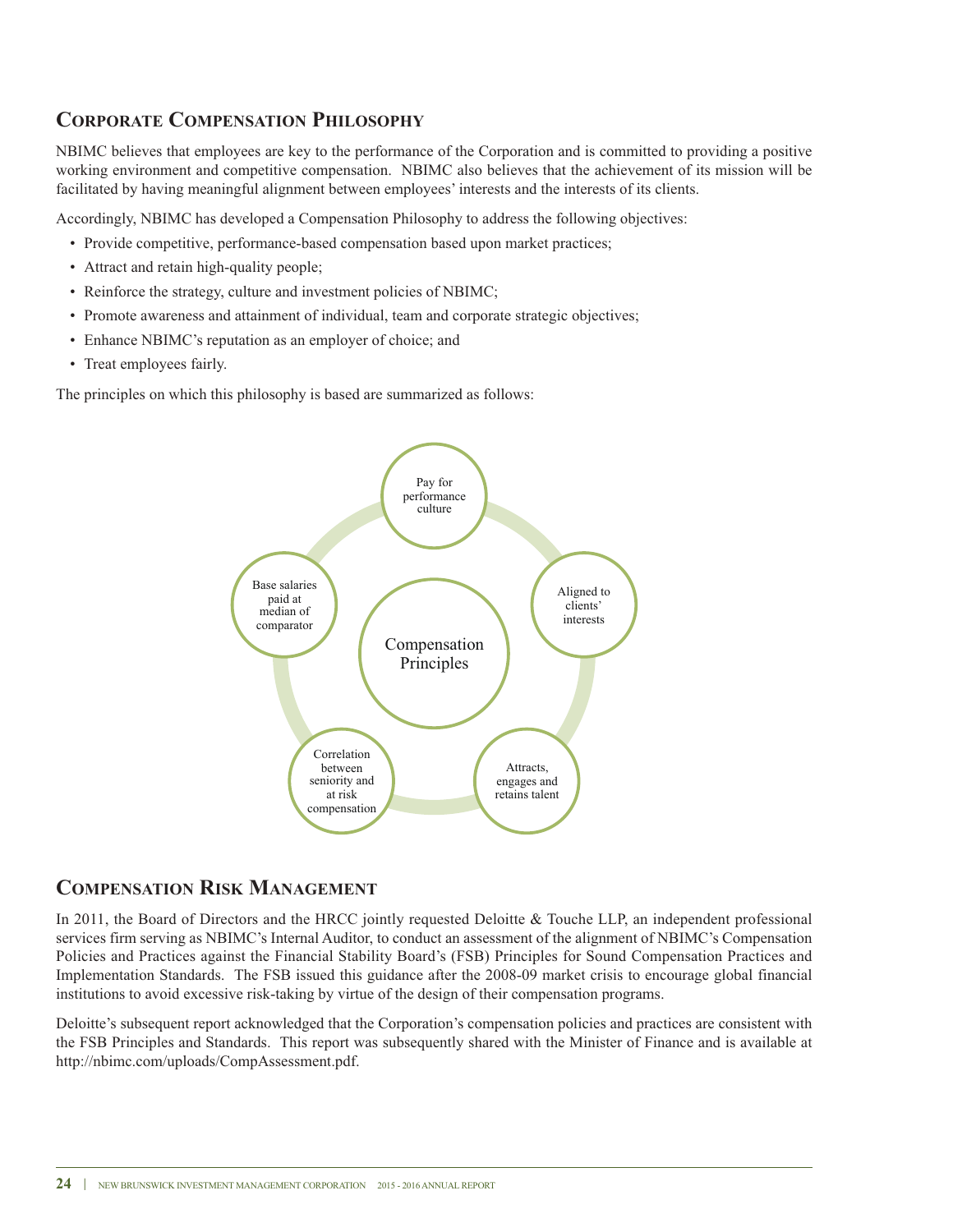#### *Compensation Decision-Making*

The annual process for determining compensation includes the following steps:



#### *Establish target compensation levels*

The HRCC annually reviews the compensation program design and pay levels of its comparator groups to ensure that NBIMC's programs remain competitive. Market information received from various compensation and salary surveys is reviewed as it becomes available. An Independent Compensation Advisor is periodically asked to conduct a Total Compensation Review. Compensation information from public disclosures is also considered.

The HRCC also annually considers whether changes may be required to the NBIMC Incentive Plan for Research Staff, Investment Staff and the Chief Financial Officer.

#### *Set target compensation mix and pay at-risk*

Total compensation is a mix of base salary, benefits and, for eligible employees, performance incentives. The mix varies by role and seniority, reflecting the opportunity to influence performance. In determining the mix, market practices are considered and NBIMC's compensation principles, including alignment with clients'interests. A significant portion of the performance incentives are earned over a four-year cycle to discourage short-term risk-taking.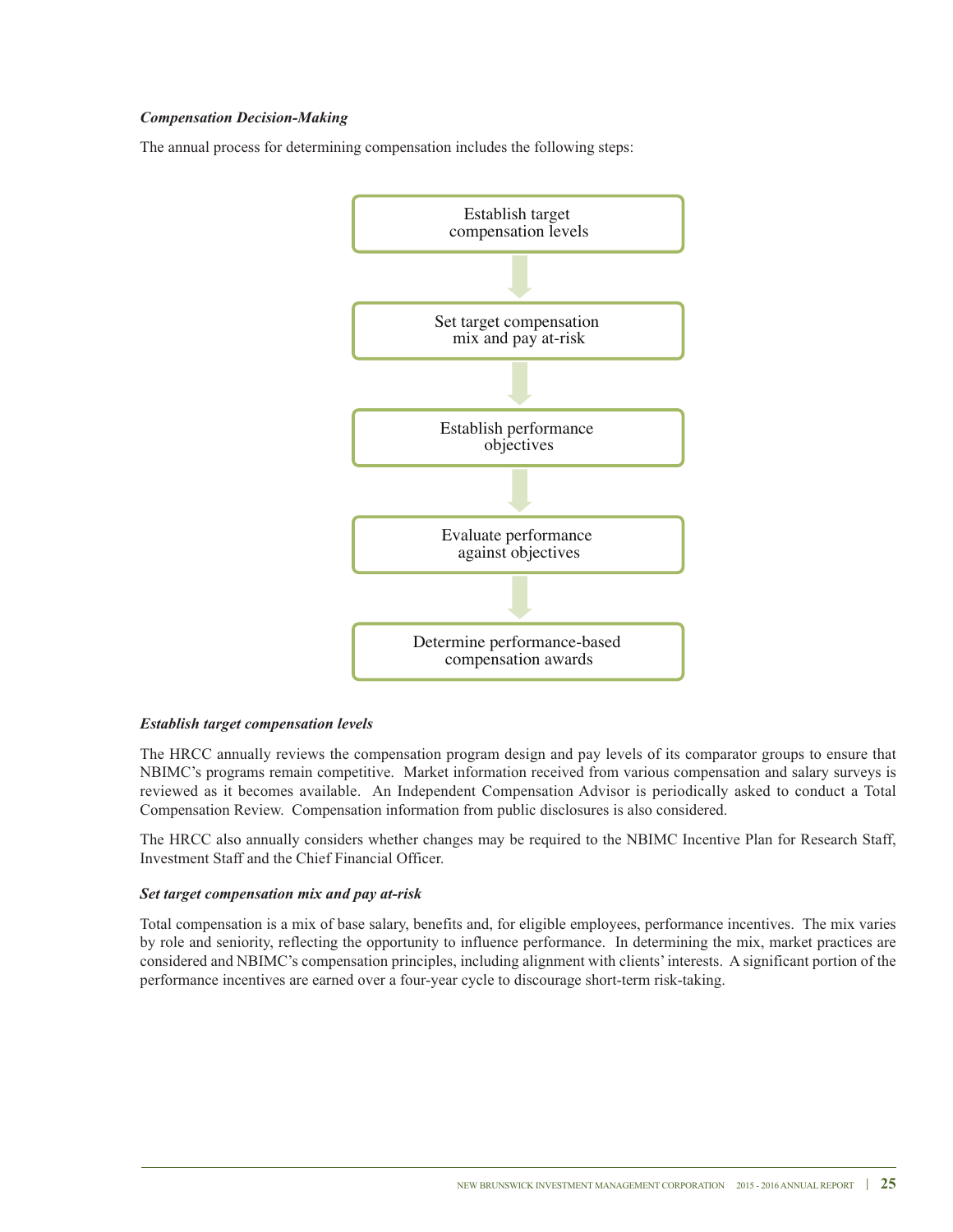#### *Establish performance objectives*

Early in the fiscal year, the Board approves an annual business plan designed to support achievement of the Corporation's five year Strategic Plan. This annual business plan contains a balanced mix of financial, investment strategy and operational performance objectives and key initiatives. Each of these performance objectives and key initiatives is then weighted according to its level of importance to the overall Strategic Plan. The President and CEO delegates the key initiatives among the various functional teams based on their specific roles and responsibilities.

#### *Evaluate performance against objectives*

The performance of the Corporation is assessed against the objectives that are established early in the fiscal year (see page 12). Real returns (i.e., after inflation), nominal investment returns and other financial key performance indicators are assessed quantitatively against objectives, while achievement of key business plan initiatives are assessed both quantitatively and qualitatively. The President and CEO recommends to the HRCC the factors to be used in assessing achievement of each element of the annual business plan.

#### *Determine performance based awards*

The HRCC is responsible for recommending for board approval the amount of performance incentive compensation to be awarded to the President and CEO and the overall weighted factor based on the evaluations noted above. The President and CEO does not participate in this discussion. The President and CEO in turn reviews performance evaluations for each member of the Incentive Plan and allocates the individual awards based on individual contribution.

### **CoMPeNsATIoN ProGrAM**

The Compensation Program is outlined in Exhibit A on page 22. The program takes the form of salary and benefits and for certain staff, an annual investment and individual performance-based incentive plan, and a long-term investment-based incentive plan.

The compensation program has been developed by the HRCC with the help of an independent compensation consultant to align with the above Compensation Philosophy. Total compensation levels are periodically benchmarked using independent compensation consultants and against external peer institutional funds or other relevant compensation surveys.

#### *Salary and benefits*

Base salary is determined as a range of pay for each job position, after giving recognition to specific job responsibilities. NBIMC provides full-time employees with benefits that include vacation and sick leave entitlement, life and disability insurance, health and dental benefits, and an employee assistance plan.

Effective January 1, 2014, all full-time employees participate in the Public Service Shared Risk Plan (PSSRP). The PSSRP provides a pension upon retirement equal to 1.4% of pensionable earnings up to the YMPE (Yearly Maximum Pensionable Earnings ) for each year or part thereof plus 2% of pensionable earnings in excess of YMPE. The Plan is subject to an early retirement reduction factor if retirement is prior to age 65. Indexing is contingent on PSSRP performance as outlined in the PSSRP Funding Policy.

Prior to January 1, 2014, all full-time employees were members of the *Public Service Superannuation Act* (PSSA) pension plan. Prior to conversion to the PSSRP, the PSSA provided for a pension upon retirement equal to 1.3% of the annual average of the best five consecutive years of earnings up to the annual average YMPE for the year of retirement and the two preceding years plus 2% of the excess of the annual average of the best five consecutive years of earnings over the annual average YMPE for the year of retirement and two preceding years, multiplied by the years of pensionable service. Base pre-indexed benefits earned under the PSSA up to January 1, 2014 have been provincially guaranteed.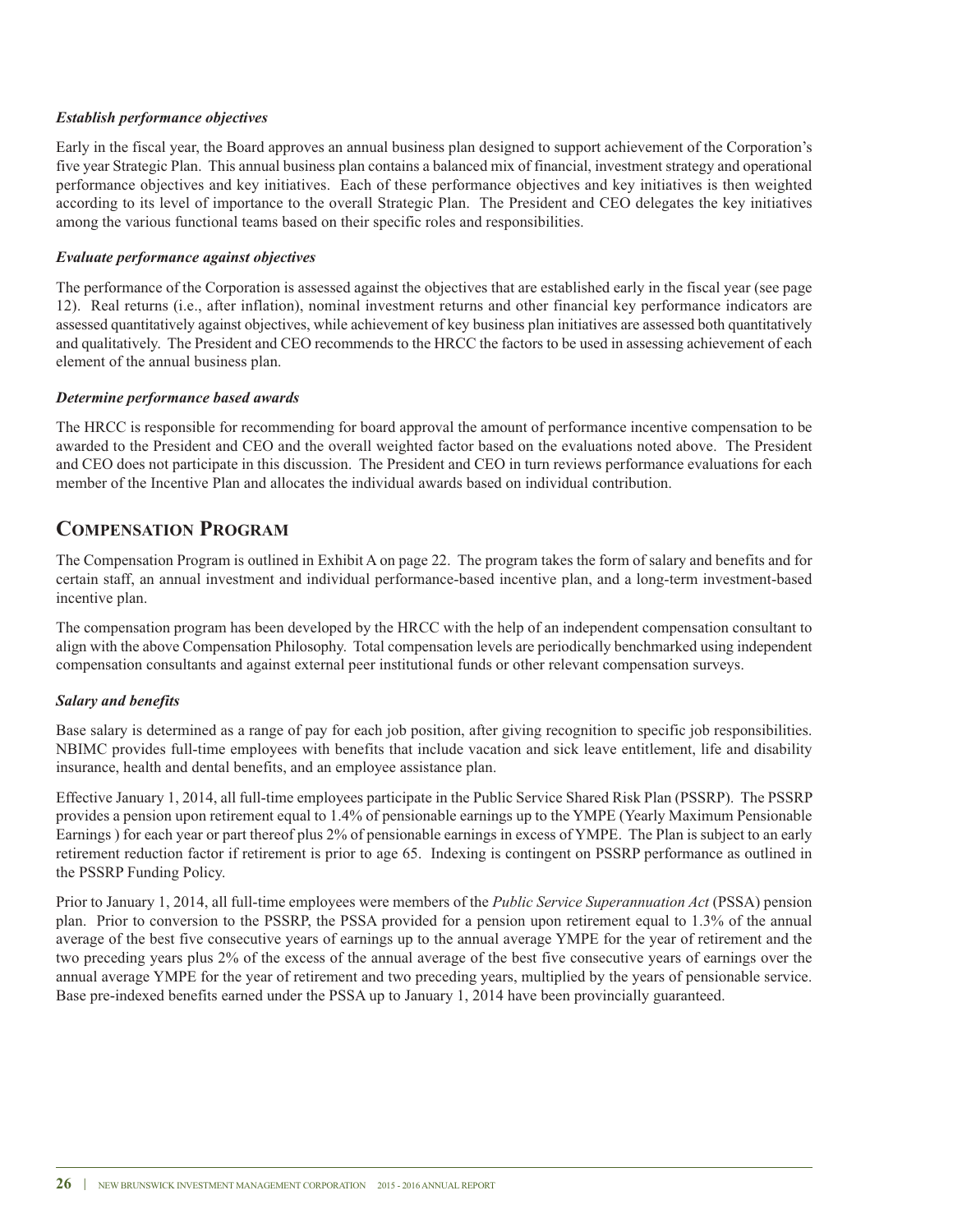### *Annual incentive plan*

Full-time Investment and Research employees and the Chief Financial Officer are eligible for an Annual Incentive Plan (AIP) once employed for a minimum of six months.

The AIP is calculated as a percentage of salary, weighted to reflect the role and impact that each eligible employee has on achievement of Corporate Business Plan objectives. The AIP includes components based on quantitative investment performance and individual achievement. Investment performance is measured quantitatively as **total fund** net value added investment returns on both a one-year and four-year cumulative basis, compared against an annual target set by the Board. Net value added investment returns represent the gross investment return in excess of the investment policy benchmark returns, after deducting all investment management costs. The one-year investment results have a relatively lower weighting relative to four-year results to reinforce the importance of consistency over a longer period and to encourage employee retention.

The AIP also includes a **team award** for asset class value added returns of actively managed portfolios to promote teamwork within these asset classes. Investment employees are organized into one of five teams primarily focused on asset class: Fixed Income, Quantitative Investments, Equities, Traders or Private Markets. The President and CEO, the Chief Financial Officer and Applied Research employees do not participate in the team award due to the overarching focus of their responsibilities.

On the recommendation of the HRCC, the Board also approves an **individual incentive** component determined by comparing achievement of annual business plan targets established annually as part of the corporate strategic planning process. The overall individual component is then allocated by management based on team and individual contributions to the business plan achievements.

### *Long-term incentive plan*

NBIMC also has a long-term incentive plan (LTIP) for Investment and Research staff and the Chief Financial Officer provided they have a minimum of four years of employment with NBIMC. The LTIP is designed to reinforce the alignment of employee interests with long-term investment performance objectives and corporate strategy and assist in attracting and retaining key personnel. The LTIP is based on total fund investment performance in excess of Board-approved investment policy benchmark returns and investment management costs measured over a retroactive period of four consecutive fiscal years.

### **IMPACT of PerforMANCe resULTs for fIsCAL 2015-16**

NBIMC's investment program had another successful year in Fiscal 2015-16 as measured by a number of annual and longer term four year investment performance metrics:

- NBIMC's total investment return for assets under management was 1.50% during Fiscal 2015-16, which exceeded their overall investment policy benchmarks.
- The total fund **real return** (after adjusting for inflation) for the Judges' pension fund, of which NBIMC is the Trustee was 0.73% during Fiscal 2015-16. Although this return for the specific year did not exceed the 4.00% per annum longterm real return requirement that has been set by NBIMC's Board of Directors for this Pension Fund, the more relevant longer-term 8.32% annualized four-year, and 5.34% annualized since inception real returns were well in excess of this target. More importantly, these long-term real returns, by exceeding their specific requirement, have resulted in a positive impact to the Plan's long-term funding status.
- The total fund **nominal return** in Fiscal 2015-16 was 1.50% and represents approximately \$0.2 billion in gross earnings from the overall investment program during the year. The longer-term four-year annualized return to the end of the period was 9.44%, which represents approximately \$4.3 billion of cumulative investment earnings.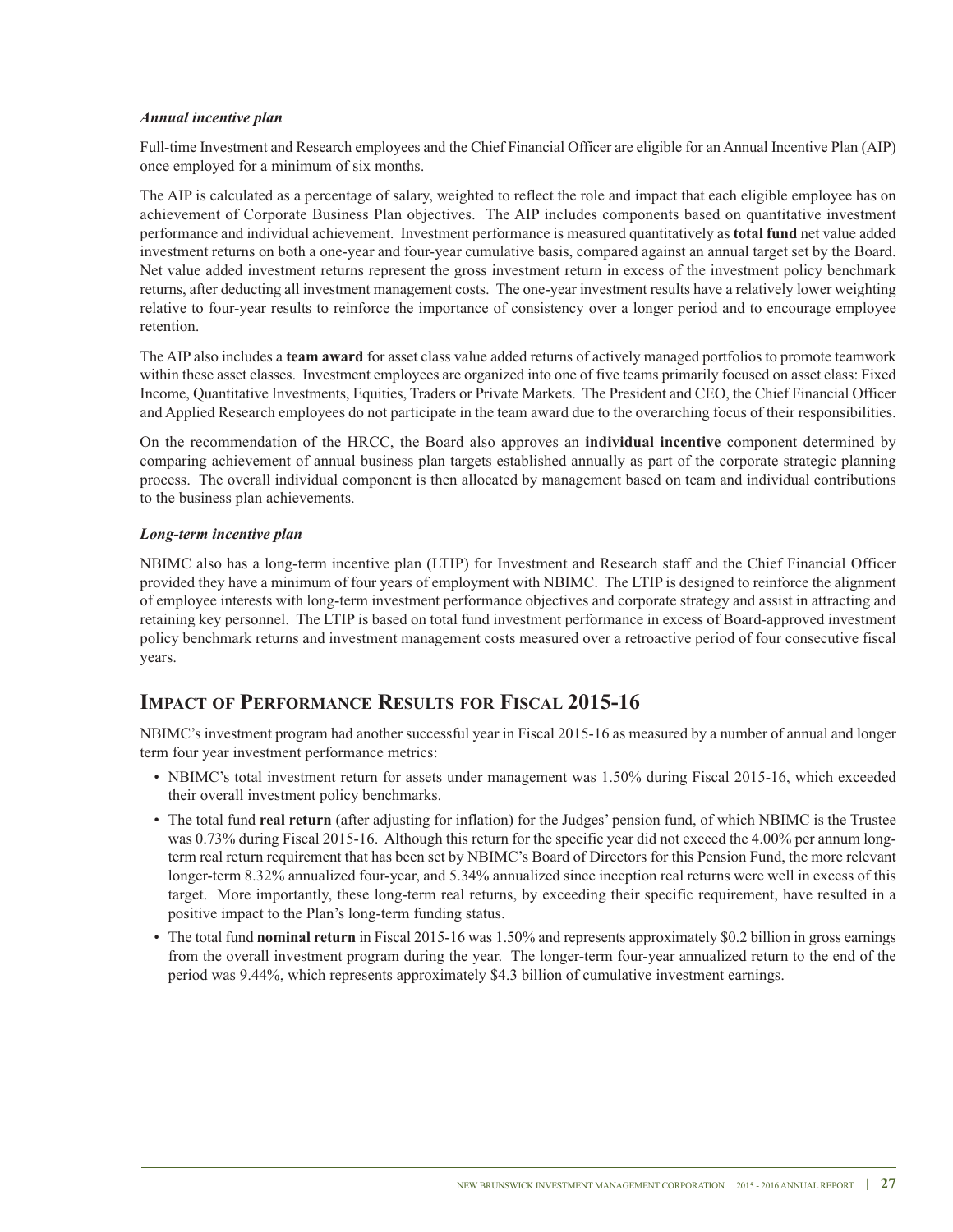• **relative returns** were higher than the combined weighted average client Investment Policy benchmarks during the year, adding 107.5 basis points of value added after deducting all investment management costs. These excess net investment returns resulted in approximately \$140.9 million of additional active investment earnings provided to our clients during the year, and have resulted in over \$313.1 million of additional returns throughout this four-year period.

**(in thousands of Canadian dollars) 2016 2015** Salaries and benefits  $\begin{array}{ccc} \text{S} & 5.834.6 & \text{S} & 5.574.2 \end{array}$ Performance incentives: AIP – net investment relative performance  $\qquad \qquad$  \$ 661.5  $\qquad \qquad$  \$ 421.0 AIP – individual performance 863.3 824.5 Total AIP 1,524.8 1,245.5 LTIP 1,887.1 1,279.0

Total performance incentives  $\qquad \qquad$  \$ 2,524.5

Compensation, excluding Directors' remuneration (see page 33), for the year ended March 31 consists of:

#### *Base Salaries and Benefits*

For the year ended March 31, 2016, and after consideration of the continuing competitive talent retention environment, the Board approved a 3.0% overall base salary increase.

During the year, the Board also approved the creation of two new full-time positions, an Accounting Clerk position in the Fund Accounting Team and an Investment Analyst for the Equity Team, in recognition of the increased workload associated with new clients and the continued insourcing of our investment activity.

Specific compensation information for the organization is published annually on a calendar year basis by the Office of the Comptroller for the Province of New Brunswick in the Public Accounts.

#### *Compensation Linked to Investment Performance*

The objective of performance-based compensation is to encourage alignment of employee interests with those of clients, including an appropriate balance between maximizing long-term returns and minimizing risks. Investment performance with respect to incentive compensation can be summarized into two categories: (i) long-term net relative investment returns versus benchmarks, and (ii) long-term nominal total fund portfolio returns and other business plan achievements.

The following chart compares the total incentive compensation payments awarded over time to the four year annualized net investment returns in excess of policy benchmarks. The resulting graphical correlation indicates a relatively strong relationship between actual incentive compensation and investment performance as is intended in the design of the incentive plan.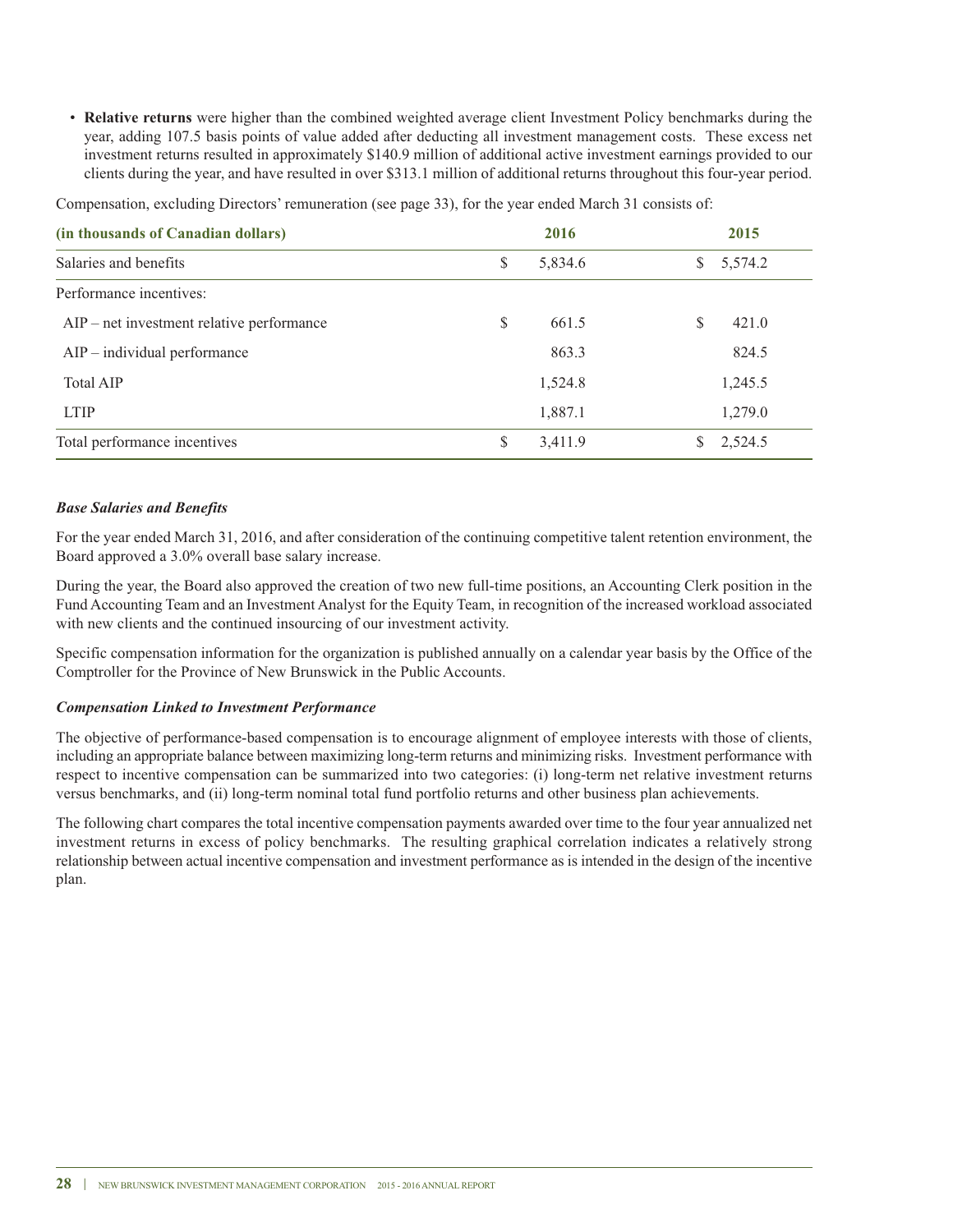

### **ANNUAL INCeNTIVe PLAN (AIP) oVerVIeW**

The AIP component of \$1,524.8 (thousand) consists of both an investment performance component and a business plan achievement component.

The **AIP related to the investment performance** component was \$661.5. One quarter of this component is based on the one-year net value added result and the remainder is based on the four-year annualized net value added. The one-year net value added result was 107.5 basis points (bps), and the four-year annualized net value added result was 68.1 bps.

A summary table of prior period one-year value added results used to determine the current four-year cumulative net value added AIP result is as follows:

|                      | <b>Net Value Added</b><br>(bps) | <b>Percentage of AIP Target</b><br>(%) |
|----------------------|---------------------------------|----------------------------------------|
| 2012-13              | 68.6                            | 163.2                                  |
| 2013-14              | 45.3                            | 108.1                                  |
| 2014-15              | 45.6                            | 108.6                                  |
| 2015-16              | 107.5                           | 255.8                                  |
| Annualized Four-Year | 68.1                            | 162.1                                  |

The AIP related to business plan achievements is \$863.3 (thousand) for the year ended March 31, 2016. This component is based on an achievement factor of 1.71 times overall target approved by the Board of Directors, compared to an achievement factor of 1.67 for the year ended March 31, 2015.

The individual component of the AIP is based on business plan accomplishments. The annual business plan includes both key performance indicators and specific action plans and initiatives focused on the six key goals in the Corporate Mission. A specific weighting for each key goal is determined by the Board at the beginning of each year. The weighting reflects the Board's direction to management for prioritization of its efforts to implement the business plan.

Achievement of the long-term investment returns required by each pension and non-pension client in a risk-controlled fashion was NBIMC's primary investment performance objective for Fiscal 2015-16 and accounts for the largest weighting proportion. The overall total fund return for all clients combined was 1.50% in Fiscal 2015-16, an annualized 9.44% on a four-year basis, and most importantly 7.20% per annum since NBIMC's inception in 1996.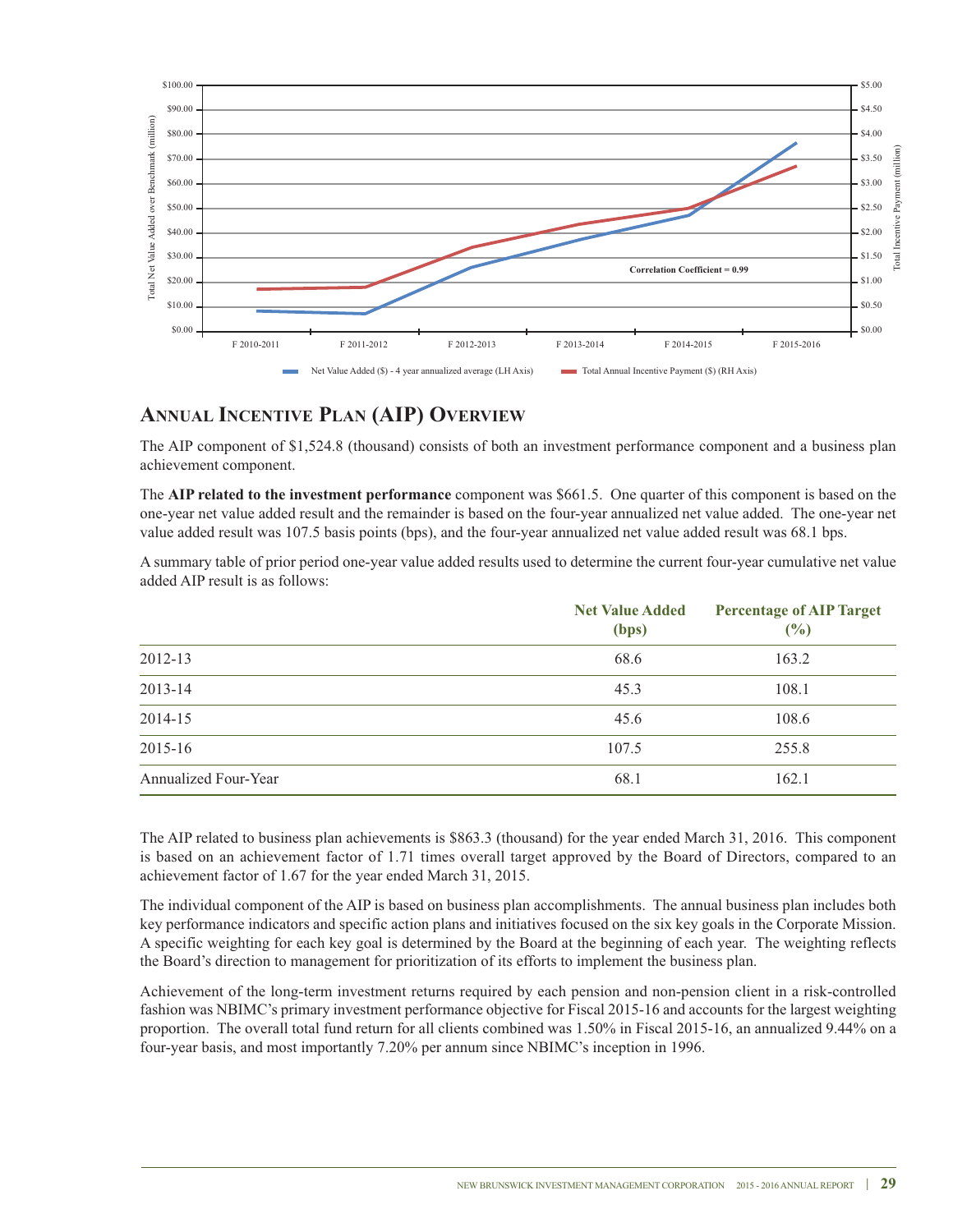| <b>Key Goals</b>                                                                                                             | F2015 Weighting | <b>Achievement</b> |
|------------------------------------------------------------------------------------------------------------------------------|-----------------|--------------------|
| To advance governance, management and organizational<br>effectiveness.                                                       | 20%             | Above expectations |
| To meet our clients' long-term objectives through prudent<br>investment advice and well-executed risk management strategies. | 40%             | Above expectations |
| To expand NBIMC's client servicing and support operations.                                                                   | 15%             | At target          |
| To maintain, develop and attract a highly skilled and experienced<br>team of investment management professionals.            | 10%             | Above expectations |
| To strengthen and expand client and other stakeholder<br>communications and relationships.                                   | 10%             | Above expectations |
| To support effective and efficient information technology,<br>data management and client reporting solutions.                | $5\%$           | Above expectations |

In establishing the achievement factor, the Board considered the achievement of key performance indicators associated with each of the six key goals as well as the following accomplishments:

#### **key Goals fiscal 2015-16 business Plan Accomplishments**

**To advance governance, management and organizational effectiveness.**

- Continued to support the operations of the PSSRP and NBTPP Boards of Trustees, and assist in the development and coordination of their proposal to Government for an independent, integrated pension services organization. • Facilitated meetings and activities of a Transitional Board (appointed by the PSSRP and NBTPP) for the integrated pension services organization including coordination of efforts with pension administration staff, government officials, external legal counsel, communications consultant, branding consultant, and independent governance consultant culminating in review and presentation of a private bill to create the new organizational structure as a not-for-profit business aligned to deliver clients' best interests. • Participated in the Government's Strategic Program Review including assistance with business valuation research requested by a government-appointed independent business valuation consultant. • Coordination of related investment management and pension administration working groups with respect to Human Resources, Information Technology and Finance functions. • In anticipation of continuance separate from public sector, prepared insurance strategy for Directors'
	- & Officers' and Errors & Omissions coverage.
	- Completed orientation and onboarding of new NBIMC director.
	- Prepared a Request for Information for securities custody services to ensure optimization and cost efficiency of external service providers.
	- Facilitated a Board of Directors workshop to develop and finalize an internal Risk Appetite Statement that clarifies Board expectations covering NBIMC's risk categories according to our Enterprise Risk Management Framework.
	- Met or exceeded all 2015-20 Strategic Plan key performance indicators.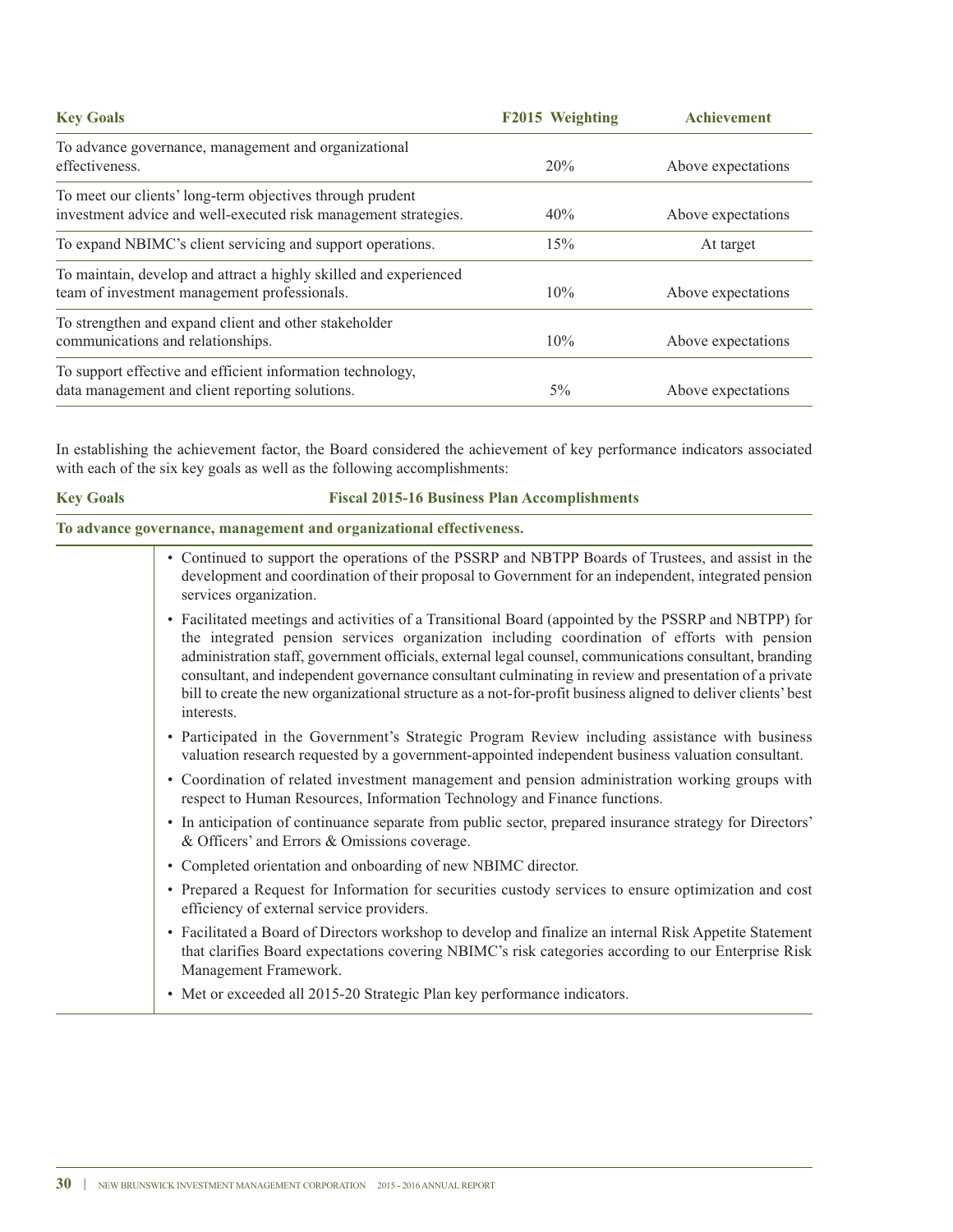|             | To meet our clients' long-term objectives through prudent investment advice and well-executed risk management |
|-------------|---------------------------------------------------------------------------------------------------------------|
| strategies. |                                                                                                               |
|             | $\Gamma$ 11.11. $\ldots$ 11.14. $\ldots$ 12.000/0.11.13. 01.                                                  |

| • Exceeded the long-term actuarial real return requirement of 4.00% for the Judges' pension fund on<br>both a four year annualized basis and since inception of NBIMC as Trustee.                                                                                                          |
|--------------------------------------------------------------------------------------------------------------------------------------------------------------------------------------------------------------------------------------------------------------------------------------------|
| • Strong calendar 2015 and long-term nominal investment returns for all pension fund clients versus<br>funding targets and other peer organization performance.                                                                                                                            |
| • According to an independent custodian survey, delivered the lowest four year portfolio risk measure<br>of defined benefit pension plan peer organizations while achieving median investment returns.                                                                                     |
| • Total fund annual and four-year investment returns significantly in excess of benchmarks.                                                                                                                                                                                                |
| • Successful in having low volatility public equity portfolio assumptions approved for asset / liability<br>modelling purposes by the New Brunswick Superintendent of Pensions, enabling clients to take<br>advantage of these prudent investment strategies in their asset mix decisions. |
| • Prepared a full asset-liability review for NB Power Corporation's nuclear decommissioning funds,<br>presented resulting recommendations and implemented efficient transition to the new asset mix.                                                                                       |
| • Facilitated risk management presentations with the independent actuary for each of the PSSRP and<br>NBTPP Boards of Trustees.                                                                                                                                                            |
| • Completed a search for and contract negotiations with an external investment manager for a new global<br>bond fund to address such exposure requirement of a new pension fund client.                                                                                                    |
| • Launched our new public infrastructure investment portfolio to respond to ongoing client appetite for<br>exposure to this asset class.                                                                                                                                                   |
| • Expanded private real estate investments into European markets and initiated similar strategy for U.S.-<br>based investment opportunities.                                                                                                                                               |
| • Expanded private infrastructure investments by identifying an international investment vehicle with<br>significant immediate and well-diversified asset exposure.                                                                                                                        |
| • Reviewed and updated our Responsible Investment Guidelines, available on NBIMC website.                                                                                                                                                                                                  |
| To expand NBIMC's client servicing and support operations.                                                                                                                                                                                                                                 |
| • Added two new clients to quarterly reporting cycle.                                                                                                                                                                                                                                      |
| • Reconfigured NBIMC Annual Report to focus on overall portfolio performance for the Judges' Pension<br>Fund and enhanced Investment Team reporting.                                                                                                                                       |
| • Hosted inaugural NBIMC client trustee event with presentation of 2014-15 Annual Report and<br>opportunity for further questions and discussion.                                                                                                                                          |
| • Customizable client reporting framework developed and all client reporting timelines met.                                                                                                                                                                                                |
| • Preliminary discussions with several other new client opportunities are ongoing.                                                                                                                                                                                                         |
|                                                                                                                                                                                                                                                                                            |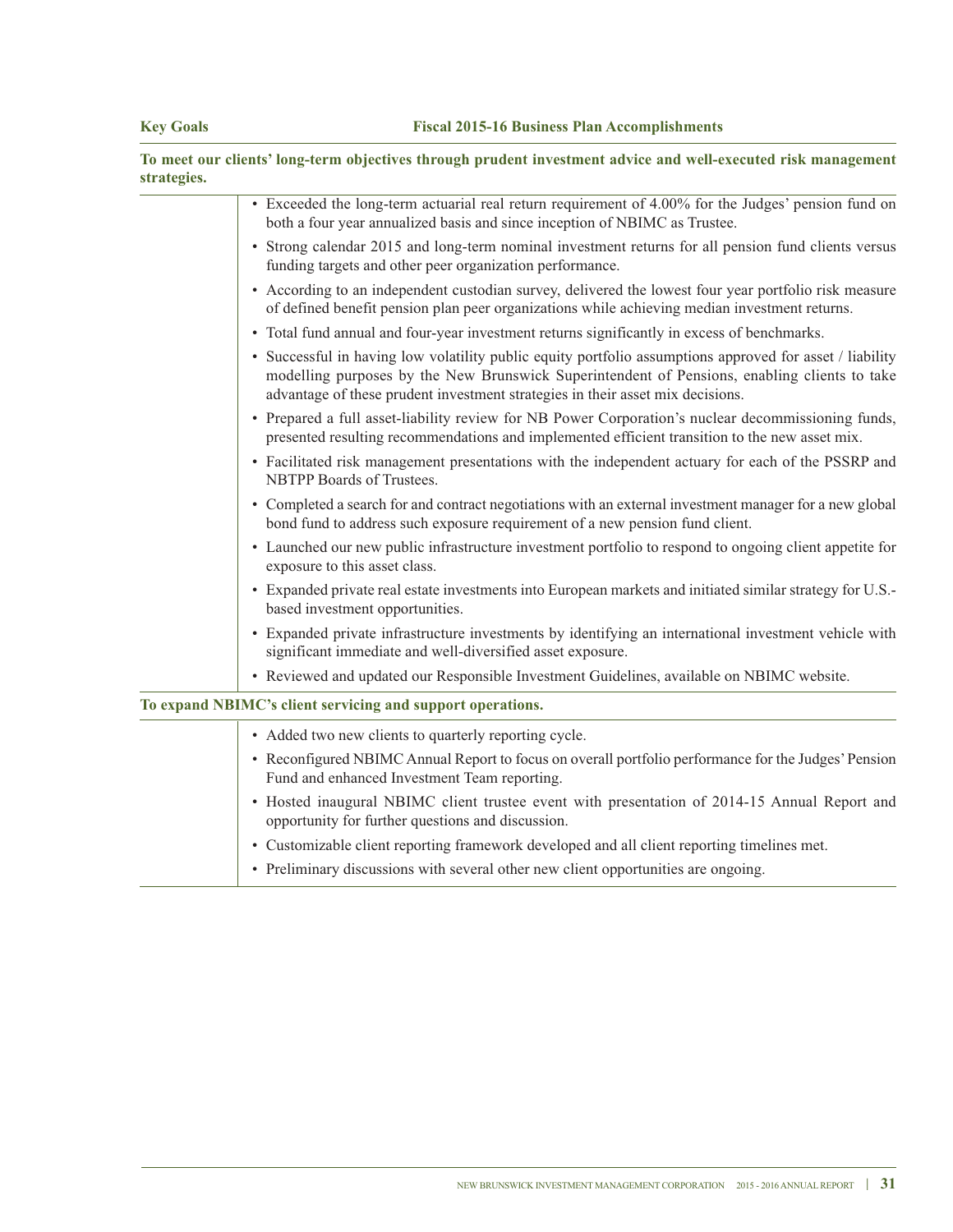### **key Goals fiscal 2015-16 business Plan Accomplishments**

**To maintain, develop, and attract a highly-skilled and experienced team of investment management professionals.**

| • Opportunities for improvement in physical office environment identified in the biennial Workplace<br>Environment Survey conducted in early 2014 were completed during the year.                                                                                                                                     |
|-----------------------------------------------------------------------------------------------------------------------------------------------------------------------------------------------------------------------------------------------------------------------------------------------------------------------|
| • An Ad Hoc Committee engaged an external consultant to conduct an independent Compensation<br>Review and present findings to the Human Resources and Compensation Committee of the Board of<br>Directors.                                                                                                            |
| • Updated Human Resources Strategic Plan, including recommendation to appoint an Acting Chief<br>Investment Officer in 2016-17.                                                                                                                                                                                       |
| • Facilitated an Advisory Committee with University of New Brunswick Centre for Financial Studies staff<br>and NBIMC investment staff to ensure that the Student Investment Fund program continues to be<br>strategically important.                                                                                  |
| • Initiated operational transition project for Vestcor Pension Services Corporation human resources to<br>ensure all full-time employees are effectively transferred to the new integrated pension services<br>organization with substantially the same compensation and benefits.                                    |
| • Conducted 2016 Workplace Environment Survey and organized a cross-functional team to determine<br>appropriate recommendations and action plans.                                                                                                                                                                     |
| • Conducted 2016 Leadership Surveys to provide employee feedback to NBIMC's leadership positions.                                                                                                                                                                                                                     |
| • Achieved all key performance indicators.                                                                                                                                                                                                                                                                            |
| To strengthen and expand client and other stakeholder communications and relationships.                                                                                                                                                                                                                               |
| · Finalized investment management agreements with two new clients during the year, resulting in<br>additional new assets under management of approximately \$287 million (the University of New<br>Brunswick Academic Employees Shared Risk Plan, and the Pension Plan for the Management of NB<br>School Districts). |
| • Ongoing communications activities with stakeholder groups participating in the integrated pension<br>services organization activities.                                                                                                                                                                              |
| • Continued presentation of Annual Report interactions with stakeholders including Superintendent of<br>Pensions and Auditor General.                                                                                                                                                                                 |
| • Developed and distributed inaugural client satisfaction survey to all clients with results expected in<br>early 2016-17.                                                                                                                                                                                            |
| • Exceeded all key performance indicators.                                                                                                                                                                                                                                                                            |
| To support effective and efficient information technology, data management and client reporting solutions.                                                                                                                                                                                                            |
| • Updated IT Strategic Plan presented to Audit Committee                                                                                                                                                                                                                                                              |
| Evaluated potential benefits of several ancillary systems for specific private market investments.                                                                                                                                                                                                                    |
| • Transitioned quantitative portfolio optimization system to new service provider.                                                                                                                                                                                                                                    |
| • Upgraded network back-up systems with significant capacity expansion.                                                                                                                                                                                                                                               |
| • Began planning for transition of IT network infrastructure required to support pension administration<br>business as part of implementation of integrated pension services organization.                                                                                                                            |
| • Exceeded all key performance indicators.                                                                                                                                                                                                                                                                            |
|                                                                                                                                                                                                                                                                                                                       |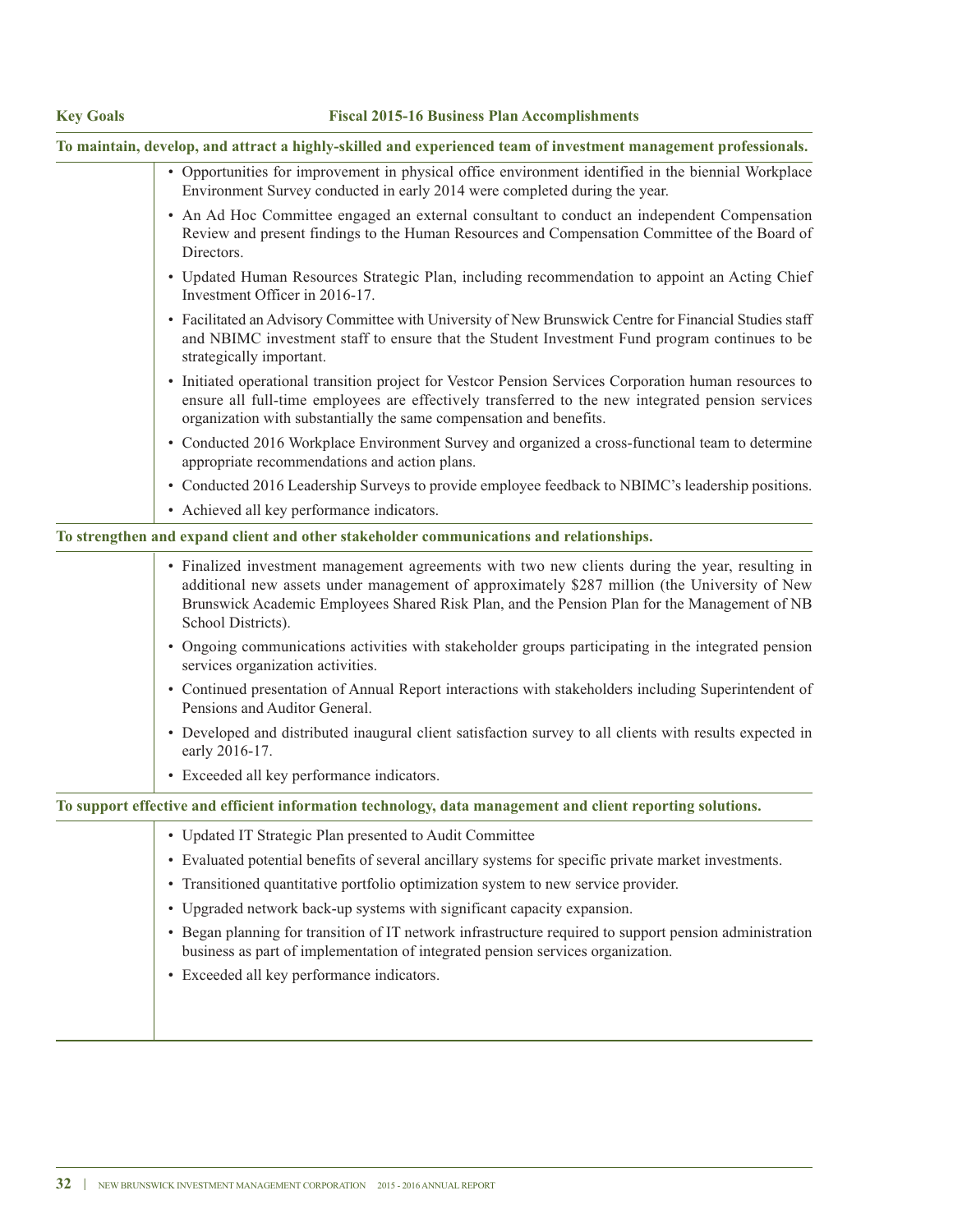### **LoNG-TerM INCeNTIVe PLAN (LTIP) oVerVIeW**

The LTIP component is \$1.9 million for the year ended March 31, 2016. This component is based on the four-year annualized net value added. The four-year annualized net value added result was 68.1 bps.

The impact of the four-year LTIP results differ from the four-year AIP results because the LTIP has a maximum target level of 75 bps after costs versus a maximum of 84 bps after costs under the STIP.

A summary table of the one-year value added results used to determine the four-year cumulative net value added LTIP result is as follows:

|                      | <b>Net Value Added</b><br>(bps) | <b>Percentage of LTIP Target</b><br>(%) |
|----------------------|---------------------------------|-----------------------------------------|
| 2012-13              | 68.6                            | 180.6                                   |
| 2013-14              | 45.3                            | 110.3                                   |
| 2014-15              | 45.6                            | 111.0                                   |
| 2015-16              | 107.5                           | 298.4                                   |
| Annualized Four-Year | 68.1                            | 179.0                                   |

#### *Directors' Remuneration*

Directors' remuneration is established in NBIMC's By-Laws and includes an annual retainer for the Chairperson, and for other directors a per diem allowance for meeting attendance and preparation time. Directors who are *ex officio* are not paid. Directors who travel to attend meetings receive a reimbursement for reasonable accommodation costs and other outof-pocket expenses, as well as an automobile expense reimbursement based on the number of kilometers traveled.

The cost of the Board function (in thousands of dollars), including per diems, director orientation and Board education, for the year ended March 31, 2016 was \$101.9 (March 31, 2015 – \$94.4) plus travel and accommodation reimbursements of \$12.8 (March 31, 2015 – \$15.6).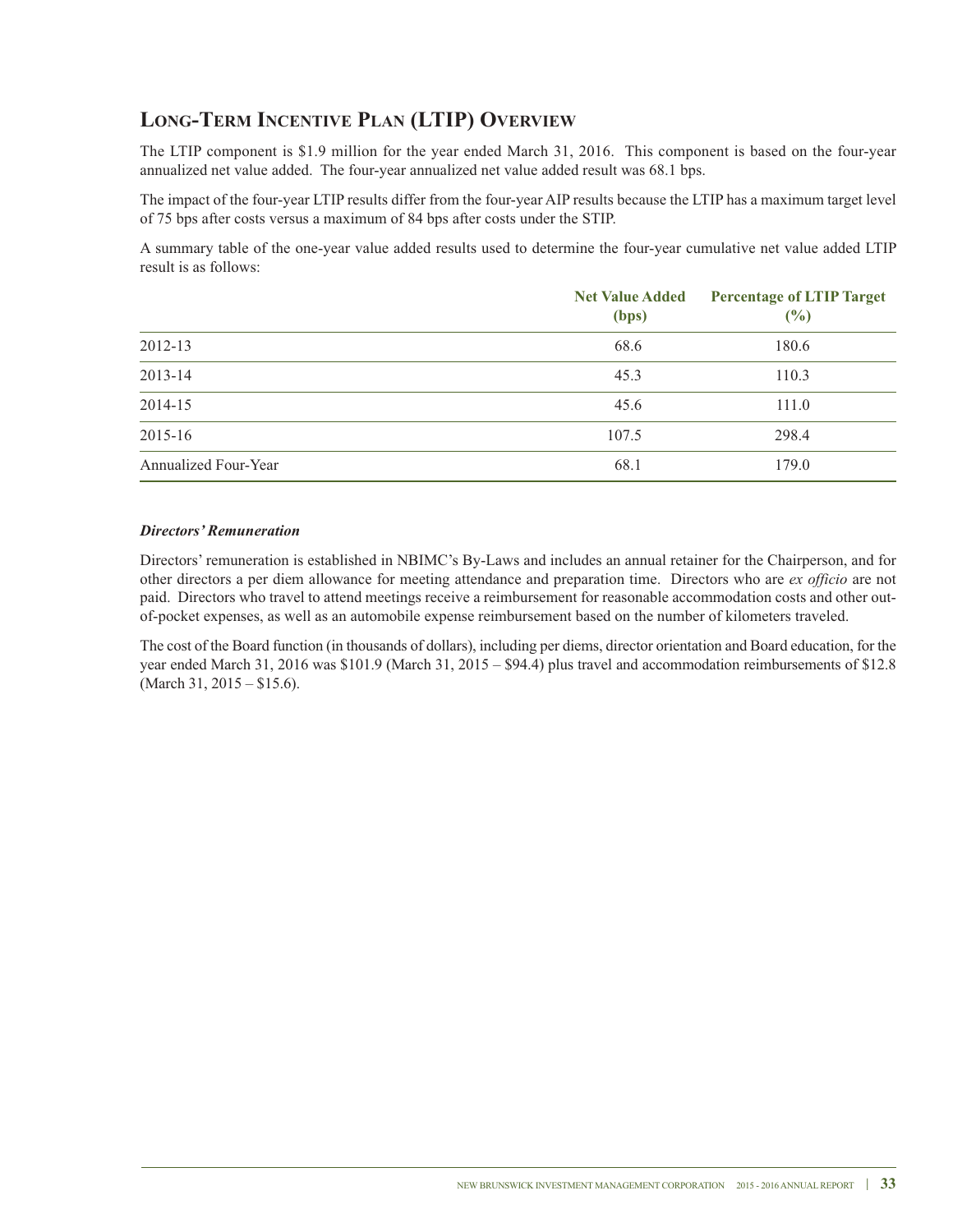### **CorPorATe GoVerNANCe**

The selection process and duties of the NBIMC Board of Directors are outlined in the NBIMC Act. Governance is the primary consideration of the Board to oversee NBIMC's activities as investment manager for the funds under management. The Board also has a fiduciary role as Trustee for the Judges' Pension Fund. Board members do not represent any specific stakeholder interest. The Board ensures that all of NBIMC's transactions are conducted on a purely commercial basis, and that decisions and actions are based on sound business practices.

The Board is responsible for the stewardship and strategic direction of NBIMC. Its duties include establishment of the corporate mission, vision and values, maintaining an effective relationship with the President, and oversight of the business planning process, financial position and results, risk management, internal controls and information systems, human resources, communications and stakeholder relations. To ensure its on-going effectiveness, the Board performs a biennial self-assessment against these responsibilities.



The Board is assisted in its endeavors by the efforts of three Committees: the Audit Committee, the Human Resources and Compensation Committee and the Governance Committee, whose reports follow. Day-to-day management of NBIMC is delegated to the Chief Executive Officer, while investment-related matters are delegated to the Chief Investment Officer.

Additional information about our corporate governance practices is available on our website at www.nbimc.com. This includes: our governing statutes, Board composition, Board and Committee Terms of Reference, Nomination Guidelines, Director Orientation and Education Policy, and Code of Ethics and Business Conduct.

#### *Board Attendance*

Board members are expected to attend the Board meetings and meetings of committees of which they are a member. The following table provides the number of meetings held and attendance by each of the appointed directors in Fiscal 2015-16:

| <b>Appointed Director</b> <sup>1</sup> | <b>Board</b> | <b>Audit</b><br><b>Committee</b> | Governance<br><b>Committee</b> | <b>Human Resources &amp;</b><br><b>Compensation Committee</b> |
|----------------------------------------|--------------|----------------------------------|--------------------------------|---------------------------------------------------------------|
| Michael Walton                         | 7/7          | 4/4                              | 4/4                            | 3/3                                                           |
| Wiktor Askanas                         | 7/7          | 4/4                              | 4/4                            | 3/3                                                           |
| Donna Bovolaneas <sup>2</sup>          | 5/5          | 1/2                              | 1/2                            | n/a                                                           |
| Ronald Maloney                         | 7/7          | n/a                              | n/a                            | 3/3                                                           |
| Cathy Rignanesi                        | 7/7          | 4/4                              | 4/4                            | n/a                                                           |
| Richard Speight                        | 6/7          | n/a                              | 3/4                            | n/a                                                           |
| Reno Thériault                         | 7/7          | n/a                              | 4/4                            | 3/3                                                           |

<sup>1</sup> The Board of Directors also includes three ex officio members: the President & CEO of NBIMC, the Deputy Minister of Finance (non-voting), and the *Vice-President of Finance of New Brunswick Power Corporation.*

<sup>2</sup> Appointed to the Board on August 12, 2015 and to the Audit and Governance Committees on September 28, 2015.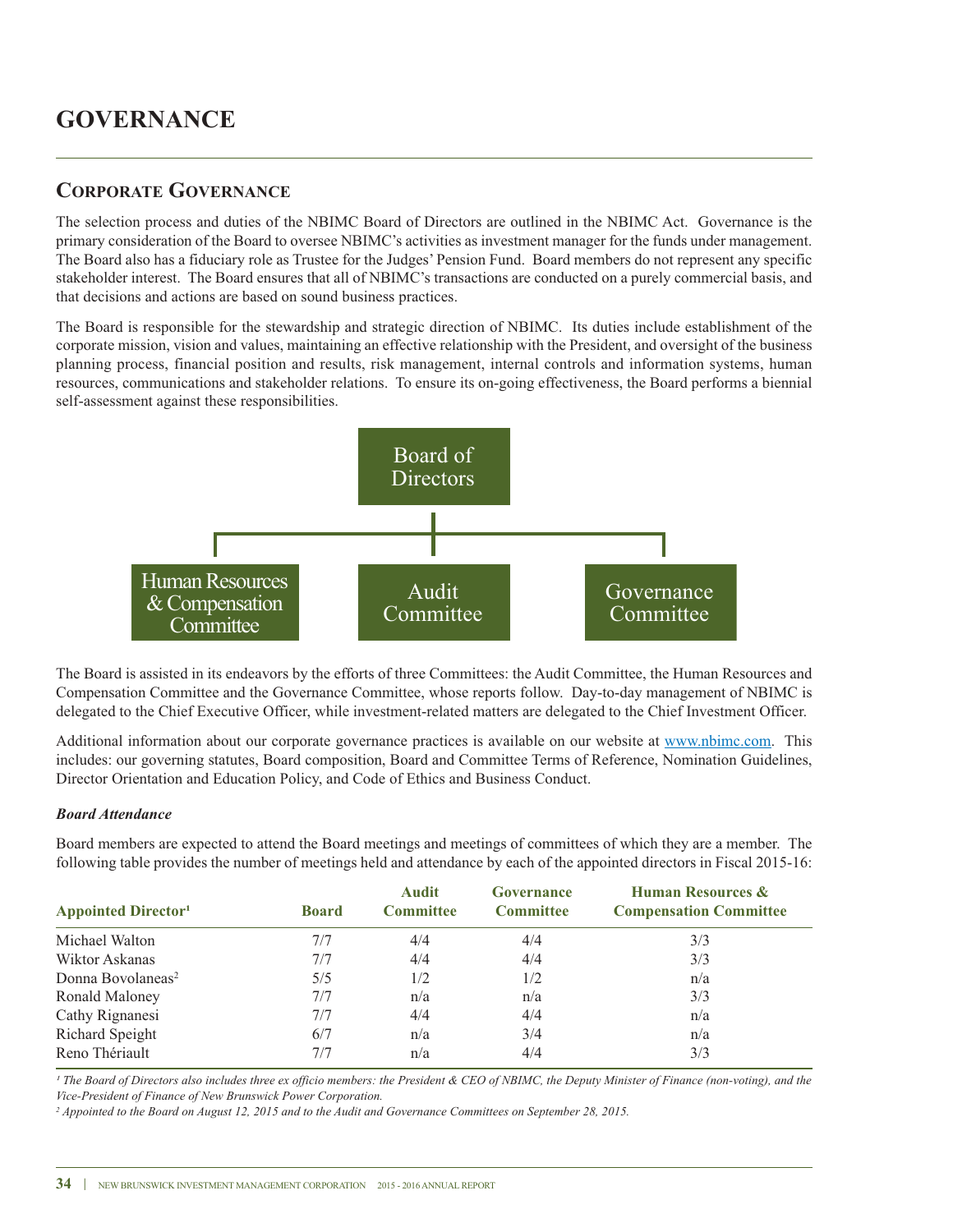The Director Orientation Program assists new directors in understanding the mandate and stakeholders of NBIMC. A significant focus of the initial new director orientation is to explain the roles and responsibilities of the Board and the Board committees. It also outlines NBIMC's organizational structure, introduces the senior leadership team, and provides a primer on the pension and investment industries. Ms. Donna Bovolaneas was appointed to the NBIMC Board on August 12, 2015 and management provided a Director Orientation on September 10, 2015.

On-going director education includes exposure to relevant news and articles of interest as well as a program of educational sessions. Structured education sessions during the Fiscal 2015-16 year included: attendance at a full day Board Education Session that included a review of the COSO Enterprise Risk Management guidance material for developing a Risk Appetite Statement, review of the Risk Appetite Framework Guidance issued by the Office of the Superintendent of Financial Institutions (OSFI), and a presentation on NBIMC's risk budgeting framework culminating in the development of a risk appetite statement for NBIMC's internal use; a special presentation covering the business and operations of the Pension and Employee Benefits Division of the Department of Human Resources in conjunction with the ongoing planning efforts for an integrated pension services organization; a presentation covering NBIMC's external and internal Securities Lending Program; and a structured study of each chapter of Deloitte's Key Governance Issues for 2015.

Major decisions made by the Board during the year, in addition to the matters referred to it by the Board Committees *(see Committee reports following)* included:

- Approval of the Fiscal 2015-16 Annual Business Plan and weightings for Incentive Plan purposes;
- Approval of an Investment Policy Statement for two newly-created pooled funds: NBIMC Public Infrastructure Fund and NBIMC Asset Mix Strategy Fund to continue to provide our clients with innovative, low risk solutions to the current low yield investment environment;
- Following her appointment to the NBIMC Board of Directors on August 12, 2015, appointment of Donna Bovolaneas to the Audit Committee and Governance Committee;
- Review of the results of an Asset/Liability study conducted following the receipt of the most recent actuarial valuation for the Judges' pension plan and approval of the recommended asset mix decision and revised Investment Policy Statement;
- Creation of an Ad-Hoc Nominating Committee to address upcoming Board term expirations;
- Approval of the Fiscal 2016-17 annual budget;
- Review by an Ad Hoc Compensation Committee of the results of an independent compensation review;
- Approval of an amendment to the previously-approved Fiscal 2015-16 Annual Budget to reflect a decision to split the roles of Chief Executive Officer and Chief Investment Officer as a result of increasing responsibilities associated with adding new clients and the pending integrated pension services organization initiative;
- Creation of an Ad Hoc Committee to assist management with the search for a Chief Investment Officer;
- Approval of an Investment Policy Statement for creation of a new pooled fund, the NBIMC Global Fixed Income Fund, in response to a client's request for this asset class and following a detailed search for an external investment manager familiar with such mandates;
- Approval of a change of name for the NBIMC Canadian Long-Term Bond Fund to NBP Canadian Long-Term Bond Fund to reflect that NB Power Corporation is the sole unitholder of this unit trust fund;
- Following notice of a legal action against the Province for its public service pension reform actions that also named NBIMC, approval to proceed with a joint defense with the Province as a result of an Indemnity Agreement provided by the Province to NBIMC when they directed the transfer of trustee responsibilities to the PSSRP Board of Trustees; and
- Approval to proceed with a Client Satisfaction Survey to solicit feedback to enable NBIMC to deliver excellent service to our clients.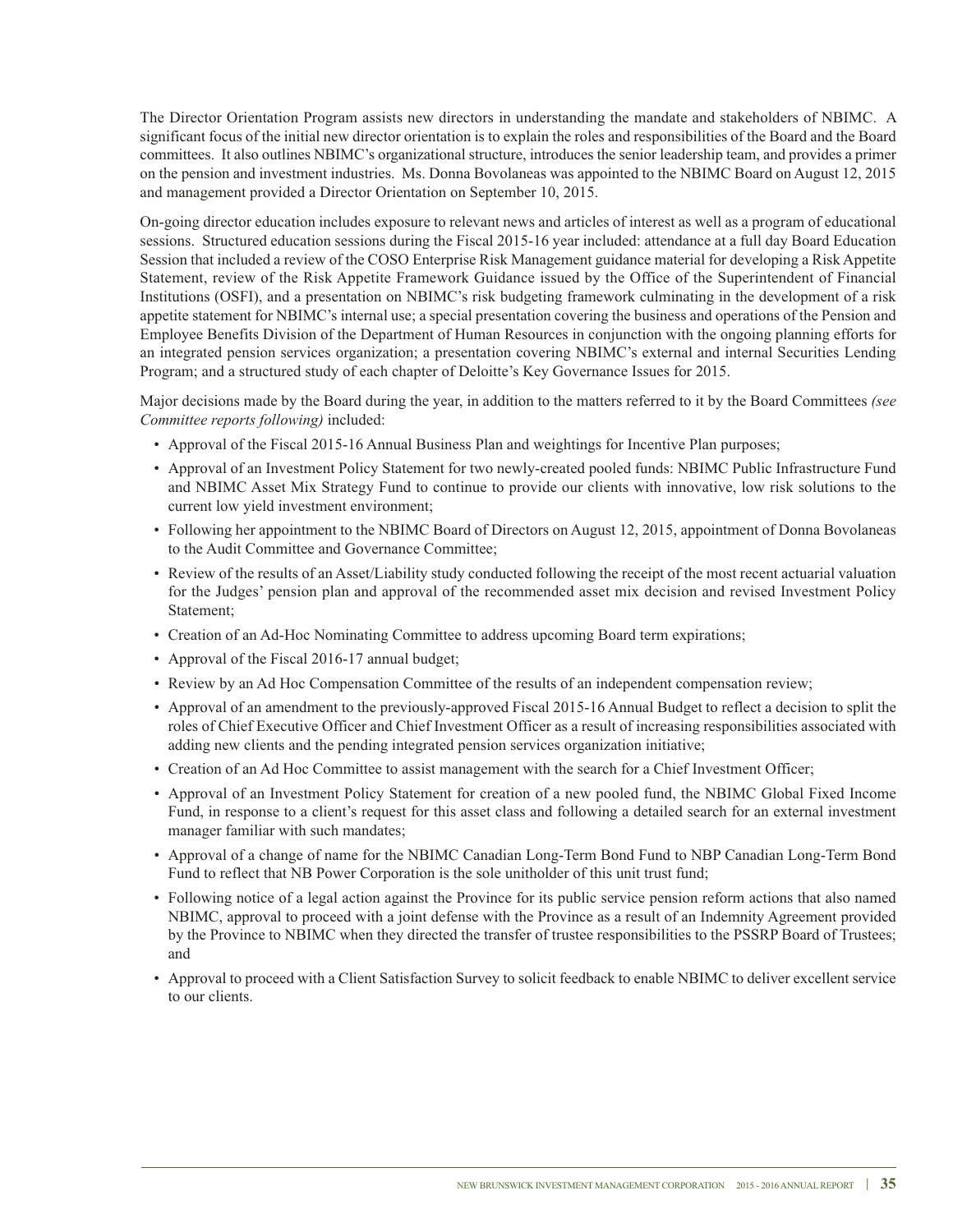### **board COMMITTEE REPORTS**

### *Report of the Audit Committee*

The Audit Committee oversees the financial affairs of NBIMC and the funds under management, including the selection of accounting policies to be followed in the preparation of financial statements, the systems of internal control, information systems used to produce accurate, appropriate and timely management and financial information, strategies to identify and mitigate financial risks, and its relationships with the external and internal auditors.

Management is responsible for the preparation of the financial statements that are free from material misstatement, whether due to fraud or error, and for maintaining appropriate accounting policies, processes, procedures and systems of internal control to ensure compliance with accounting standards and applicable laws and regulations. The external auditor is responsible for planning and carrying out an audit of the annual financial statements.

The Committee assesses its effectiveness annually to ensure that it has fulfilled its responsibilities as set out in its Terms of Reference.

| Fiscal 2015-16 Highlights | In accordance with its Terms of Reference, the Committee accomplished, among other<br>things, the following in or relating to Fiscal 2015-16:                                                                                                                                                                                                                                               |
|---------------------------|---------------------------------------------------------------------------------------------------------------------------------------------------------------------------------------------------------------------------------------------------------------------------------------------------------------------------------------------------------------------------------------------|
|                           | • In conjunction with the Board's work on developing a corporate Risk Appetite<br>Statement, developed and approved a Tax Governance and Risk Management Policy;                                                                                                                                                                                                                            |
|                           | • Reviewed the Schedules of Composite Performance in accordance with Global<br>Investment Performance Standards for the year ended December 31, 2015 for the<br>PSSRP Trust Composite, the NBTPP Fund Composite and the Pension Plan for<br>Management Employees of N.B. School Districts Composite and recommended their<br>approval by the Board;                                         |
|                           | • Reviewed the Schedules of Composite Performance in accordance with Global<br>Investment Performance Standards for the year ended March 31, 2016 for the Judges'<br>pension fund Composite, the Environmental Reclamation Fund Composite and the Low<br>Volatility Global Equity Composite and recommended their approval by the Board;                                                    |
|                           | • Received an analysis by management of the impacts of early adopting IFRS 9 Financial<br>Instruments for the Fiscal 2016 financial reporting by the NBIMC Pooled Funds and<br>approved the decision to early adopt this accounting standard;                                                                                                                                               |
|                           | • Reviewed the annual audited financial statements for the Judges' pension fund, the<br>NBIMC Unit Trust Funds and NBIMC for the year ended March 31, 2016 and<br>recommended their approval by the Board;                                                                                                                                                                                  |
|                           | • Received the draft Annual Report material for the year ended March 31, 2016 and<br>approved the financial content and earnings press release;                                                                                                                                                                                                                                             |
|                           | • Reviewed the quarterly unaudited financial statements for internal use for the Judges'<br>Pension Fund, Unit Trust Funds and NBIMC together with management's certifications<br>regarding changes in accounting policies, significant accounting estimates, errors,<br>material weaknesses in internal controls over financial reporting, fraud or illegal acts<br>and subsequent events; |
|                           | • Received a regular status report of the Integrated Pension Services Organization from<br>the President and CEO, and CFO;                                                                                                                                                                                                                                                                  |
|                           | • Reviewed a quarterly memorandum from the CFO outlining financial reporting<br>decisions and changes required to respond to pension reform, the addition of new clients<br>and the integrated pension services organization initiative and monitored the changes<br>necessitated by these events on processes and resources;                                                               |
|                           | • Received the audited financial statements for the year ended March 31, 2015 for a<br>wholly-owned subsidiary of the NBIMC Canadian Real Estate Fund;                                                                                                                                                                                                                                      |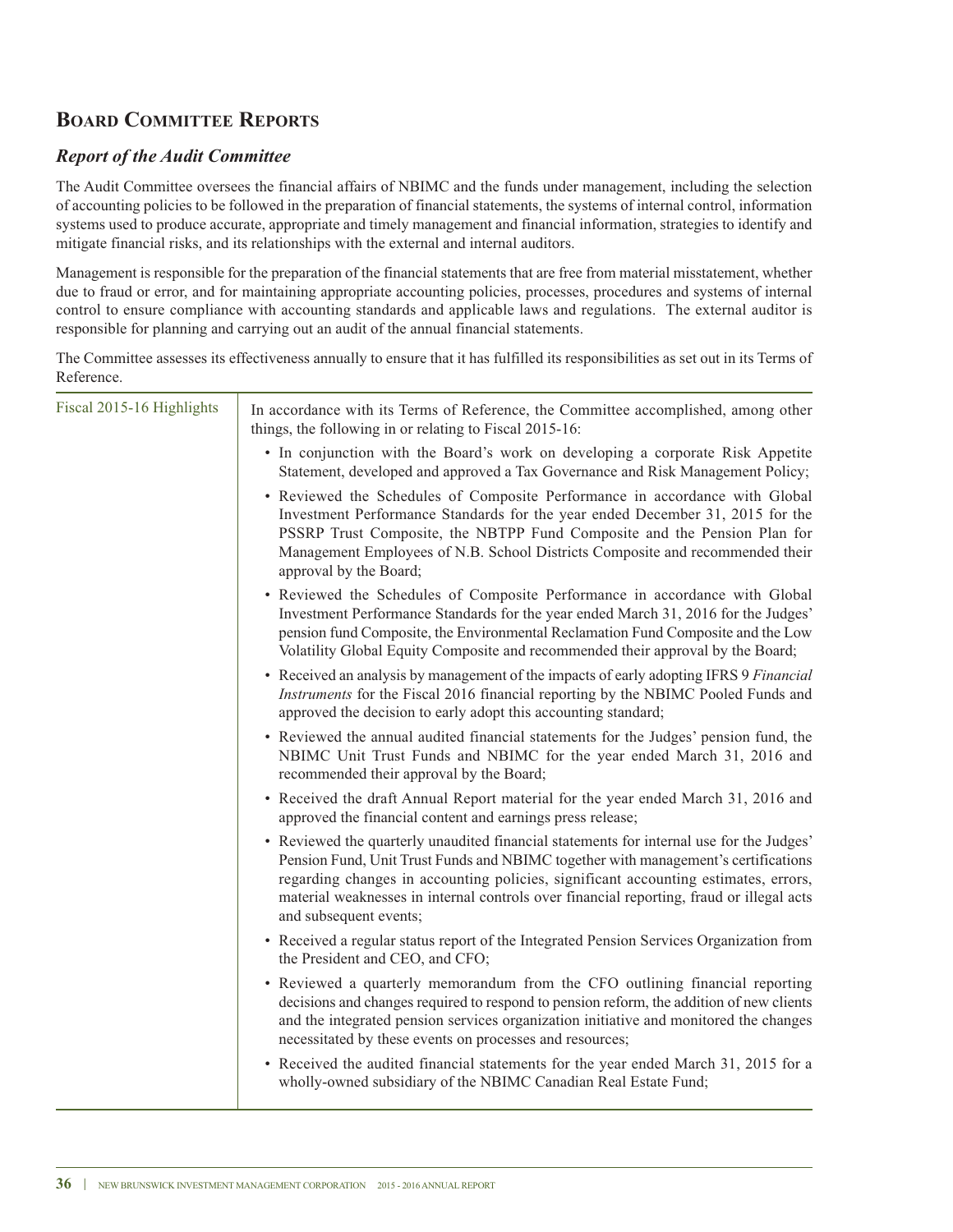| • Approved the External Auditor's engagement, audit plan, timing, staffing and fees for<br>the year ended March 31, 2016 and pre-approved all non-audit, tax or other services to<br>be performed by the External Auditor in accordance with the Audit Committee's Pre-<br>Approval Policy for Audit and Non-Audit Services; |
|------------------------------------------------------------------------------------------------------------------------------------------------------------------------------------------------------------------------------------------------------------------------------------------------------------------------------|
| • Reviewed the External Auditor's Audit Findings Report for the year ended March 31,<br>2016 and obtained confirmation of the External Auditor's independence;                                                                                                                                                               |
| • Approved the Internal Auditor's annual plan and budget for the upcoming year ending<br>March 31, 2017;                                                                                                                                                                                                                     |
| • Received the Internal Audit recommendations and management's responses for three<br>internal audits: the Mobile Device Security Review, an Investment Compliance Review<br>and Physical Security Review;                                                                                                                   |
| • Approved the ongoing involvement of the Internal Auditor to mentor and review the<br>testing program conducted by the IT Controls Analyst;                                                                                                                                                                                 |
| • Approved the Internal Audit planning for a review of Personal & Institutional Trading;                                                                                                                                                                                                                                     |
| • Reviewed the September 2015 Follow-Up Report from the Internal Auditor concerning<br>management's responses to previous internal audit recommendations;                                                                                                                                                                    |
| • Each quarter met in camera with each of the External Auditor, the Internal Auditor and<br>management;                                                                                                                                                                                                                      |
| • Monitored management's key performance indicators related to timely resolution of<br>all external and internal audit recommendations;                                                                                                                                                                                      |
| • Completed an annual review of the Enterprise Risk Management Framework;                                                                                                                                                                                                                                                    |
| • Reviewed a quarterly risk coverage chart highlighting independent reviews of risk areas<br>in order to ensure appropriate focus on key risks;                                                                                                                                                                              |
| • Reviewed the 2015 Internal Control Report prepared by management outlining<br>NBIMC's major processes, risks and key controls;                                                                                                                                                                                             |
| • Reviewed a quarterly risk matrix showing trends in key risk areas;                                                                                                                                                                                                                                                         |
| • Reviewed management's findings from their annual fraud risk assessment;                                                                                                                                                                                                                                                    |
| • Received an update to the Five-Year IT Strategic Plan and status report;                                                                                                                                                                                                                                                   |
| • Completed a review of the Valuation Policies for investment securities;                                                                                                                                                                                                                                                    |
| • Received quarterly reporting of legal and regulatory compliance;                                                                                                                                                                                                                                                           |
| • Received a quarterly status report of class action litigation in which NBIMC has<br>participated as a claimant;                                                                                                                                                                                                            |
| • Reviewed and approved the insurance coverage of significant business risks and<br>uncertainties;                                                                                                                                                                                                                           |
| • Received quarterly status reports on the application for directors' and officers' insurance<br>in anticipation of the continuation of NBIMC as an independent, non-crown corporation<br>pending the successful creation of an integrated pension services corporation;                                                     |
| • Completed an annual review of the Committee's terms of reference, accomplishments<br>for the year ended March 31, 2016 and set objectives for the upcoming fiscal year.                                                                                                                                                    |

This report has been approved by the members of the Audit Committee.

**C. rignanesi (Chair), W. Askanas, D. bovolaneas, D. Murphy, M. Walton (ex officio).**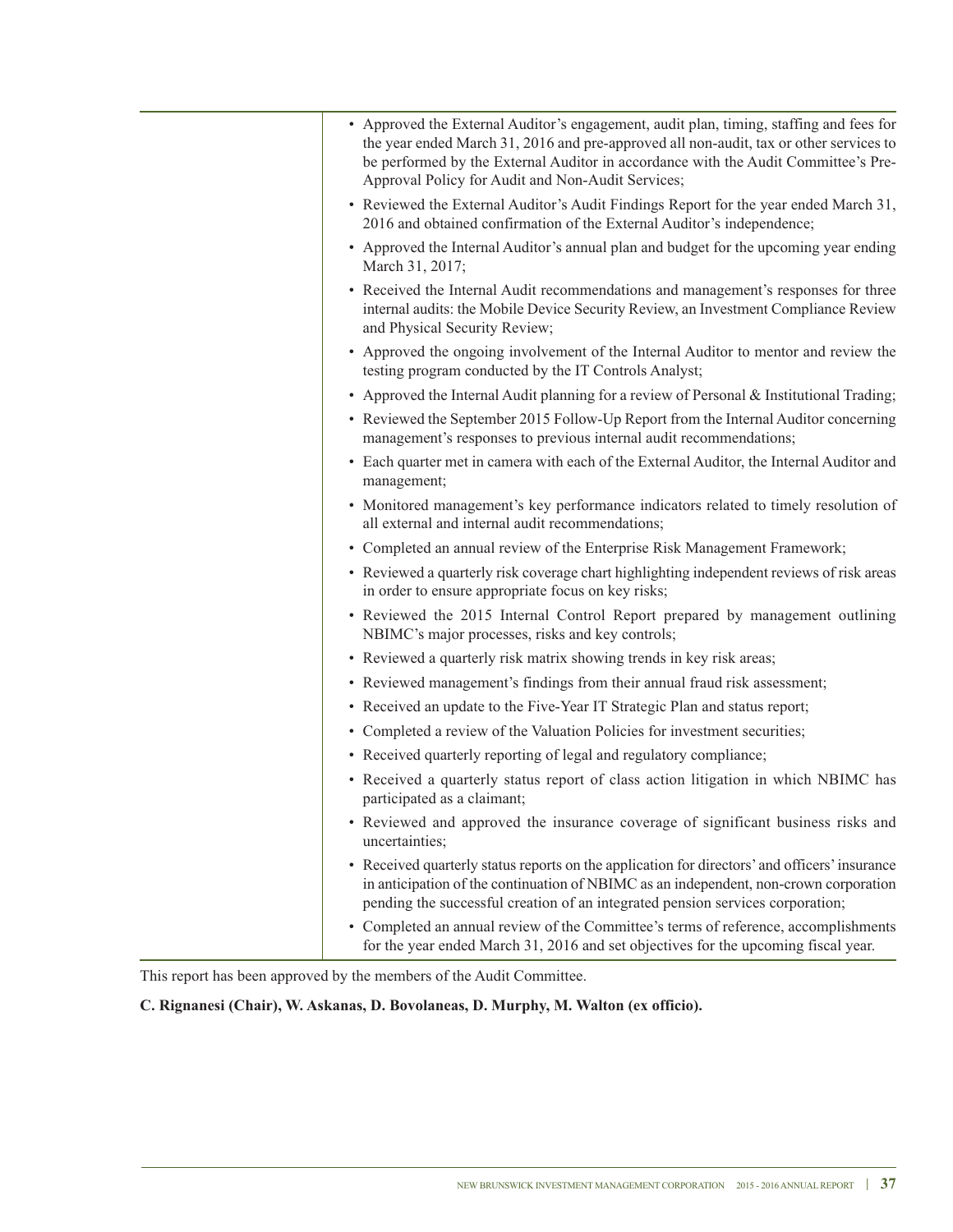### *Report of the Governance Committee*

The Governance Committee annually reviews the terms of reference for the Board and each committee, all Board policies and the Nomination Guidelines for new directors to ensure that they continue to meet evolving corporate governance best practices. They also oversee the Director Orientation and Education programs and the Code of Ethics and Business Conduct. The biennial Board self-assessment process is facilitated by the Governance Committee.

The Committee assesses its effectiveness annually to ensure that it has fulfilled its responsibilities as set out in its Terms of Reference.

| Reference.                |                                                                                                                                                                                                    |
|---------------------------|----------------------------------------------------------------------------------------------------------------------------------------------------------------------------------------------------|
| Fiscal 2015-16 Highlights | In accordance with its Terms of Reference, the Committee accomplished, among other<br>things, the following in or relating to Fiscal 2015-16:                                                      |
|                           | • Established Board Goals for F2015-16;                                                                                                                                                            |
|                           | • Reviewed the proposed high level objectives and related target weights for the F2015-<br>16 Corporate Business Plan and recommended approval by the Board;                                       |
|                           | • Reviewed the Committee's accomplishments for F2014-15 and set objectives and<br>initiatives for F2015-16;                                                                                        |
|                           | • Reviewed the Director Orientation and Education policy;                                                                                                                                          |
|                           | • Recommended to the Board the creation of an Ad hoc Director Nomination Committee<br>to lead the 2016 nomination process;                                                                         |
|                           | • Received a quarterly update on the Integrated Pension Services Organization initiative<br>and new client mandates;                                                                               |
|                           | • Reviewed quarterly compliance with the Code of Ethics and Business Conduct;                                                                                                                      |
|                           | • Reviewed the Board Effectiveness Assessment Process;                                                                                                                                             |
|                           | • Received a quarterly status report of progress made in addressing the Board Governance<br>Improvement initiatives;                                                                               |
|                           | • Deferred the formal biennial self-assessment of the effectiveness of the Board, Chair<br>and Committees until post implementation of the Integrated Pension Services<br>Organization initiative; |
|                           | • Adopted a less formal Board and Committee meeting self-assessment process in lieu of<br>the formal biennial Board self-assessment process;                                                       |
|                           | • Reviewed the risk management areas for which the Committee had been delegated<br>oversight responsibilities: fiduciary, legal and regulatory compliance;                                         |
|                           | • Conducted the annual review of By-laws, Governance policies, Board practices and<br>Board independence and recommended revision to the Travel Policy;                                            |
|                           | • Conducted an annual review of the Governance Committee's mandate and<br>effectiveness;                                                                                                           |
|                           | • Reviewed the Communications Strategy including public policy;                                                                                                                                    |
|                           | • Recommended the appointment of a new director to the Governance Committee and the<br>Audit Committee;                                                                                            |
|                           | • Received periodic updates from the Ad hoc Director Nomination Committee;                                                                                                                         |
|                           | • Reviewed the annual confirmation of the Code of Ethics and Business Conduct at<br>March 31, 2016 for employees and directors;                                                                    |
|                           | • Reviewed the Governance Committee's accomplishments for F2015-16 and discussed<br>objectives for the upcoming fiscal year;                                                                       |
|                           | • Reviewed the Board's accomplishments for F2015-16 and discussed objectives for the<br>upcoming fiscal year;                                                                                      |
|                           | • Reviewed Director compensation and a summary of expense claims for each Director<br>and the President and CEO for the year ended March 31, 2016; and                                             |
|                           |                                                                                                                                                                                                    |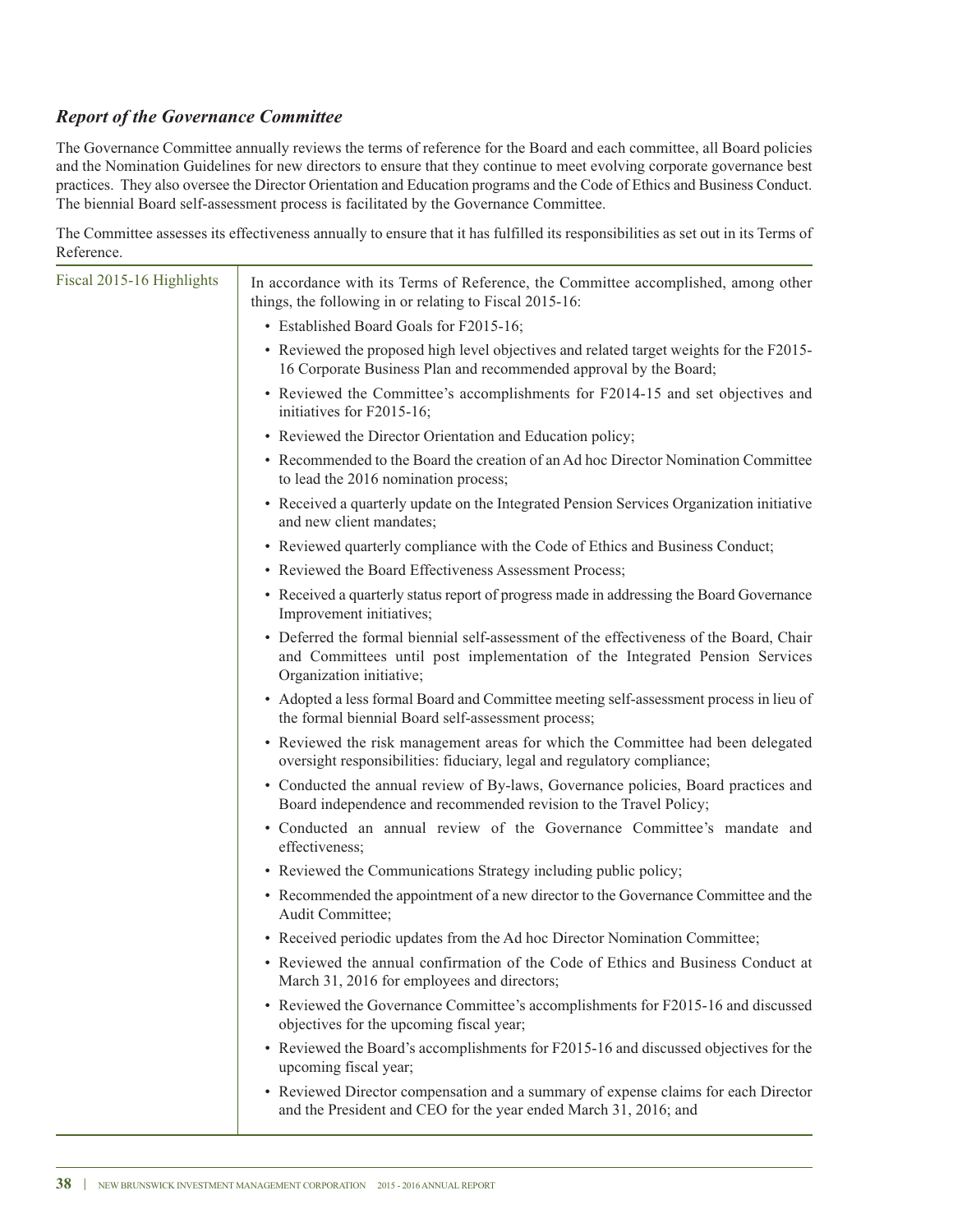This report has been approved by the members of the Governance Committee.

#### **r. speight (Chair), W. Askanas, D. bovolaneas, C. rignanesi, r. Thériault, M. Walton (ex officio)**

### *Report of the Human Resources & Compensation Committee*

The Human Resources and Compensation Committee annually conducts a performance appraisal for the President and CEO. It also oversees changes to the Compensation Philosophy, compensation and benefits, incentive plans and organizational structure as well as monitors management's compliance with employment-related regulatory and legislative matters.

The Committee assesses its effectiveness annually to ensure that it has fulfilled its responsibilities as set out in its Terms of Reference.

| Fiscal 2015-16 Highlights | In accordance with its Terms of Reference, the Committee accomplished, among other<br>things, the following in or relating to Fiscal 2015-16:                                                                                                                                                            |
|---------------------------|----------------------------------------------------------------------------------------------------------------------------------------------------------------------------------------------------------------------------------------------------------------------------------------------------------|
|                           | • Reviewed the Committee's Terms of Reference Business and recommended changes to<br>the Board for approval;                                                                                                                                                                                             |
|                           | • Set the Committee's objectives for F2015-16 and reviewed subsequent achievements;                                                                                                                                                                                                                      |
|                           | • Reviewed the individual business plan success weightings of the NBIMC F2015-16<br>Annual Business Plan and recommended their approval by the Board;                                                                                                                                                    |
|                           | • Reviewed the risk management areas for which the Committee had been delegated<br>oversight responsibilities including the President's leadership, NBIMC's performance<br>integrity, and NBIMC's ability to attract and retain qualified personnel;                                                     |
|                           | • Reviewed the Succession Plans for the President and CEO and senior management<br>positions and recommended approval by the Board;                                                                                                                                                                      |
|                           | • Reviewed a status report concerning the February 2014 initiatives suggested by a Work<br>Environment Focus Group to address changes in office space configuration, meeting<br>efficiency and a total compensation review by an independent consultant;                                                 |
|                           | • Reviewed and approved the recommendations from the Ad hoc Compensation Review<br>Committee of the total compensation review, including comparisons to various<br>compensation surveys, conducted by an independent consultant;                                                                         |
|                           | • Reviewed changes to organizational structure including the proposed separation of the<br>CEO and CIO roles, addition of a new Accounting Clerk position and Investment<br>Analyst position and recommended approval by the Board;                                                                      |
|                           | • Recommended creation of an Ad hoc CIO Search Committee;                                                                                                                                                                                                                                                |
|                           | • Received and forwarded to the Board for approval a recommendation by Ad hoc CIO<br>Search Committee to create an Acting CIO position to be filled internally pending<br>further clarification of senior position requirements arising from the Integrated Pension<br>Services Organization initiative; |
|                           | • Received results from the December 2015 Workplace Environment Survey;                                                                                                                                                                                                                                  |
|                           | • Reviewed the Human Resources Strategic Plan and recommended its approval by the<br>Board;                                                                                                                                                                                                              |
|                           | • Received quarterly certification from management as to regulatory compliance with<br>various legislative requirements;                                                                                                                                                                                 |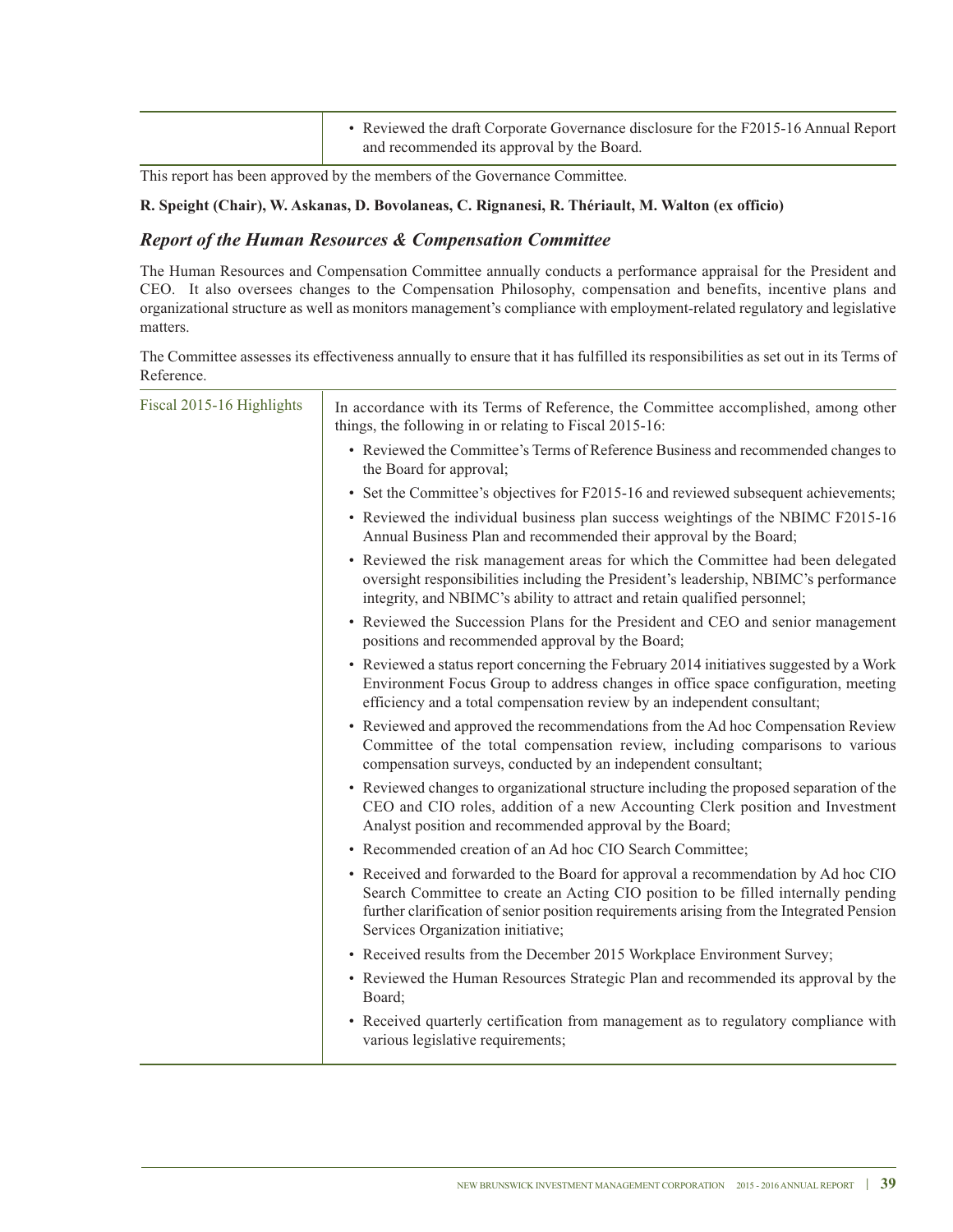| • Reviewed a comparison of NBIMC Value Added Targets against peer comparables;<br>• Reviewed F2015-16 corporate results versus the Annual Business Plan and<br>recommended approval by the Board of the individual incentive performance award; |
|-------------------------------------------------------------------------------------------------------------------------------------------------------------------------------------------------------------------------------------------------|
| • Reviewed and approved the performance of the President and CEO against annual<br>targets;                                                                                                                                                     |
| • Reviewed and recommended to the Board the overall Incentive Compensation Pool for<br>$F2015-16$ ; and                                                                                                                                         |
| • Reviewed the Compensation Discussion and Analysis section of the F2015-16 Annual<br>Report and recommended its approval by the Board.                                                                                                         |

This report has been approved by the members of the Human Resources & Compensation Committee.

### **r. Thériault (Chair), W. Askanas, r. Maloney, M. Walton (ex officio)**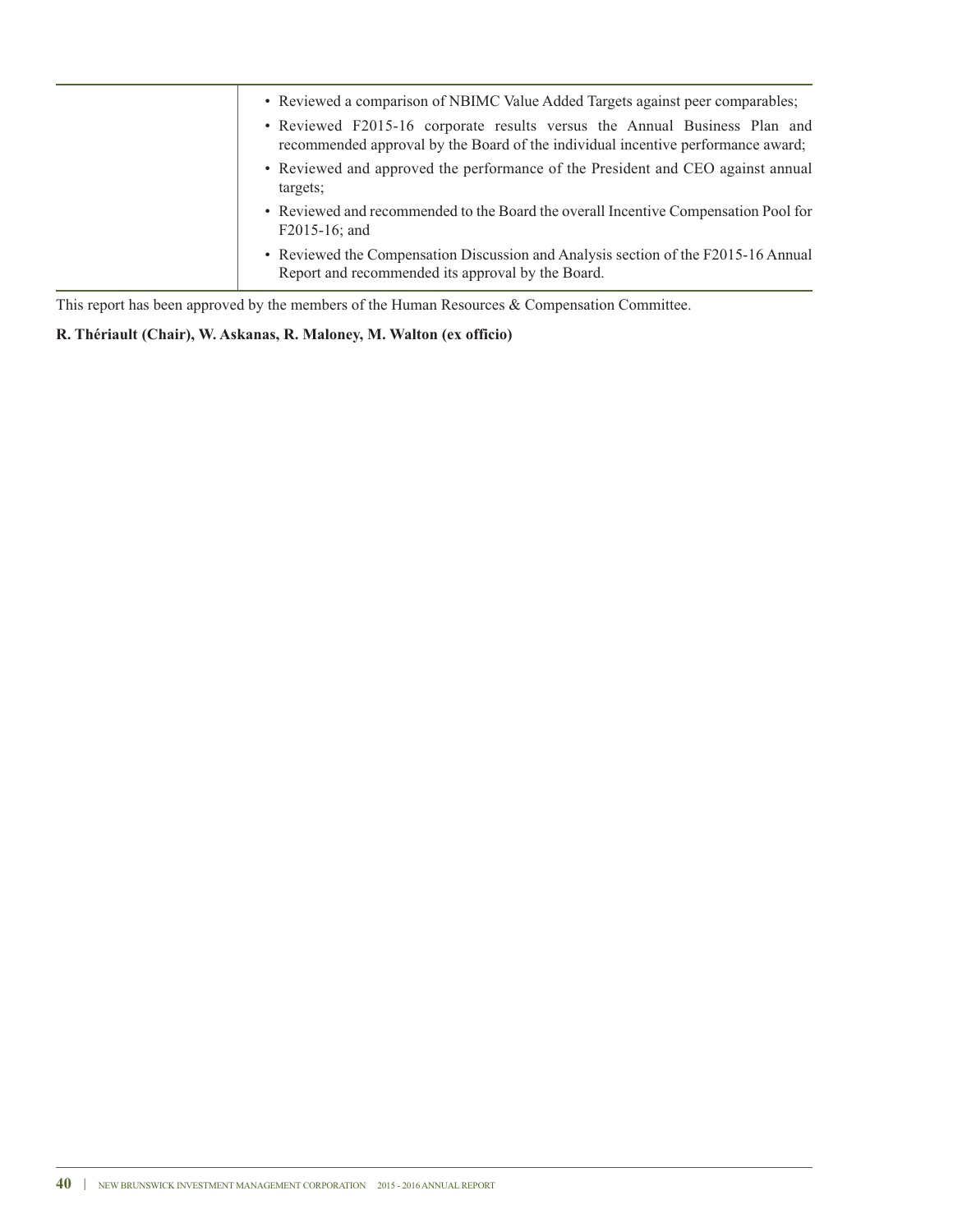## **resPoNsIbLe INVesTING GUIDeLINes**

The responsible investment actions of investment managers have increasingly become a focus of investors, governments, regulators, and various third party interest groups in recent years.

while our fiduciary responsibilities and relatively restrained organizational footprint limit our ability to provide exclusionary screens or divestment options, NBIMC has been a very active long-term member / partner in a number of organizations that support best practice environmental, social, and governance-related investment actions. For example, NBIMC has been an active long serving member in organizations such as the Pension Investment Association of Canada (https://www.piacweb.org) and the Canadian Coalition for Good Governance (http://www.ccgg.ca ).

Our involvement with these groups helps to develop and promote best practise guidelines in this area which benefits both investors and society in general. Additional detail can be found in our Responsible Investment Guidelines at http://nbimc.com/uploads/ResponsibleIG.pdf.

## **INVesTMeNT INDUsTrY reLATIoNsHIPs**

NBIMC's investment professionals are recognized nationally as a constructive resource with respect to investment industryrelated Board or Executive Committee participation. The following list outlines a number of relationships in which NBIMC management has actively participated in this type of capacity during the fiscal year:

- Pension Investment Association of Canada (PIAC)
- Canadian Coalition for Good Governance (CCGG)
- S&P/TSX Canada Index Committee
- Canadian Investment Performance Council
- Canadian Bond Investors'Association
- CFA Society Atlantic Canada
- University of New Brunswick Investment Committee
- Université de Moncton Comité de placements
- Fredericton Community Foundation Investment Committee
- Beaverbrook Art Gallery Investment Committee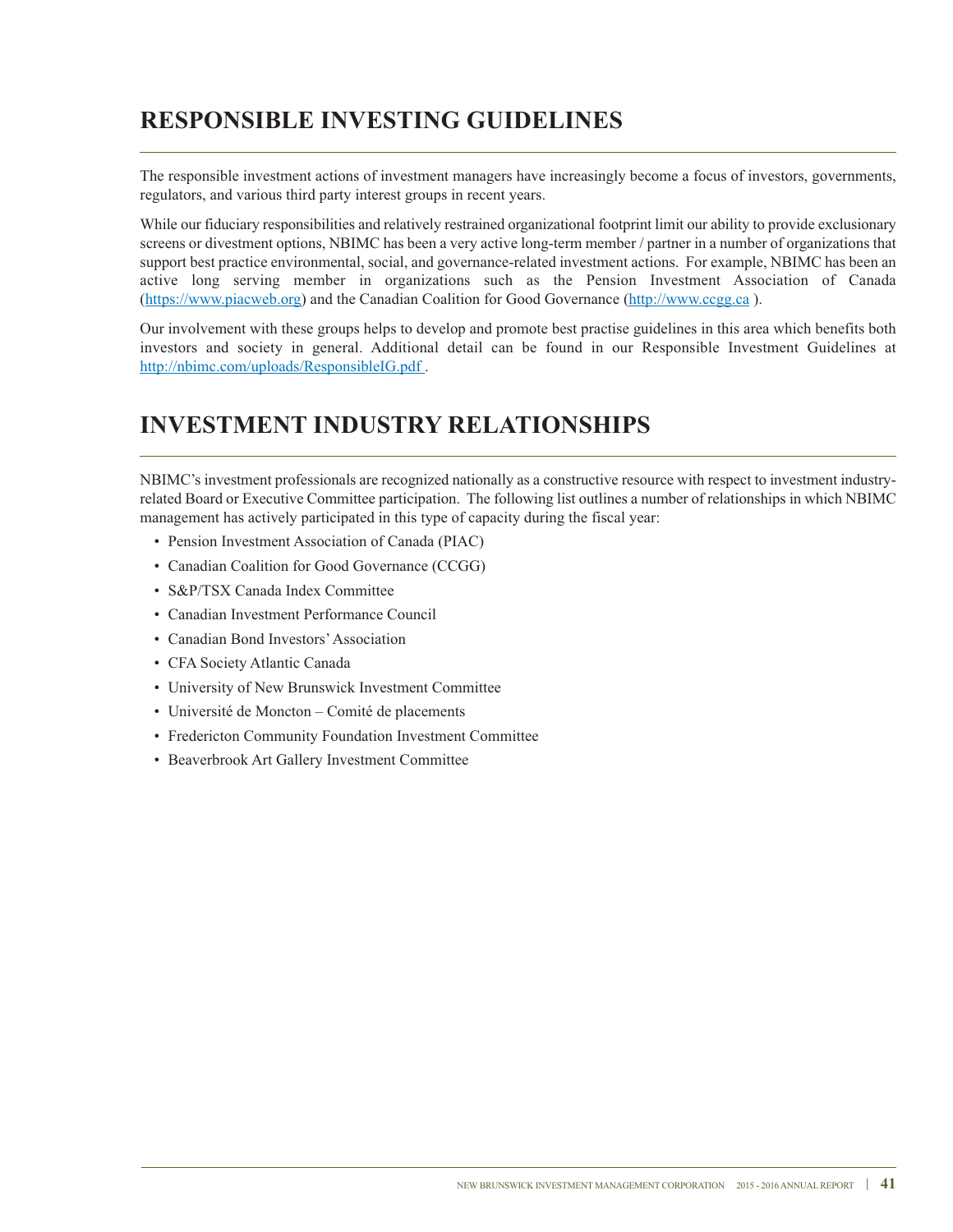## **eMPLoYee ACTIVITY IN oUr CoMMUNITY**

NBIMC Management and staff continued to be very active with a number of important causes in both our local and the larger national community. These efforts can vary from volunteering time, sharing professional expertise, or the donation of personal financial resources.

### **LoCAL CHArITAbLe CAUses**

During the year, staff continued to exceed their target contribution level for the annual corporate United way campaign, while at the same time provided an average of over 49 hours per volunteer to over 40 non-profit organizations. Over 65% of employees were involved in volunteer efforts in some capacity. Three additional charitable causes were also supported through other internal corporate fund-raising initiatives.

Of particular note, NBIMC recognized seven individuals: Mr. M. Hunter, Mr. M. MacPherson, Ms. M. Nowicki, Mr. T. McBride, Mr. S. Bishop, Mr. A. Lynch and Mr. J. Spinney as our "Volunteers of the Year" for the significant contributions that they have made to our community. we were also pleased to recognize our corporate teams this year: "Bowl for Kids Sake" team (Big Brothers and Big Sisters) and the "CIBC Run for the Cure" Team.

A nominal donation to each of their causes was made in thanks.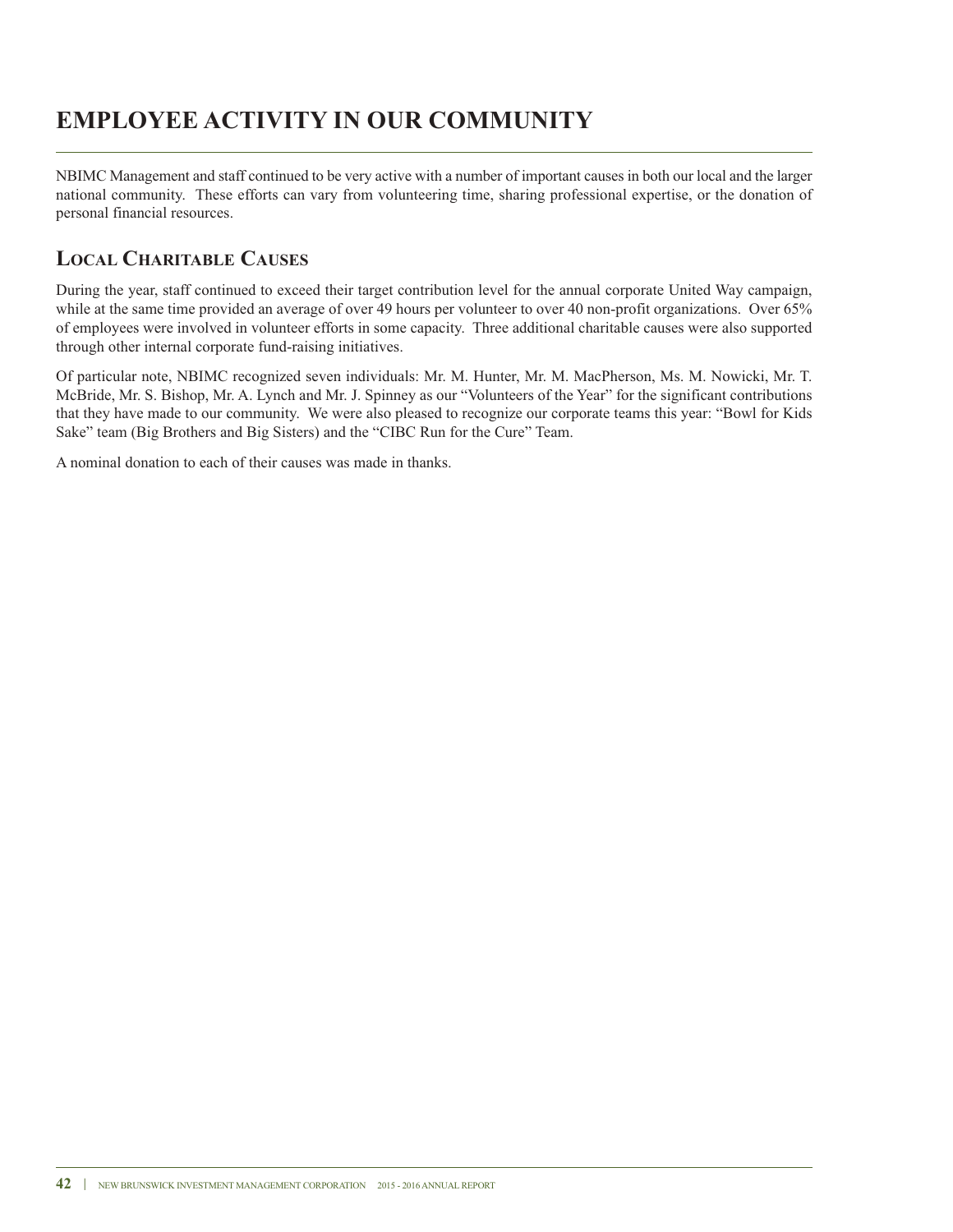## **CoMMUNICATIoNs AND ACCoUNTAbILITY**

NBIMC reports to the Legislature of the Province of New Brunswick through the Crown Corporations Committee of the Legislature.

As the trustee of the Provincial Court Judges' Pension Fund, NBIMC reports to the Plan Governor, the Minister of Finance as the Chair of the Board of Management, via this Annual Report, as well as periodic budget presentations and quarterly performance reports.

As the investment manager for certain other public sector funds, NBIMC reports those funds' investment performance regularly to their governing bodies.

NBIMC also reports to a number of stakeholder groups at least annually through the following means:

- PSSRP Board of Trustees:
- NBTPP Board of Trustees;
- Annual press release of financial results;
- http://www.nbimc.com.

## **PUbLIC INTeresT DIsCLosUre ACT**

As required under *Section 18 – Report about disclosures* of the *Public Interest Disclosure Act*, we hereby report that for Fiscal 2015-16:

- there were no disclosures received or acted upon;
- no investigations were therefore commenced due to disclosure receipt;
- no claims had been referred from the Ombudsman under section 23; and
- no investigations were therefore commenced due to a referred claim.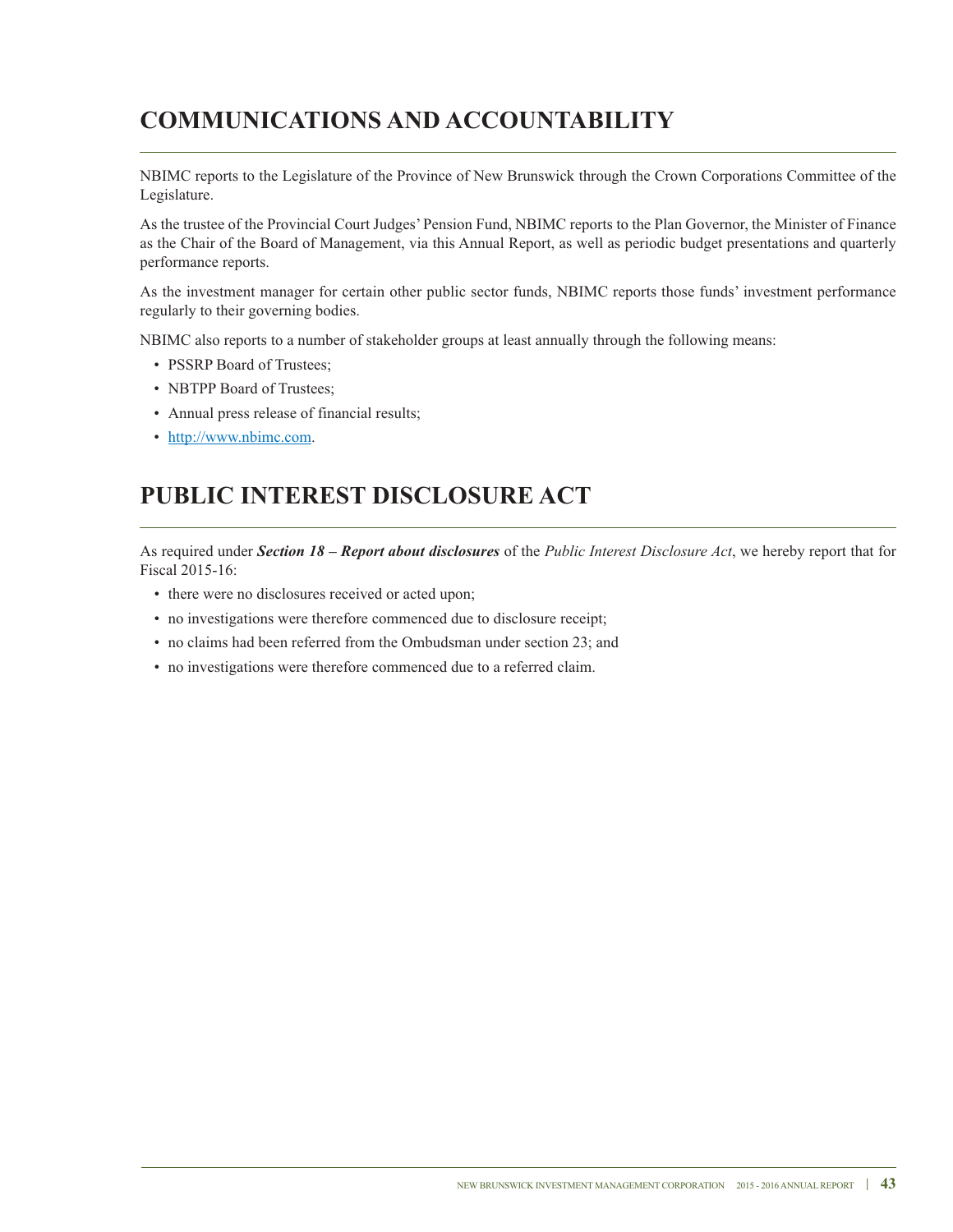## **UNIT TrUsT fUND PerforMANCe**

The specific performance of each NBIMC unit trust fund and its respective benchmark return for the period indicated to March 31, 2016 is outlined in the table below.

| <b>Unit Trust Fund</b>                                                          | 1 Yr<br>$\frac{0}{0}$ | 2 Yrs<br>$\frac{0}{0}$ | 3 Yrs<br>$\frac{0}{0}$ | 4 Yrs<br>$\frac{0}{0}$ | 5 Yrs<br>$\frac{0}{0}$ | $\frac{0}{0}$ | 10 Yrs Since Inception <sup>1</sup><br>$\frac{6}{6}$ |
|---------------------------------------------------------------------------------|-----------------------|------------------------|------------------------|------------------------|------------------------|---------------|------------------------------------------------------|
| NBIMC Nominal Bond Fund<br><b>Benchmark</b>                                     | 1.14<br>0.81          | 6.01<br>5.84           | 4.20<br>3.94           | 4.18<br>3.92           | 5.30<br>5.08           | 5.39<br>5.07  | 5.80<br>5.65                                         |
| NBIMC Corporate Bond Fund<br><b>Benchmark</b>                                   | 0.86<br>0.69          | 4.60<br>4.38           | 3.79<br>3.67           | 4.42<br>4.33           |                        |               | 4.70<br>4.40                                         |
| NBP Canadian Long-Term Bond Fund<br><b>Benchmark</b>                            | (1.96)<br>(1.46)      | 8.10<br>8.62           |                        |                        |                        |               | 7.73<br>8.46                                         |
| <b>NBIMC New Brunswick Fixed Income</b><br>Opportunity Fund<br><b>Benchmark</b> | 2.84<br>0.81          | 6.32<br>5.84           | 4.56<br>3.94           | 4.65<br>3.92           | 5.60<br>5.08           | 5.84<br>5.07  | 6.77<br>5.65                                         |
| NBIMC Money Market Fund<br><b>Benchmark</b>                                     | 0.92<br>0.53          | 1.10<br>0.73           | 1.18<br>0.82           | 1.26<br>0.87           | 1.27<br>0.88           | 2.04<br>1.66  | 2.88<br>2.56                                         |
| NBIMC Student Investment Fund<br><b>Benchmark</b>                               | (3.09)<br>(2.31)      | 2.99<br>3.54           | 4.77<br>4.98           | 4.89<br>5.06           | 3.59<br>3.86           | 5.21<br>4.89  | 6.91<br>6.74                                         |
| NBIMC Canadian Equity Index Fund<br><b>Benchmark</b>                            | (6.33)<br>(6.57)      | 0.89<br>(0.05)         | 5.78<br>5.03           | 6.13<br>5.30           | 2.82<br>2.10           | 4.76<br>4.22  | 6.23<br>5.83                                         |
| NBIMC Low Volatility Canadian<br><b>Equity Fund</b><br><b>Benchmark</b>         | (0.86)<br>0.79        | 8.55<br>6.68           | 11.60<br>9.69          |                        |                        |               | 11.65<br>8.90                                        |
| NBIMC External Canadian Equity Fund<br><b>Benchmark</b>                         | (4.93)<br>(6.57)      | 1.93<br>(0.05)         | 7.29<br>5.03           | 7.14<br>5.30           | 3.92<br>2.10           | 5.50<br>4.22  | 10.26<br>8.96                                        |
| NBIMC Canadian Equity Active<br>Long Strategy Fund<br><b>Benchmark</b>          | (8.56)<br>(6.57)      | (0.97)<br>(0.05)       | 4.55<br>5.03           | 4.96<br>5.30           | 1.53<br>2.10           |               | 2.13<br>2.57                                         |
| NBIMC External International<br><b>Equity Fund</b><br><b>Benchmark</b>          | (4.59)<br>(6.32)      | 5.70<br>3.20           | 14.45<br>10.79         | 14.61<br>11.37         | 10.54<br>8.29          |               | 4.83<br>3.22                                         |
| NBIMC EAFE Equity Index Fund<br><b>Benchmark</b>                                | (6.22)<br>(6.32)      |                        |                        |                        |                        |               | 6.85<br>6.76                                         |
| NBIMC EAFE Equity Index Fund -<br>Class <sub>N</sub><br><b>Benchmark</b>        | (6.07)<br>(6.32)      | 3.44<br>3.20           | 10.95<br>10.79         | 11.54<br>11.37         | 8.49<br>8.29           |               | 3.56<br>3.22                                         |
| NBIMC Low Volatility International<br><b>Equity Fund</b><br><b>Benchmark</b>    | 4.81<br>5.83          |                        |                        |                        |                        |               | 16.94<br>18.03                                       |
| NBIMC Low Volatility International<br>Equity Fund - Class N<br><b>Benchmark</b> | 4.67<br>5.83          | 12.04<br>12.52         | 15.01<br>17.36         | 15.89<br>16.29         |                        |               | 16.15<br>16.93                                       |